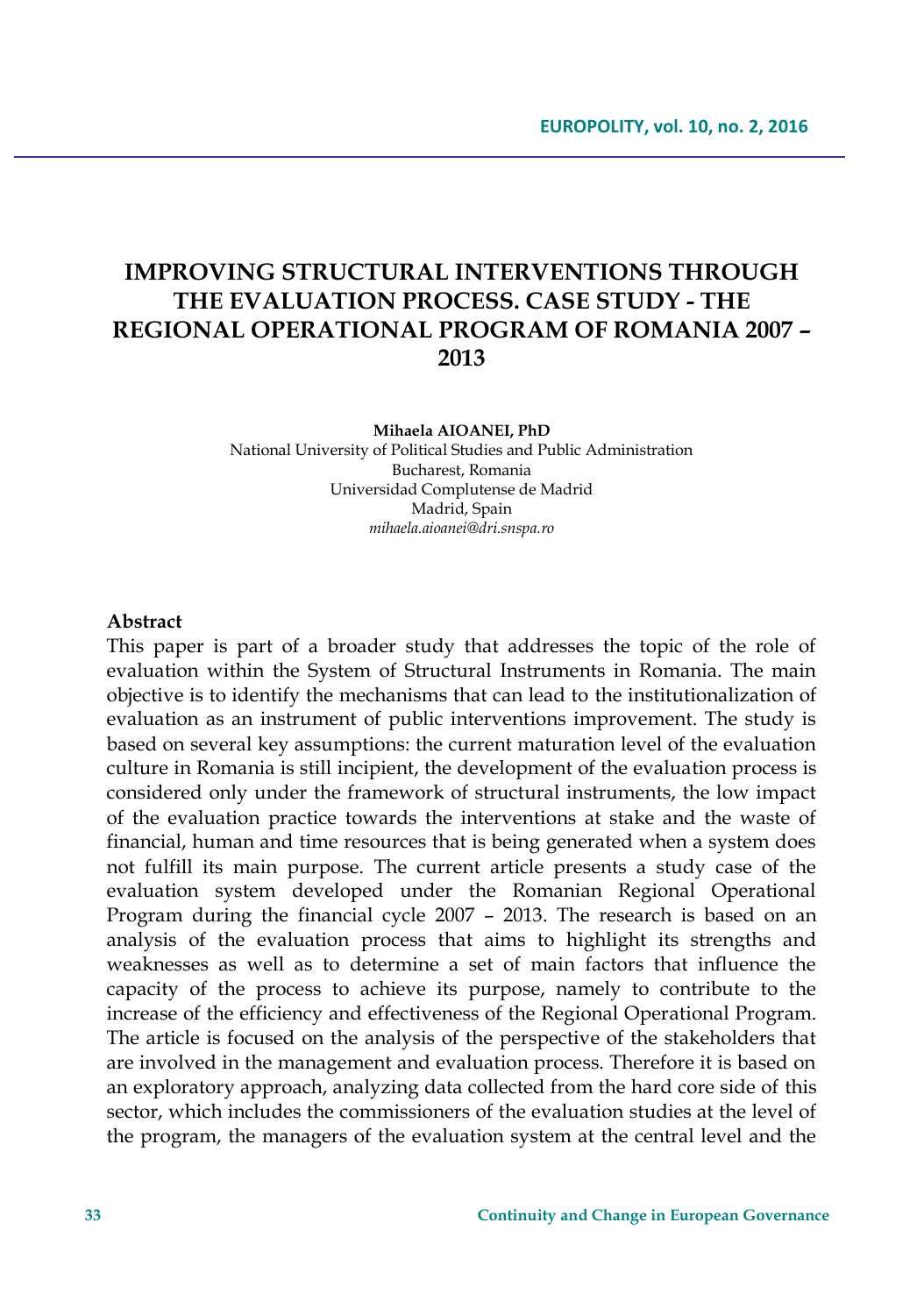external evaluation experts that develop the evaluation studies and deliver the evaluation reports.

### **Keywords**

Evaluation, evaluation utilization, evaluation capacity, structural instruments, Regional Operational Program 2007 – 2013.

## **1. THE RELEVANCE OF THE SUBJECT**

First of all, in order to be able to explore the subject of evaluation utilization, it is necessary to clarify the importance of this phenomenon in the context of the evaluation of public interventions. The definition upon which there is a consensus among the theoreticians within this study field, developed by the Joint Committee on Standards of Educational Evaluation, says that the evaluation is "a systematic process of collecting and analysing data, that aims to establish the merit and the worth of the evaluated object" (Stufflebeam and Shinkfield, 2007, 9). As Maria Bustelo emphasizes, this definition captures only two of the characteristics on an evaluation, the type of the process and its finality (Bustelo, 2001, 7). But, in order to understand the specificity of this process there is a need to address also the topics of evaluation's scope and the context where it emerges. Therefore, according to the aforementioned authors, the main role of the evaluation process "is not to demonstrate, but to improve" (Stufflebeam and Shinkfield, 2007, 23). Moreover, as Cummings emphasizes, when discussing about the difference between social investigation and evaluation, in the field of public policies, "the research activity has the purpose of enhancing the knowledge regarding a specific object, phenomenon while the evaluation process's value is usually of an instrumental nature" (2002, 2). We can consider that the evaluation field is an eminently practical sector, which has to be focused on the most adequate manners of producing changes at the level of the intervention, in order to improve it. Furthermore, understanding the context of the evaluation is crucial for comprehending the role and the perspective from which this process should be approached. The context, which is by definition a political one, is important because it determines the need of the evaluation, creates the demand and generates the initiation of the process (Bustelo, 2001, 43). Because of the fact that the evaluation is part of the policy making process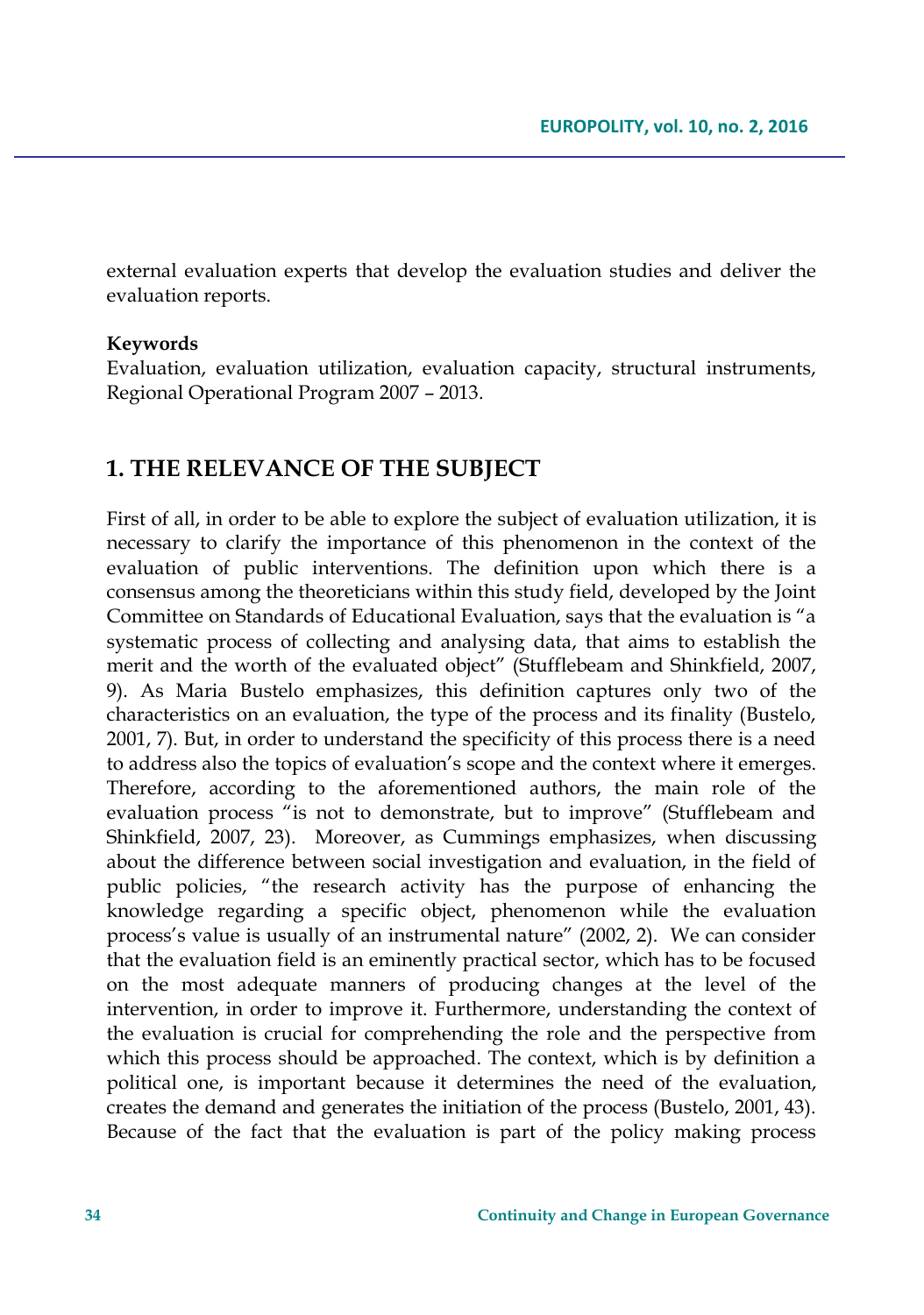(Profiroiu and Iorga, 2009, p 76), it should be designed, planned and conducted as a distinct stage of a public intervention cycle. Therefore, the evaluation exercises have to be orientated on the needs of those that commission the evaluation and be able to produce useful information for them. Therefore the results of any evaluation should not represent a goal in itself, but a means or an instrument. A more explicit approach towards the specificity of the evaluation process is the one of Cousins and Leithwood, that say "when social science methods are used to answer questions posed by decision-makers, the outcomes are typically called evaluations or evaluation studies" (1986, 332). As it was mentioned earlier, the studies on the evaluation utilization show that the use of this activity is rather lower than its potential. Taking into consideration that evaluation process requires the engagement of substantial financial, human and time resources, when an evaluation does not produce any change we can consider it becomes a waste of resources.

## **2. METHODOLOGY**

This paper is based on the case study method, which provides the possibility to perform an in depth examination and analysis of the subject. Also, the approach allows to contextualize the analysis demarche and to adapt the conclusions to the particularities of the environment that are more difficult to be captured through other types of investigation methods. However, the case study, being a qualitative research method, does not provide the capacity to generalize its results to other populations than the investigated ones (Chelcea, 2001, 60). Therefore, this paper does not aim to develop a set of influence factors applicable to any evaluation system or type of public intervention, but to explore the case ROP 2007 – 2013 in Romania and to identify (according to the experience and perspective of the stakeholders that have been involved in the evaluation process) the potential influence factors. Based on the analysis of the secondary and primary data, this paper aims to emphasize the distinct categories of influence factors, the existing connections between them, the established relations developed between the factors and specific types of utilization and to propose a set of recommendations for the financial period 2014 – 2020 regarding the institutional design of the evaluation system and the current evaluation practice.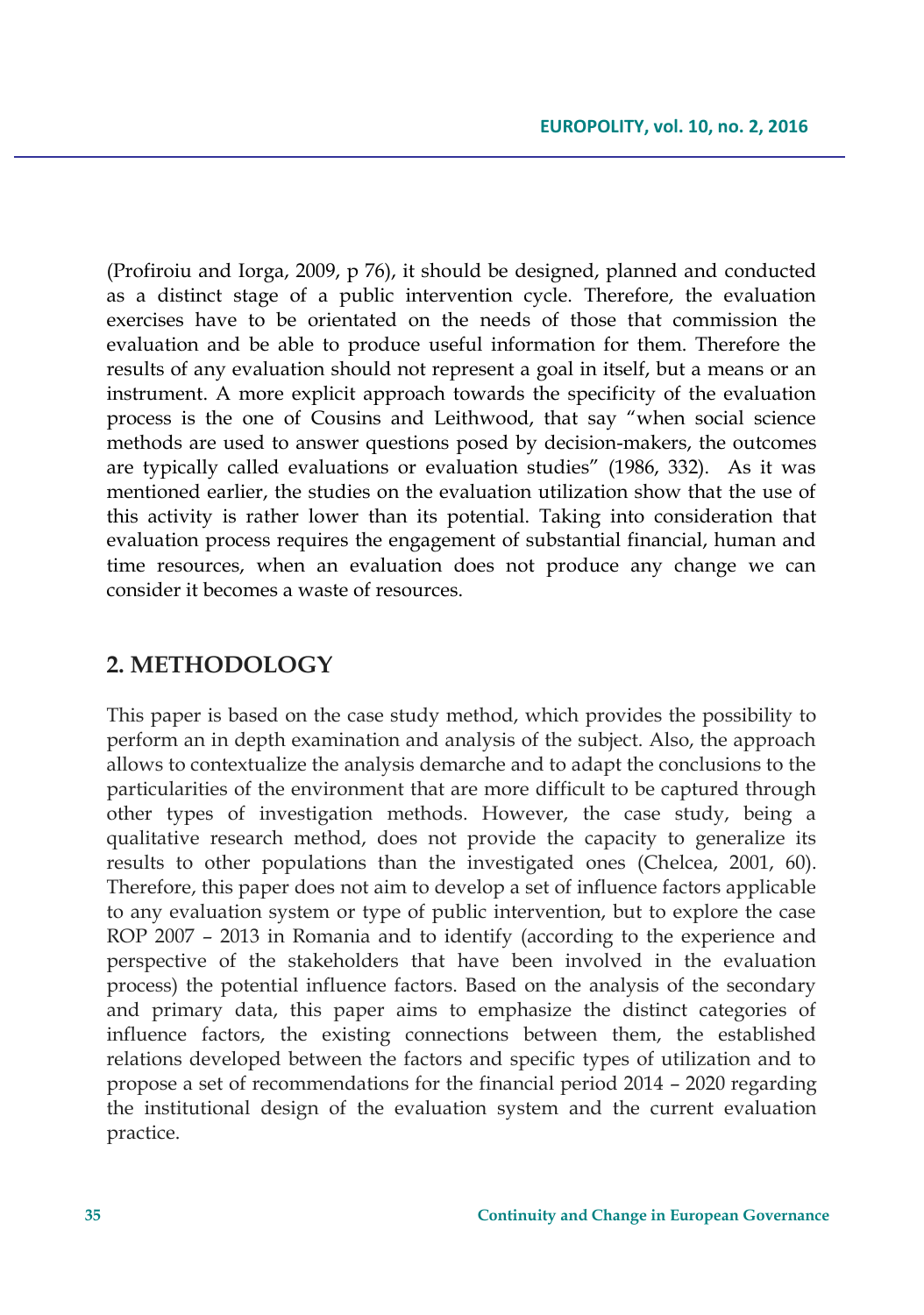| <b>METHOD OF</b>                | <b>PURPOSE</b>                                                                                                                                                                                                                                                                                                                                                            | <b>DETAILS</b>                                                                                                                                                                                                                                                                                                                                                                                    |
|---------------------------------|---------------------------------------------------------------------------------------------------------------------------------------------------------------------------------------------------------------------------------------------------------------------------------------------------------------------------------------------------------------------------|---------------------------------------------------------------------------------------------------------------------------------------------------------------------------------------------------------------------------------------------------------------------------------------------------------------------------------------------------------------------------------------------------|
| <b>INVESTIGATION</b>            |                                                                                                                                                                                                                                                                                                                                                                           |                                                                                                                                                                                                                                                                                                                                                                                                   |
| Literature review               | Define the concept of evaluation<br>utilization<br>Develop an initial analysis<br>framework for the case study,<br>based<br>the<br>on<br>current<br>developments within the study<br>field of evaluation utilization                                                                                                                                                      | regarding<br>the<br>$\sim$<br>literature<br>covered subject                                                                                                                                                                                                                                                                                                                                       |
| Document review<br>and analysis | Describe the evaluation system<br>Identify the extent to which the<br>conducted evaluations have<br>determined changes at the<br>programe level (instrumental<br>type of utilization)<br>Identify<br>factors<br>that<br>can<br>enhance<br>the<br>evaluation<br>utilization level<br>within the<br>Regional Operational Program                                            | - regulatory document (EU and<br>national level)<br>- programmatic documents<br>- evaluation plans<br>- annual implementation reports<br>- evaluation reports<br>- other reports<br>- minutes of management bodies<br>meetings                                                                                                                                                                    |
| Primary data<br>analysis        | Explore in depth the evaluation<br>process with a focus on the<br>collaboration between<br>the<br>involved parties<br>Identify<br>the<br>knowledge<br>transfers and informal paths to<br>change linked to the evaluation<br>process (conceptual type of<br>utilization)<br>Identify ways to increase the<br>role of evaluation in<br>the<br>management of ROP 2014 - 2020 | - expert interviews at the level of<br>three categories of involved<br>parties:<br>a) central management of the<br>evaluation<br>system (2<br>staff<br>members)<br>b) personnel of the evaluation<br>unit of ROP 2007 - 2013 (2 staff<br>members)<br>c) independent evaluators that<br>been<br>involved<br>have<br>in/conducted the<br>evaluation<br>process<br>independent<br>(4)<br>evaluators) |

# **Table no. 1**. Methodological framework

*Source: author*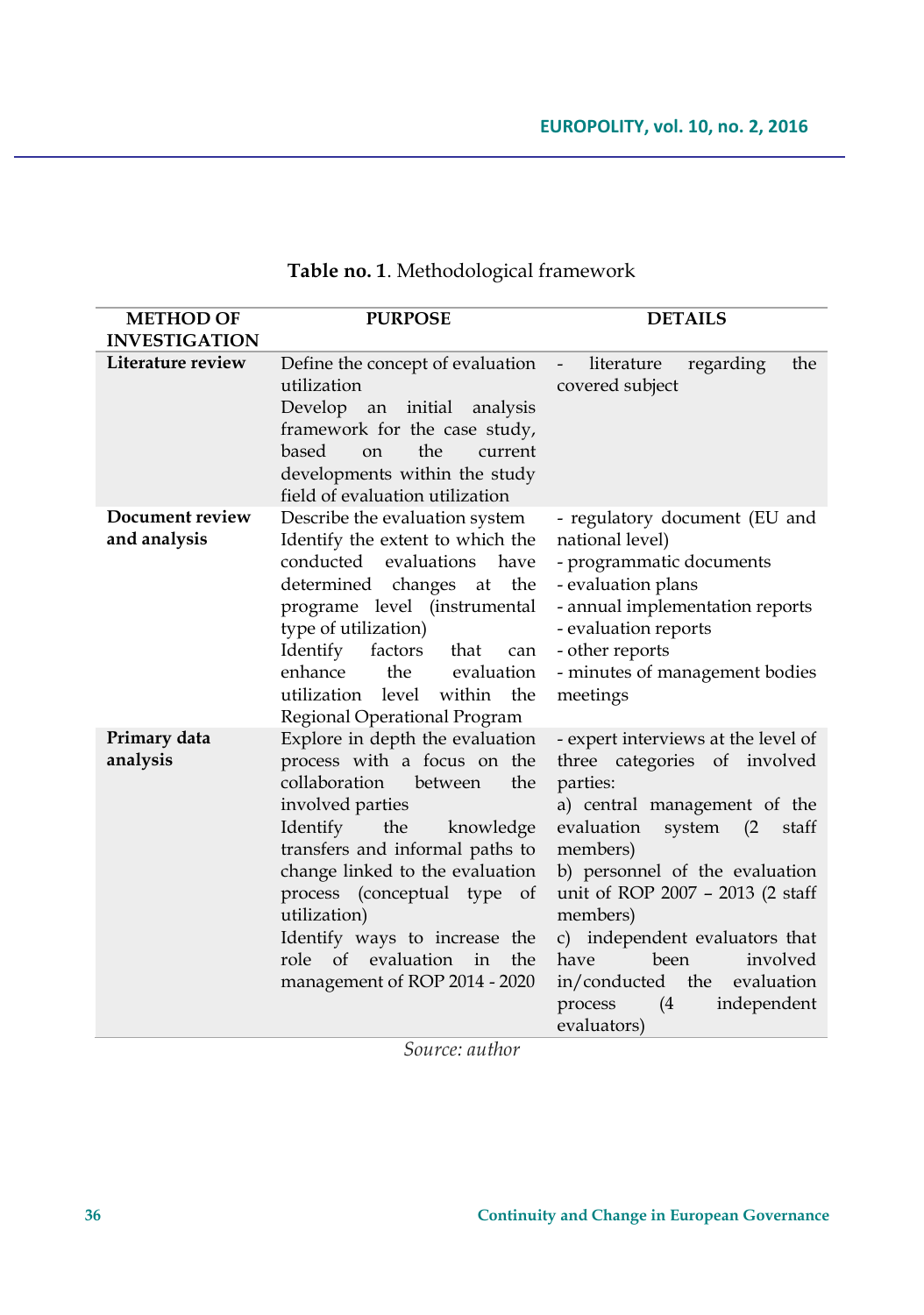### **3. DEFINING KEY TERMS**

The research in this study field has been developed simultaneously in two main directions: understanding the evaluation utilization concept and its different perspectives and identifying the elements that can facilitate different types of utilization in the context of public policy making system.

The instrumental type of utilization, which is the first aspect that has been studied within this field, refers to "direct transfer of evaluation's results into actions" (Vedung 2008, 269). The main characteristics of the utilization process defined as above, are the timing and the way in which the evaluation generates change at the program level. Therefore, the transfer must be immediate and unmediated. Cousins defines this type of utilization as "support for distinct decisions" (Cousins and Leithwood 1986, 346). In 1978, Pelz developed a new approach towards the utilization process and introduced the following two categories: conceptual and symbolic (1978, 348). The conceptual type of utilisation, which is also called "enlightenment" by Weiss, it is defined as a wider learning process which is caused by the evaluation or a "gradual sedimentation of theories, concepts and perspectives" (Mark and Henry 2004, 36). Therefore, the conceptual approach refers to changes that manifest at the cognitive level of those that get in touch with the evaluation results, rather than to a tangible modification at the program level. Nevertheless, this type of evaluation utilization can lead further to an instrumental use, which should be in fact the final purpose of any evaluative process. The conceptual type of utilisation has often been connected with the process of organisational learning. The second category of utilization, symbolic use, which was conceptualized by Pelz, refers to the invocation of the evaluation results in order to legitimate a decision that was made prior to the study. Therefore, the evaluation exercise supports those that want to apply a strategy and need a set of data that can legitimate it. Because of this, the evaluation can become an instrument in the political debates. Often, this type of utilization appears when the decision-maker is hiding the real purpose of the evaluation (Mark 2009, 61). Therefore, the symbolic use received a negative connotation within the studies that have been developed on this area. Most of the authors perceive this utilization as a false type of use because the evaluation, in this case, is not used in order to improve the intervention, but to legitimate a preexisting decision.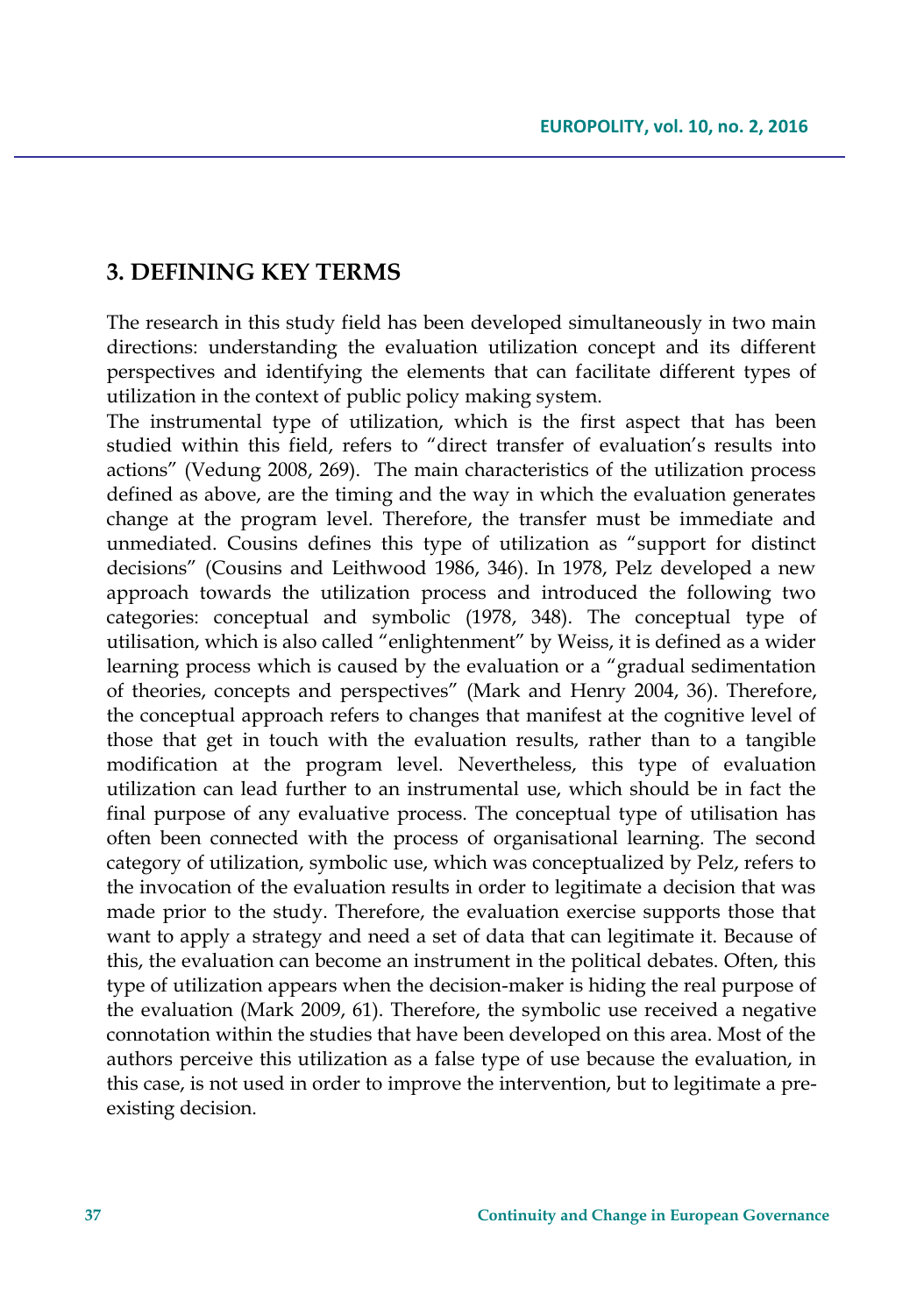We have to mention that there were also developed other types of utilization as: motivational, interactive or tactic (see Weiss, 1979 or Vedung, 1998), but these seem to be only variations of the aforementioned categories.

All the above categories have a common point that refers to the object of the utilization, namely the evaluation results. The perspective developed by Patton regarding the concept of process use has shifted the orientation from the utilization that takes place after the end of the evaluation to the utilization that appears during the process (Patton 2008, 88). The second one refers to the changes that influence the implicated actors and/or the implementation of the public policy or program being evaluated. Process use can also generate tangible changes at the program level and in this case can also be seen as a type of instrumental use.

|                                             | First stage                    | Second stage                           | Third stage                                                   |
|---------------------------------------------|--------------------------------|----------------------------------------|---------------------------------------------------------------|
| Perspective                                 | Unidimensional                 | Multidimensional                       | Multidimensional                                              |
| The object of<br>the utilization<br>process | Evaluation results             | Evaluation results                     | <b>Evaluation</b> process<br>Evaluation results               |
| <b>Types of</b><br>utilization <sup>1</sup> | Instrumental                   | Instrumental<br>Conceptual<br>Symbolic | Instrumental<br>Conceptual<br>Symbolic<br>Process utilization |
| Authors <sup>2</sup>                        | Campbell,<br>Scriven,<br>Alkin | Weiss, Vedung                          | Cousins,<br>Patton,<br>Mark,<br>Henry,<br>Kirkhart            |

**Table no. 2** The development of the evaluation utilization concept

*Source: Author*

As Mark and Henry argue, these "categories of use are distinguished by qualitatively different attributes" (2004, 36) and refers to the fact they do not use a single criterion upon which helps us to conceptualize certain mutual exclusive

 $\overline{\phantom{a}}$ 

<sup>&</sup>lt;sup>1</sup> The table only covers the main types of utilization that were conceptualized within each stage and against which there is a consensus among theorists in this field of study.

<sup>2</sup> Recent work of the promoters of the first two approaches regarding the utilization of evaluation show the phenomenon from a broader perspective that can be framed within the third paradigm, such as: Alkin or Weiss.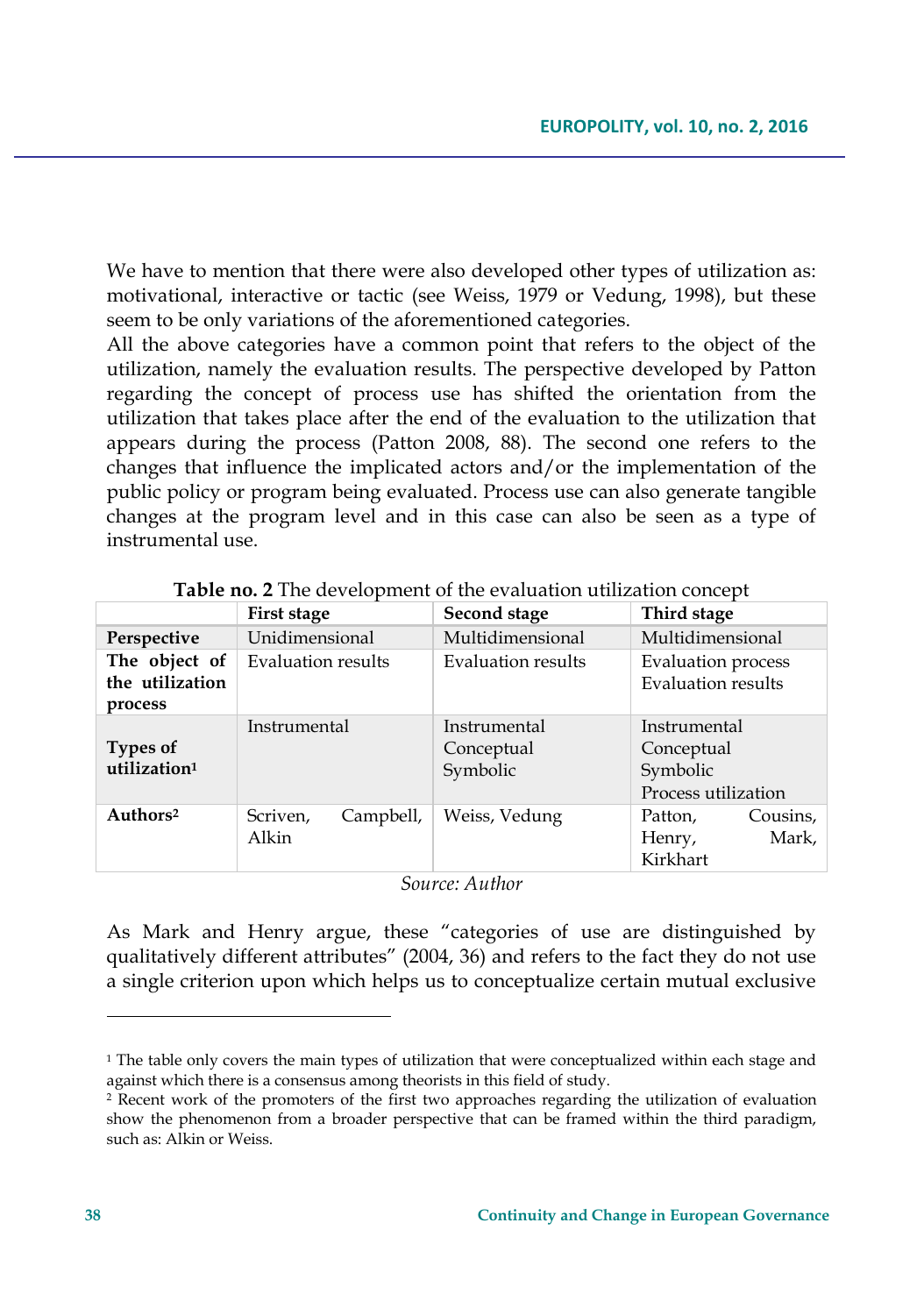categories. Therefore, in 2000, Kirkhart proposes the term "influence" (of evaluation) as a basic concept within the study of evaluation utilization. The evaluation influence is defined as "the capacity or power of persons or things to produce effects on others by intangible or indirect means" (cited in Cummings 2002, 4). The author criticises the previous approaches because they are very rigid and do not describe the reality in an accurate manner. According to Kirkhart the evaluation influence can be defined based on the following three dimensions: the object of utilization, the voluntary character of the utilization and the timeline. But, within each category developed by the author we find the utilization types that have been already conceptualized within this study area. Because of this I do not consider Kirkhart's approach as a third change of paradigm, but a further development of the already existing types of utilization.

Even if, starting with Pelz, (1978) we can observe a consensus regarding the fact that the utilization process must be seen from several perspectives, we can also notice that this study area is still very heterogeneous when it comes to the classification of different types of utilization that have been identified so far.

### **4. CONCEPTUAL FRAMEWORK**

As emphasized above, the developed categories regarding the utilization types are inconsistent, because in all cases the determined categories weren't mutually exclusive. Therefore, in order to address this matter and simplify the investigation process, without losing sight of important aspects though, I will further propose and use in the paper a single distinction between instrumental and conceptual utilization, as an analysis guideline. All the other types that have been identified through the literature review can be integrated in one of the two categories. This bidirectional perspective is grounded on the qualitative criteria of the type of change generated by the evaluation. The instrumental perspective defines the modifications of the program that occur as a consequence of the evaluation exercise, if this link is explicit and can be proven. The second type, that of the conceptual utilization, refers to knowledge transfers, exchange of good practice, therefore to a learning process that is facilitated by evaluation.

Further on, in order to be able to analyse the evaluation process that has been conducted within the Structural Instruments System at the level of the Regional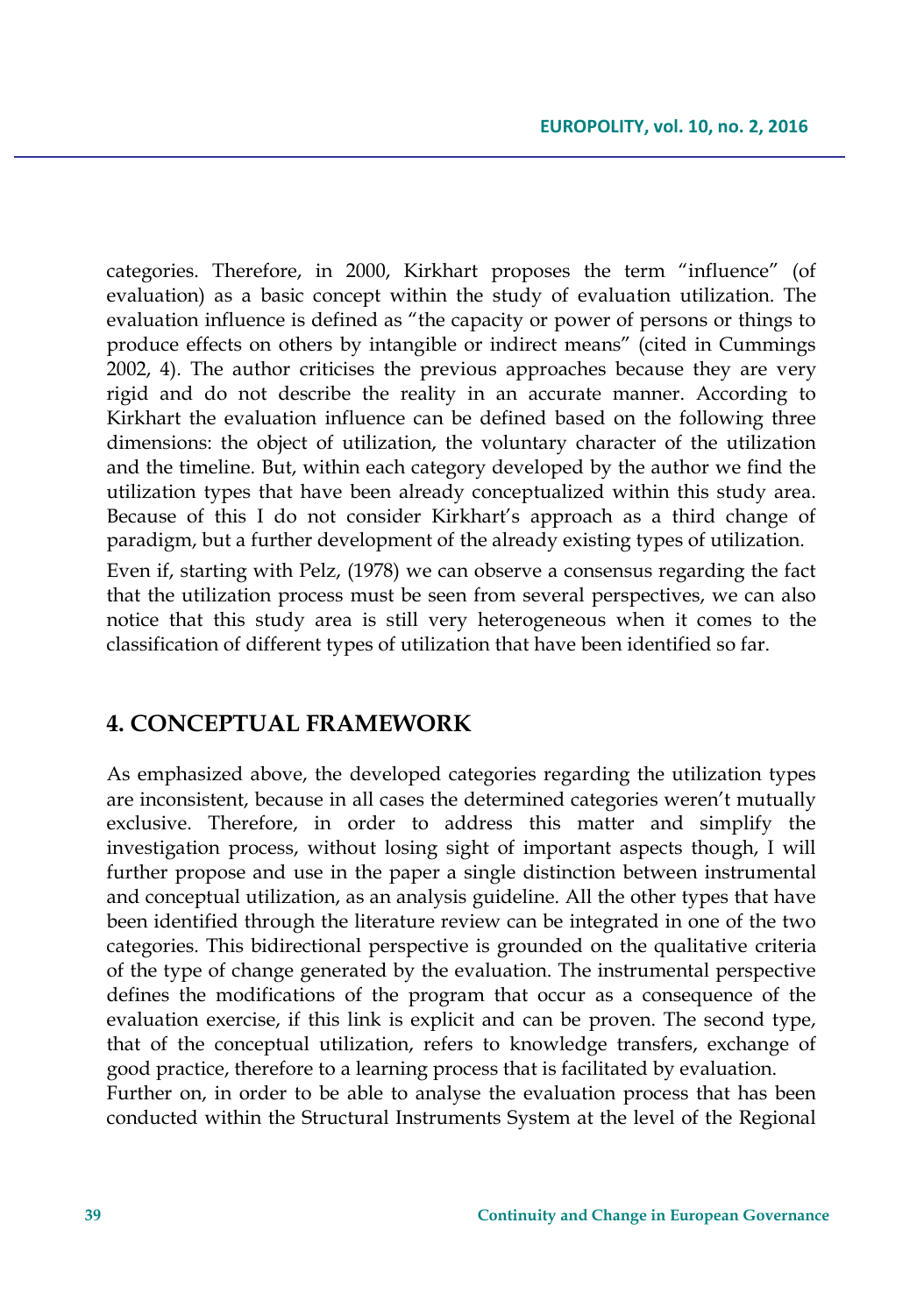Operation Program and to identify factors that have influenced the extent to which the evaluation exercises managed to determine changes regarding the addressed intervention, an important stage of this demarche is the establishment of the analysis framework. The latest research developments in this area have highlighted the predominance of several key factors that influence the role of the evaluation process within the policy making process, as the following: the context in which the evaluation is conducted, the importance of the broader learning aspect of the utilization process when speaking about the potential of the evaluation system to improve public interventions. The latest studies<sup>1</sup> emphasize the importance of participatory and empowerment evaluation models in the development of evaluation as an improvement instrument that is focused on determining change during the evaluation process. To stress this idea, Patton underlines that "the way in which the evaluation is carried out, starting from the elaboration of its design, will determine its real and final impact" (Patton 2008, 20).

In the development of this study field, a great importance should be attributed to research methods and specific measurements. Once the concept of utilization became a multidimensional one the research regarding the level of utilization and the mechanisms that can influence it becomes more complex and difficult to be done. Therefore, in order to measure the attitudinal change or the level of knowledge spread due to the evaluation process one does not only need to elaborate an adequate methodology that will validate results, but also, to spend a great amount of financial and time resources. Because of this, the studies that aimed to determine the exact level of different types of utilization that have appeared in a certain situation have usually been criticized due to the lack of consistency when trying to demonstrate the direct causal link between the evaluation and the observed change within the analysed groups of stakeholders. Nevertheless, the research upon the instrumental type of utilization remains the main focus in the literature regarding the factors that can enhance or imped the role of evaluation within the policy-making process and each of its phases. The following framework is based on the studies developed by Alkin and Daillak (1979), Cousins and Leithwood (1986), Shulha and Cousins 1997:

 $\overline{\phantom{a}}$ 

<sup>1</sup> Developed by authors as Patton, Fetterman and Cousins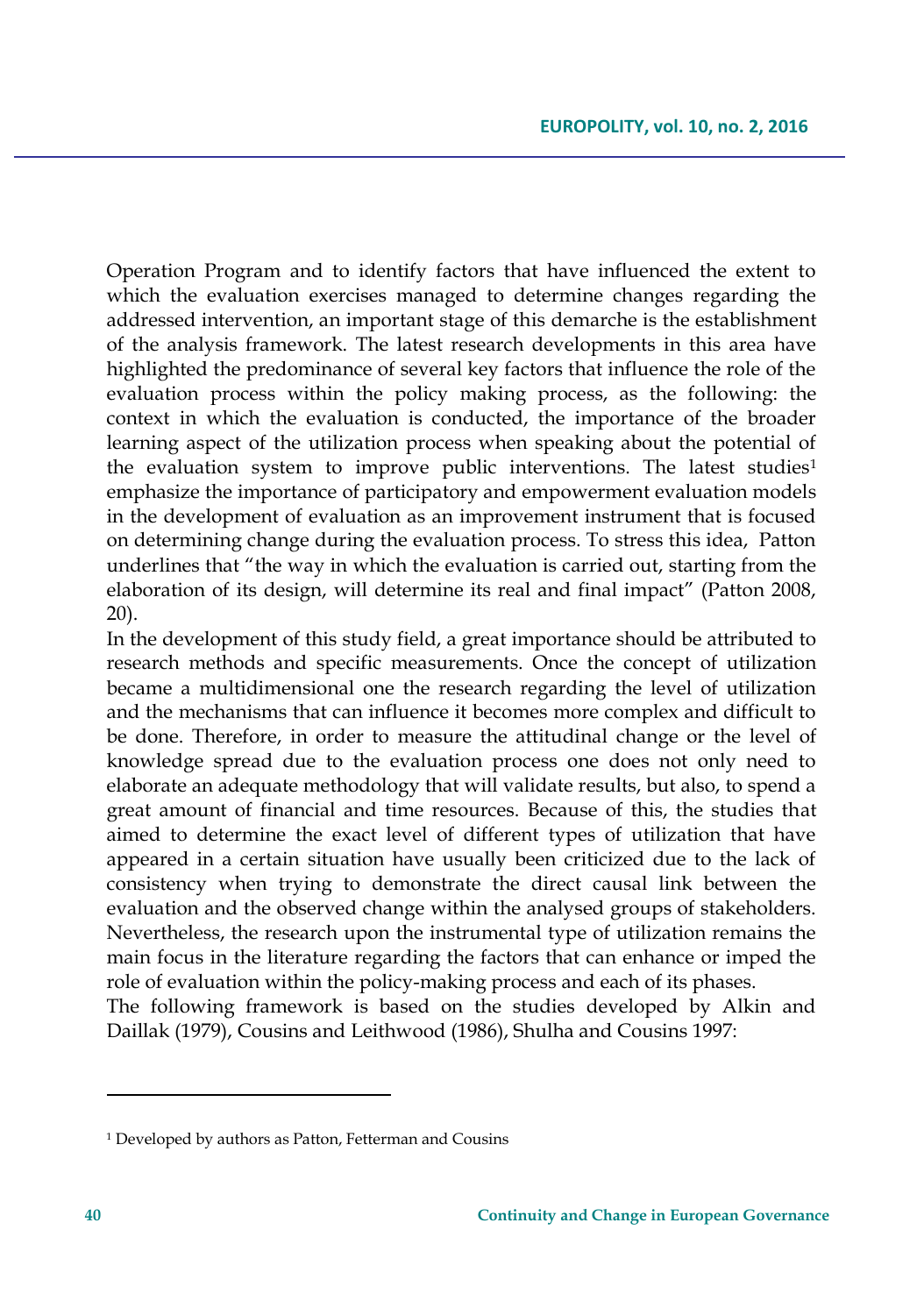### **Table no. 3** Analysis framework *Source: Author*

| <b>CATHEGORY</b>                                                    | <b>VARIABILES</b>                 | <b>SUB-VARIABILES</b>              |  |
|---------------------------------------------------------------------|-----------------------------------|------------------------------------|--|
|                                                                     |                                   |                                    |  |
| <b>THE</b><br><b>CARACTERISTICS OF</b>                              | Specificity of the intervention   |                                    |  |
| <b>THE INTERVENTION</b>                                             | The implementation process        |                                    |  |
|                                                                     |                                   |                                    |  |
|                                                                     | <b>Evaluation system</b>          | Regulatory framework               |  |
|                                                                     |                                   | Institutional design               |  |
| <b>THE</b>                                                          |                                   | Evaluation planning                |  |
| <b>CARACTERISTICS OF</b><br><b>THE EVALUATION</b><br><b>PROCESS</b> | Evaluation process                | Running the evaluation             |  |
|                                                                     |                                   | Elaborating the<br>recommendations |  |
|                                                                     | Quality of the evaluation studies |                                    |  |

Even if the context in which the evaluation system is established, that refers to the specificity of the public system, stability of the political environment, administrative tradition towards accountability and other, has an important role in the utilization process, this article will not address this issue. Due to its rather large implications the subject will be developed in a distinct article. Never the less, the main effects of the national current administrative context in which the evaluation practice has been conducted will be pointed out in the analysis section of this paper.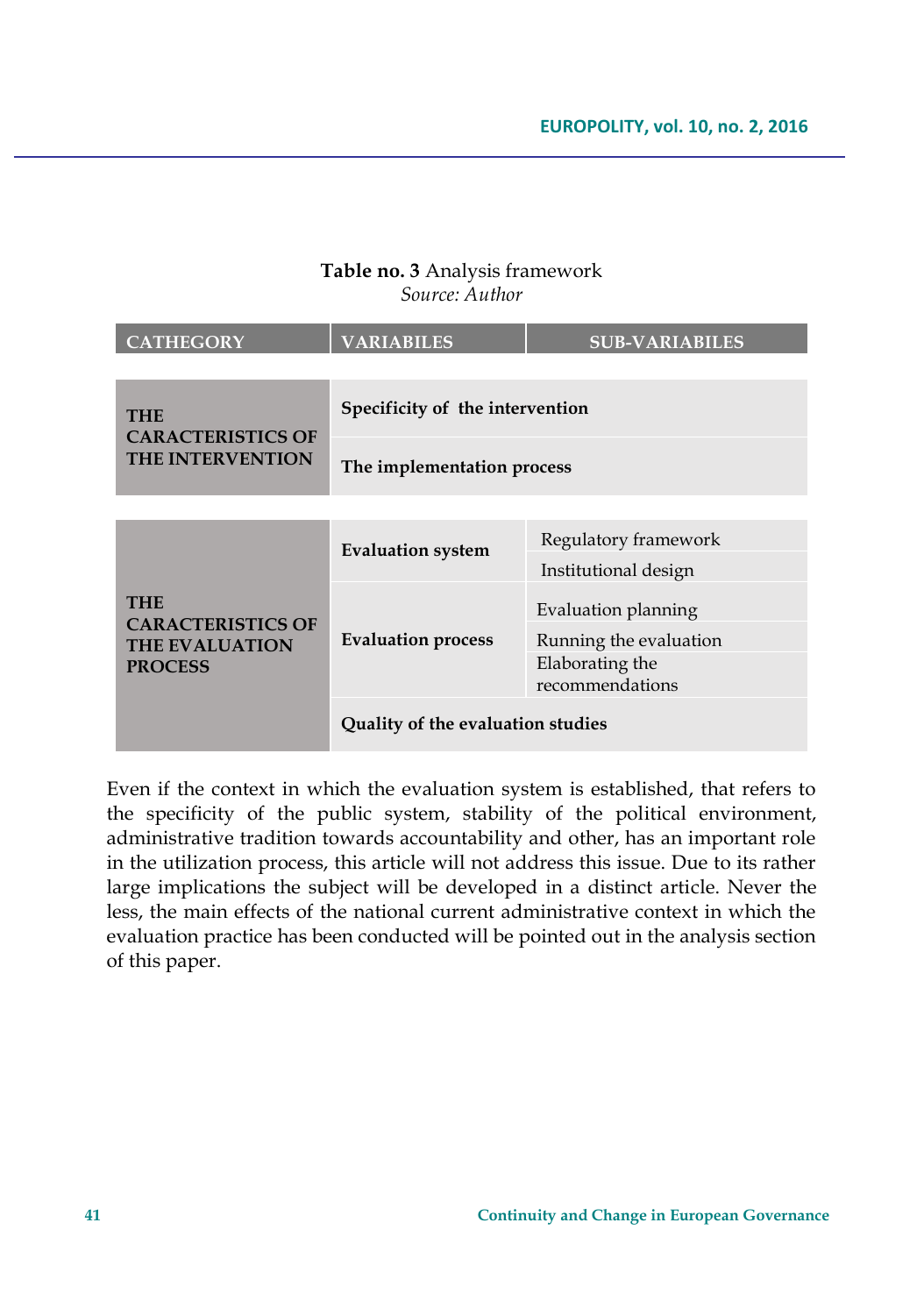# **5. THE ROMANIAN REGIONAL OPERATIONAL PROGRAM 2007 – 2013**

The Regional Operational Program (ROP) 2007 – 2013 is funded through the European Economic, Social and Territorial Policy, under the first objective "Convergence", designed to speed up economic development for the regions lagging behind, investing in human capital and basic infrastructure (Europe Direct, 2007, 13). The program is coordinated by the Romanian Ministry of Regional Development and Public Administration, where is located the Managing Authority and it has been developed according to the European principle of subsidiarity from the regional development strategies and addresses NUTS II regions in accordance with Regulation EC no. 1059/2003 of statistical classification of territorial units.

In 1998, through the association of county councils from in Romania, there have been established 8 regions in order to coordinate the regional development, which was a conditionality for Romania in order to join the European Union. The administrative units do not have legal personality because they do not own a legislative council or an executive body. Their initial role was to allocate the funds of the pre-accession instrument PHARE. Since 2007, when Romania became a member of the European Union, the regions coordinate big infrastructure projects funded through the Regional Operational Programs 2007 – 2013 and 2014 – 2020.

Regarding the evaluation process, at the level of the Managing Authority there has been established an Evaluation Unit which is responsible for the following main activities: elaboration of the multiannual and annual evaluation plans, elaboration of the reference terms for each evaluation exercise, contracting the evaluation services, coordinating the evaluation process and dissemination and monitoring of the utilization of the evaluation results (Managing Authority of ROP, 2015, 191).

The strategic objective of the ROP 2007 – 2013 "*consists in supporting the economic, social, territorially balanced and sustainable development of the Romanian Regions, according to their specific needs and resources, focusing on urban growth poles, improving the business environment and basic infrastructure, in order to make the Romanian Regions, especially the ones lagging behind, more attractive places to live, visit, invest in and work*" (Managing Authority of ROP, 2009, 120).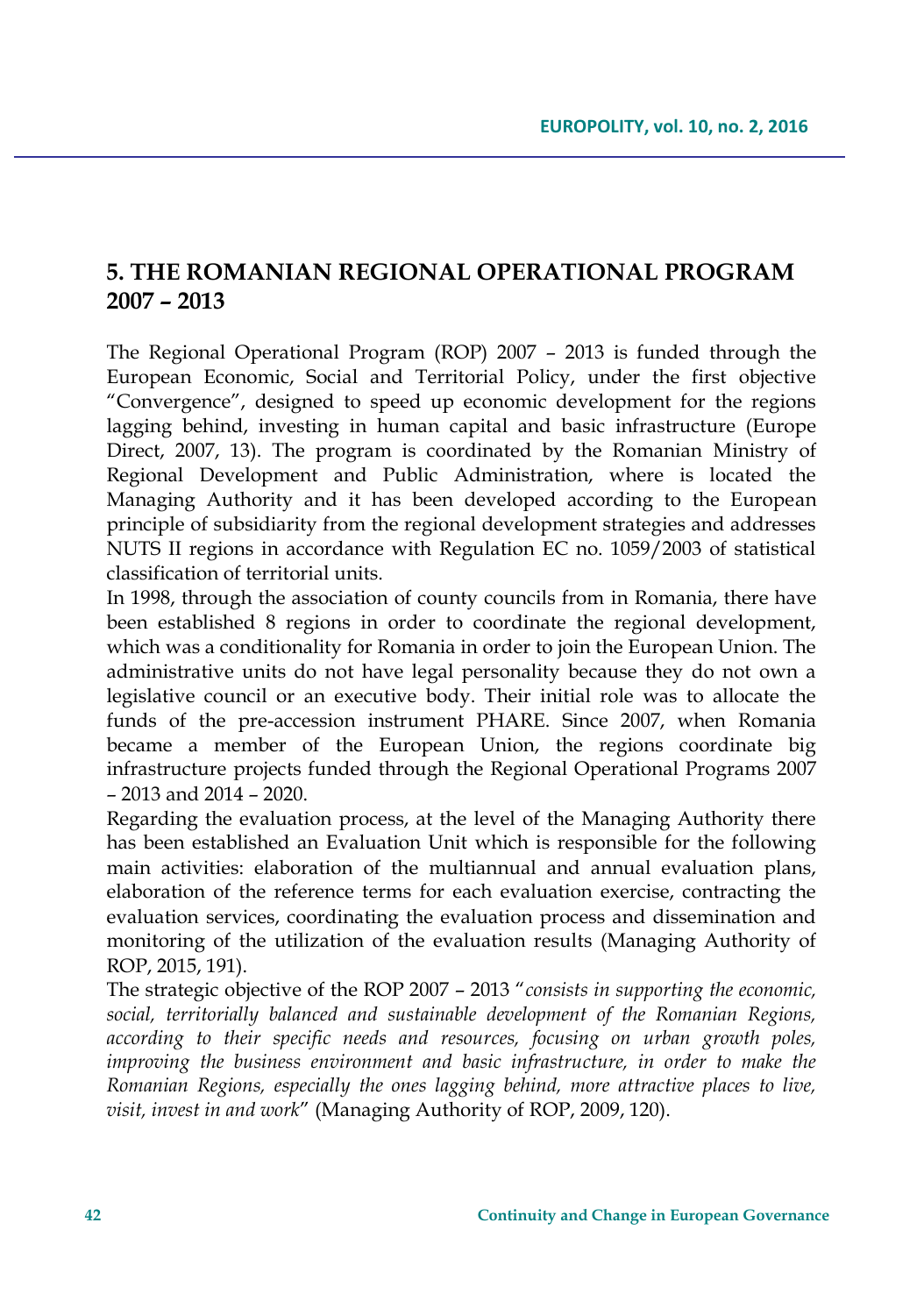The ROP 2007 – 2013 funds infrastructure investments in the following sectors: urban development, urban transport, social services, business environment and tourism. As the programing document states "it is clear that the solutions for the problems that have been identified during the socio-economic analysis [that grounds the logical framework of the program] cannot be developed only through the Regional Operational Program" and its actions "are meant to offer the adequate conditions in order to support the development of other programs" (Managing Authority of ROP, 2009, 117) financed through the public budget or through international instruments (Sectorial Operational Program Human Resources Development which has a strong educational component, Sectorial Operational Program Transport, Increase of Economic Competitiveness and other).

The complementarity of the Regional Operation Program with other public interventions may be outlined by the following table (Table no.3):

| <b>PRIORITY AXYS</b>                                                      | <b>COMPLEMENTARY PROGRAMS</b>                                                                                                                                    |  |  |
|---------------------------------------------------------------------------|------------------------------------------------------------------------------------------------------------------------------------------------------------------|--|--|
| <b>PA 1 - Support to sustainable</b><br>development of urban growth poles | Operational Sectoral<br>Program<br>Competitiveness<br>Operational Sectoral Program<br>Environment<br>Operational Sectoral Program Human<br>Resources Development |  |  |
| PA 2 - Improvement of regional and<br>local transport infrastructure      | Operational Program Transport<br>National Program of Rural Development                                                                                           |  |  |
| PA 3 - Improvement of social<br>infrastructure                            | Operational Sectoral<br>Program<br>Competitiveness<br>Operational Sectoral Program Human<br>Resources Development                                                |  |  |
| PA 4 - Strengthening the regional<br>and local business environment       | National Program of Rural Development<br>Operational<br>Sectoral<br>Program<br>Competitiveness<br>Operational Sectoral Program Human<br>Resources Development    |  |  |

| Table no. 4. The complementarity of the Regional Operational Program with |
|---------------------------------------------------------------------------|
| other public interventions                                                |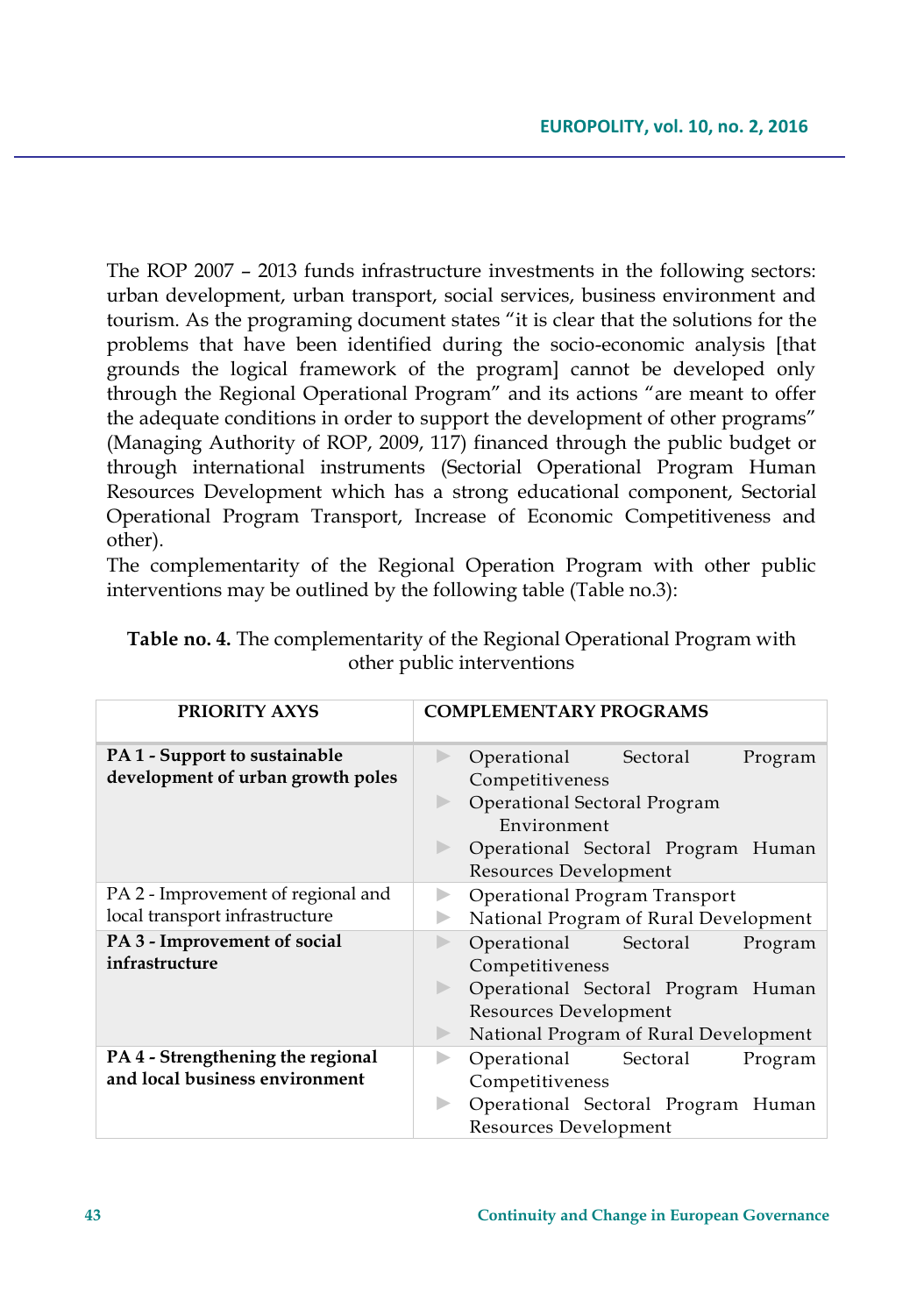|                                    | National Program of Rural Development |             |         |
|------------------------------------|---------------------------------------|-------------|---------|
| PA 5 - Sustainable development and | Operational                           | Sectoral    | Program |
| promotion of tourism               | Competitiveness Operational Sectoral  |             |         |
|                                    | Program                               | Environment |         |
|                                    | Operational Sectoral Program Human    |             |         |
|                                    | Resources Development                 |             |         |
|                                    | National Program of Rural Development |             |         |

*Source: Interpretation of the author on the basis of the information presented within the Ex-ante evaluation of Regional Operational Program 2007 – 2013* 

As the Romanian System of Structural Instruments according to its design is structured so as to facilitate the development of synergies in several key sectors, the effects of the program must be considered from two points of view, one focused strictly on the outputs and outcomes of the program and a broader one, focused on the effects of the synergies created by the operation programs on the targeted sectors. The first approach is the one used in the current practice of evaluation and analysis within the System of Structural Instruments (SIS) from Romania. Even if the planning documents of each program include a section dedicated to the complementarity with the other public interventions in the field, the reporting on the progress and achievements of the programs and the whole SIS do not address the issue of the complementarity of interventions.

## **6. EVALUATION ACHIEVEMENTS**

6.1 Evaluation system under the structural instruments framework

At the level of the Central Evaluation Unit, established within the Ministry of European Funds, Coordination Authority of Structural Instruments, it has been developed in 2006 a set of 3 documents meant to guide de evaluation process: "Procedural Guidance Manual for Evaluation of NSRF and Operational Programmes in Romania", "Proposed Model for Evaluation of the Romanian National Strategic Reference Framework 2007-2013" and Operational Programmes during their implementation" and "Evaluation Standards". It is important to mention here that these three documents represent a set of guidelines regarding the way in which the evaluation process should take place within the System of Structural Instruments and do not have legal mandatory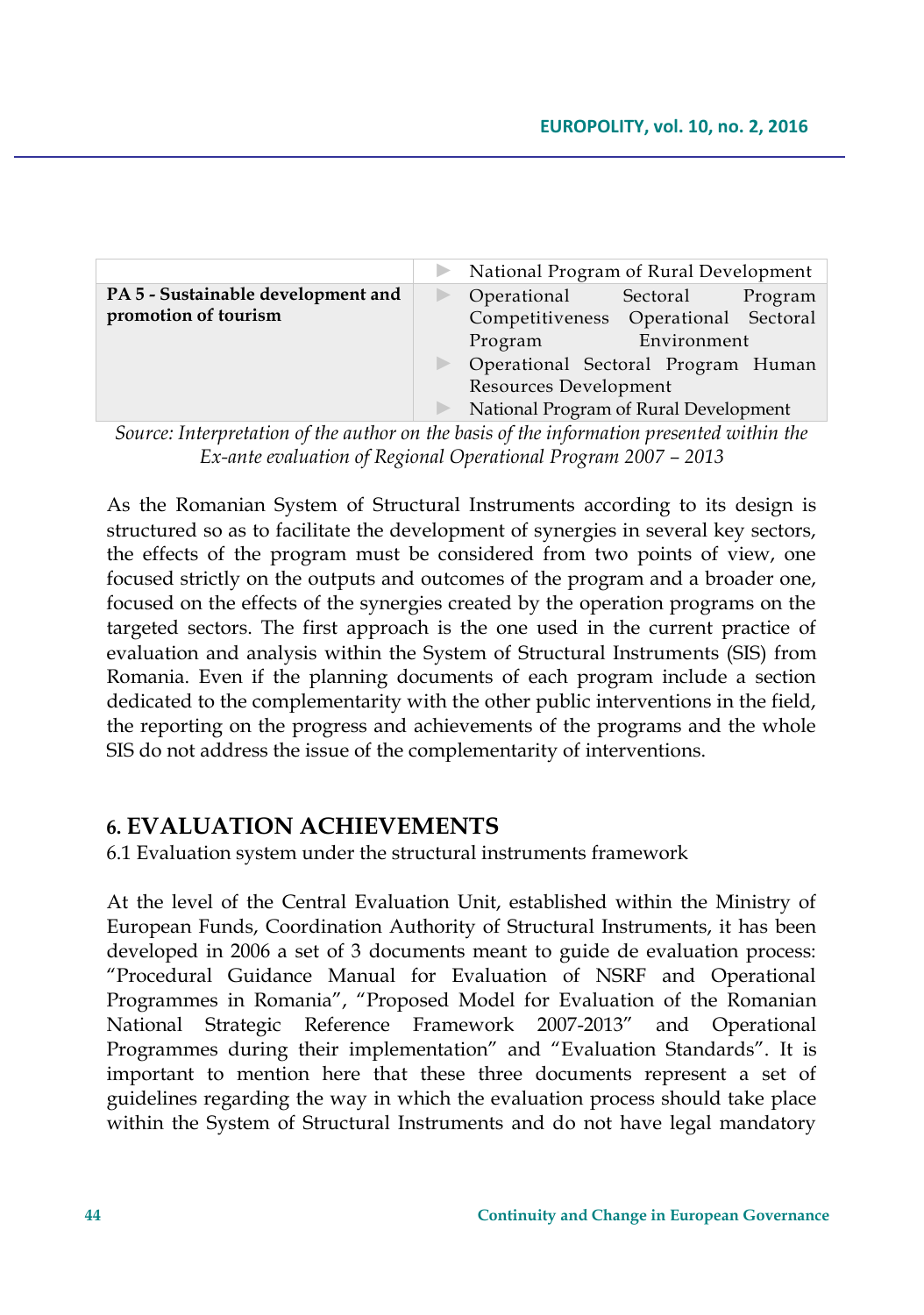consequences. Therefore, even if the documents describe a set of standards and procedures, the failure to comply with them do not generate administrative or sanctions of any other nature.

According to these documents, each evaluation process has to be conducted by following 3 phases: a) planning the evaluation, b) conducting the evaluation and c) the follow-up and dissemination of the evaluation results.

As the Central Evaluation Unit states, the on-going evaluations, which represent the type of evaluation that is taken into consideration within this study, have two main functions. "The first function is a strategic one, with evaluations focused on assessing the contribution of programs to overall national and European policy goals (especially those related to the Lisbon process). The second function is an operational one, where performance-related evaluations are undertaken to support program implementation (one of the evaluation purposes discussed above). The intention is that the results of such evaluations produce direct feedback into the implementation process and thus help to improve the quality of the program" (Central Evaluation Unit, 2006a, 10).

Therefore, in order to meet the second function, the Central Evaluation Unit has elaborated a set of indicative procedures for the follow-up stage of the evaluation process. As a distinct phase of the evaluation cycle established within the national framework of structural instruments, the follow-up stage of the evaluation refers to the dissemination and utilization of the evaluation reports. Therefore, the procedures that have been proposed by the evaluation coordination body are (Central Evaluation Unit, 2006b, 50-51):

- $\triangleright$  Dissemination of the evaluation results:
- ► Elaboration of the Action Plan (AP) based on the recommendation from the evaluation report;
- $\blacktriangleright$  Final decision regarding the AP's approval;
- $\triangleright$  Monitoring and reporting the stage of AP's implementation;
- ► Wider informing on the evaluation results.

The framework that has been designed through these procedures is meant to ensure that the evaluation reports will become an operational instrument for the correction of deficiencies identified at the program level and improve the management and implementation system. For each procedure there has been established a responsible body, as in the following figure (Figure no. 3):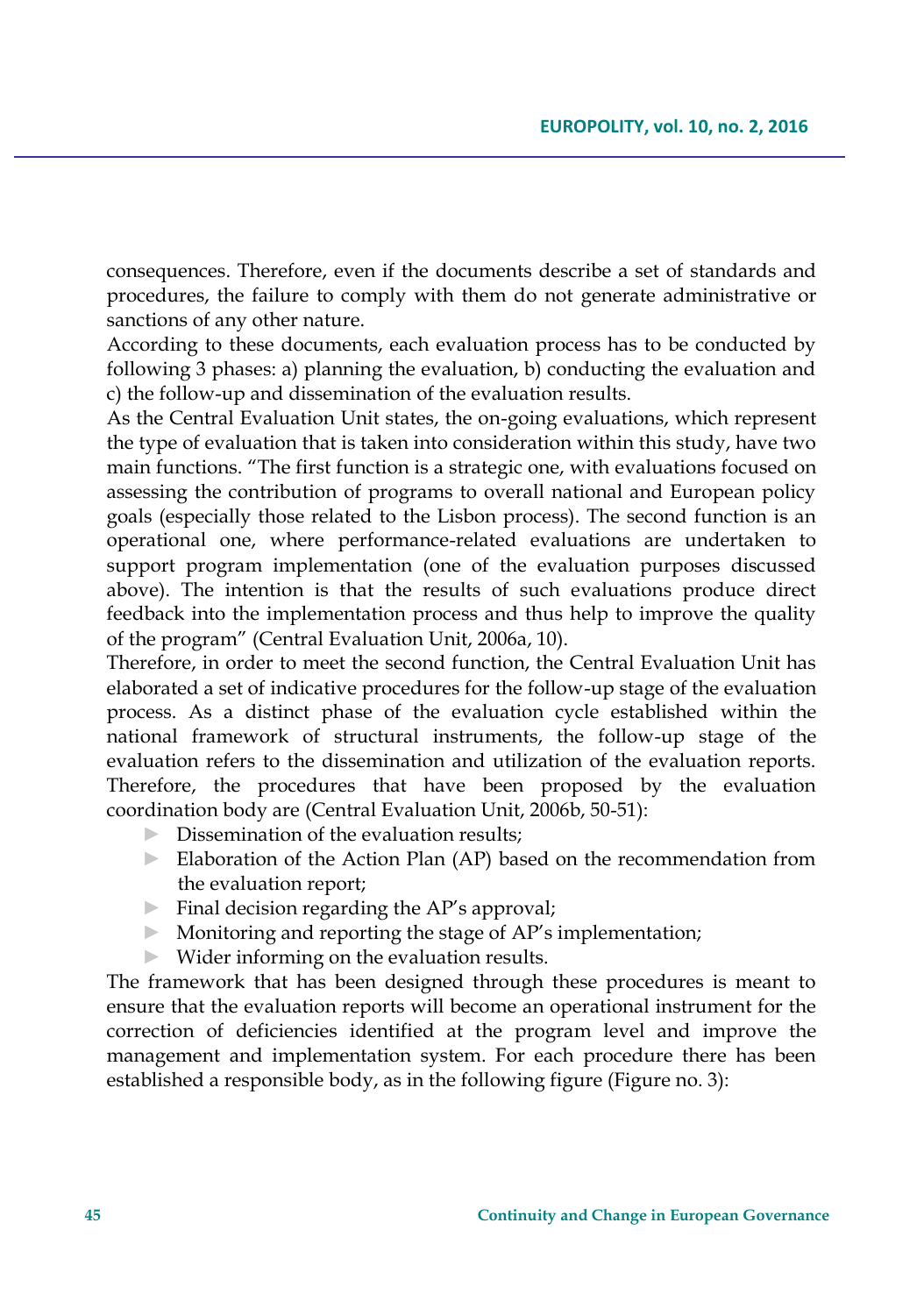

**Figure no. 1.** Utilization phase – institutional design

*Source: Interpretation of the author based on the following reviewed documents: "Procedural Guidance Manual for Evaluation of NSRF and Operational Programs in Romania", "Proposed Model for Evaluation of the Romanian National Strategi Reference Framework 2007-2013" and Operational Programs during their implementation" and "Evaluation Standards"<sup>1</sup>*

As it is shown in the figure above, after the report is finalized and approved, the Evaluation Unit and the Managing Authority have to disseminate the information to the stakeholders, in order to receive feed-back on the possibilities of implementing the recommendations. Based on the received input, the Evaluation Units have to elaborate an Action Plan that includes the recommendations, the status for each one of them (approved, rejected or partially approved), the actions that are going to be conducted, the responsible institutions and a time framework regarding the implementation phase. Then, the document is presented at the following meeting of the Monitoring Committee in order to be discussed and revised, if necessary, and approved. The

 $\overline{\phantom{a}}$ 

<sup>1</sup> This figure has been also used in the article Aioanei Mihaela, The need for change within the national approach on evaluating policies and programs, in Iordan Gheorghe Bărbulescu (Coord.), Conference proceedings. 25 years since the fall of communism, București: Tritonic, 2015.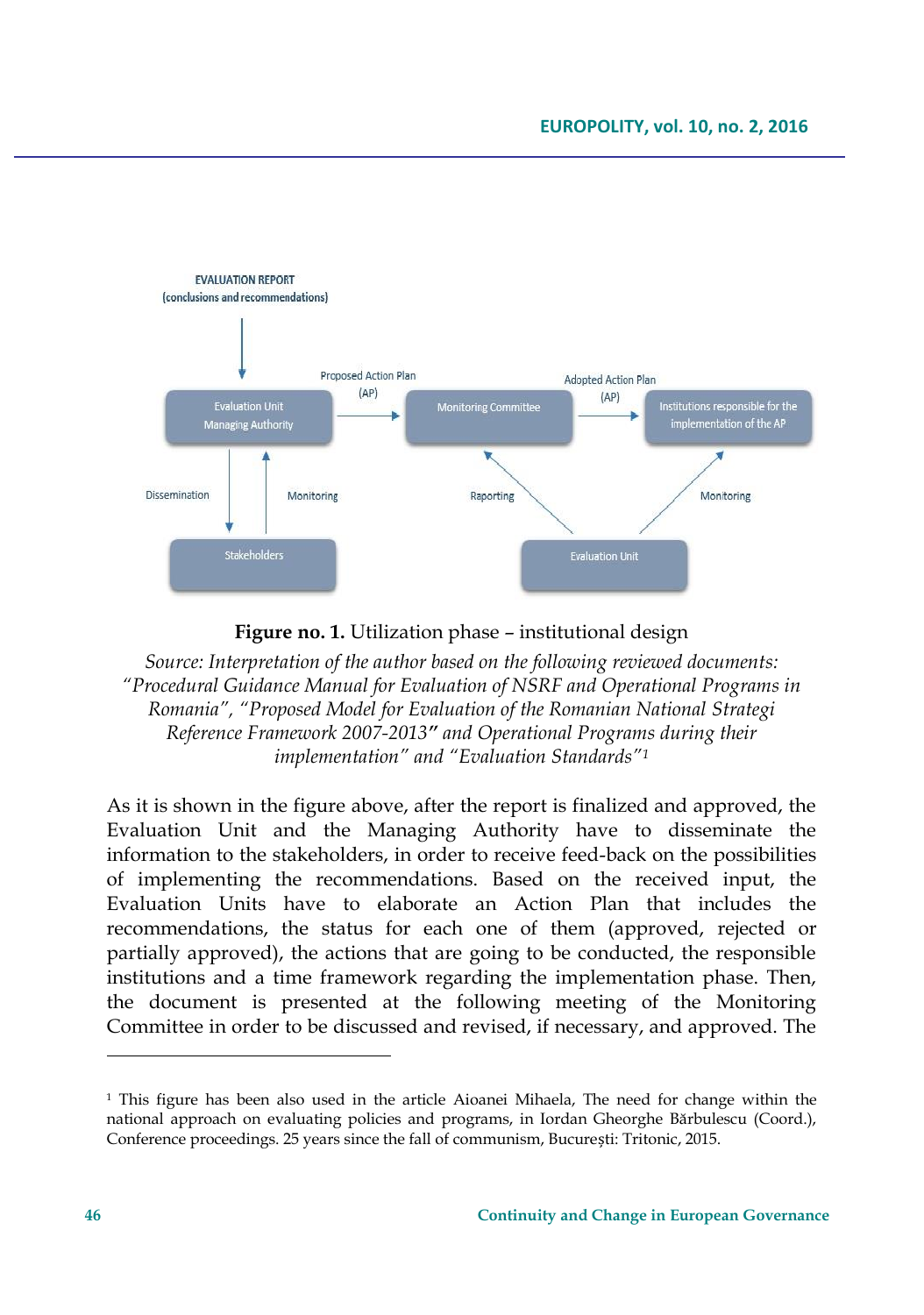evaluation unit has to monitor afterwards the execution of the plan and report within the next meetings of the Committee.

### 6.2. Evaluation planning and achievements

The Managing Authority of the ROP 2007 - 2013 has developed three multiannual evaluation plans. The first plan was published in 2008. The document has been revised for two times, first in 2009 and second in 2012.

The way in which the evaluation plans were adjusted and then followed show us that there were serious problems regarding the capacity of the evaluation department to elaborate a realistic proposal for the evaluation stage of the program cycle. From the 7 evaluation exercises that were planned in the final version of the document, the evaluation department conducted only 4, from which only 2 have met the established deadlines, the first interim evaluation and the evaluation of the projects and priorities of ROP addressed to business community. The other 2 were: the evaluation of the administrative capacity of the regions and the second interim evaluation, which were conducted in 2011 and 2014. 3 of the evaluations that were not developed by the MA of ROP and were focused on the evaluation of transversal principles like equal opportunities, sustainable development and partnership, were undertaken by the Central Evaluation Unit and extended to the whole system of structural instruments.

The several delays that were registered during the process were caused mainly by two factors, as the annual implementation reports of ROP mention: the reduced administrative capacity of the MA because of the overload of human resources and the public procurement legislation that led in several situations to procedures lasting for more than 8 months (according to the discussions from the meetings of several Monitoring Committees, as: the meetings of the MC from June 2012 or June and October 2014).

### 6.3. The follow-up phase

As mentioned before, during the financial period 2007 – 2013 (including the n+3 rule), the Managing Authority of the Regional Operational Program has finished four evaluation exercises: The First Interim Evaluation of ROP 2007 – 2013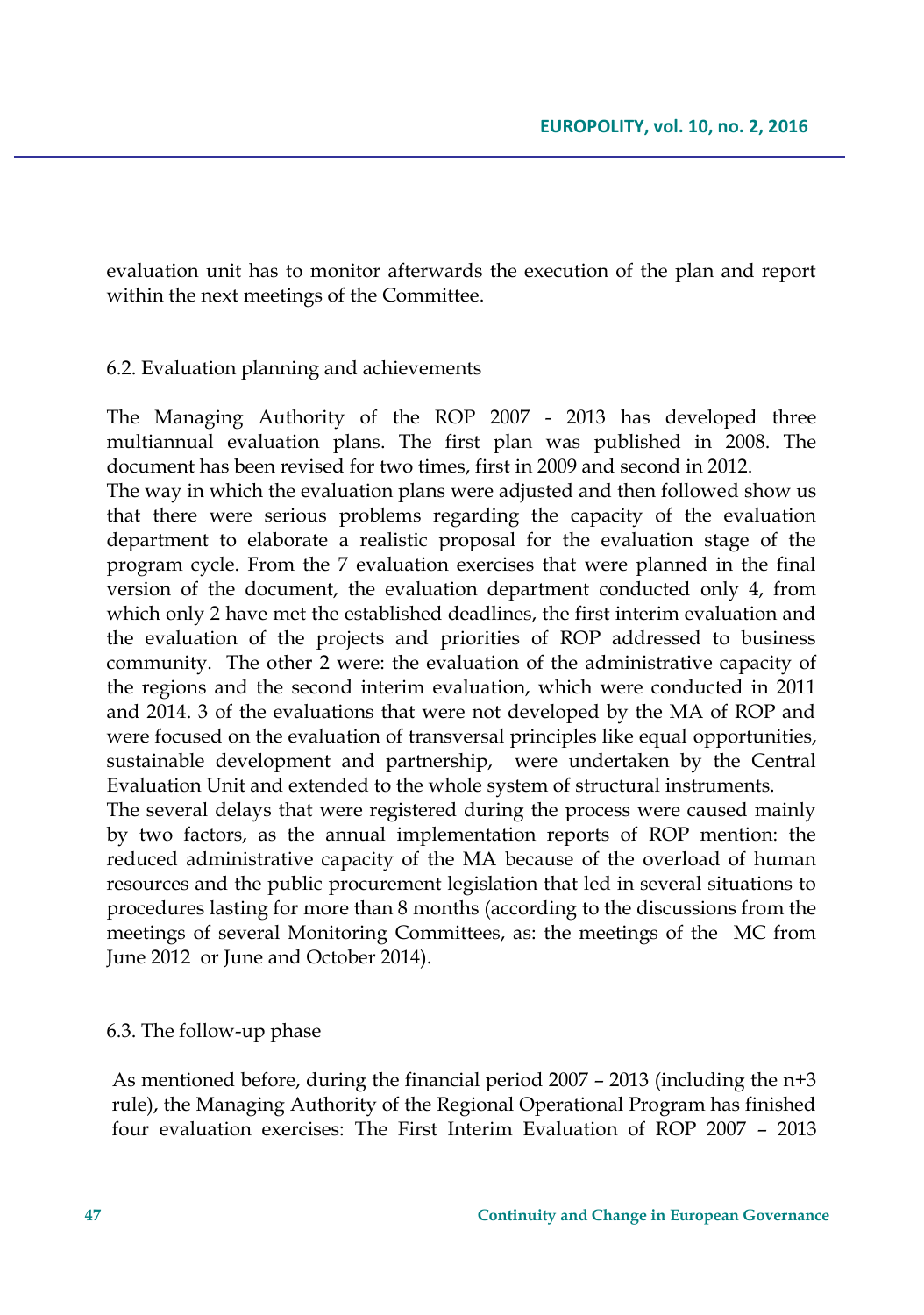(2009), The Evaluation of the Projects and Priorities of ROP addressed to business community (2010), The Evaluation of the Administrative Capacity of the Regions in the Regional Development Sector (2011) and The Update of the Interim Evaluation of ROP 2007 – 2013 (2014). The way in which the follow-up procedure has been conducted for each evaluation exercise is summarized in the following table.

**Table no. 5. The implementation of the evaluation utilization stage at the level of ROP 2007 - 2013**

| <b>EVALUATIONS</b><br>ROP 2007 - 2013                                                                                       | <b>PLAN</b> | <b>EXECUTION</b> | <b>RECOMMENDATIONS</b><br>(Accepted no. of initial<br>$no.$ )                                                                     | <b>ACTION</b><br><b>PLAN</b> | <b>FOLLOW-UP</b>                                                                      |
|-----------------------------------------------------------------------------------------------------------------------------|-------------|------------------|-----------------------------------------------------------------------------------------------------------------------------------|------------------------------|---------------------------------------------------------------------------------------|
| First Interim<br>Evaluation of<br>ROP 2007 - 2013                                                                           | 2009        | 2009             | 9 of 9<br>recommendations                                                                                                         | Yes                          | 7<br>fully<br>$\overline{a}$<br>implemented<br>2 - partially<br>implemented           |
| The Evaluation of<br>the Projects and<br><b>Priorities of ROP</b><br>addressed to<br>business<br>community                  | 2010        | 2011             | 8 of 10 recommendations<br>fully accepted<br>1 of 10 recommendations<br>partially accepted<br>1 of 10 recommendations<br>rejected | Yes                          | fully<br>6<br>$\overline{\phantom{0}}$<br>implemented<br>3 - partially<br>implemented |
| <b>Evaluation of the</b><br>Administrative<br>Capacity of the<br>Regions in the<br>Regional<br>Development<br><b>Sector</b> | 2011        | 2011             | of 0 recommendations<br>$\Omega$<br>for the period $2007 - 2013$<br>(including the n+3 rule)                                      | No                           |                                                                                       |
| The Update of the<br>Interim<br>Evaluation of<br>ROP 2007 - 2013                                                            | 2012        | 2014             | 2 of 3 recommendations<br>for the financial period<br>$2007 - 2013$ (including the<br>$n+3$ rule)                                 | No                           | $\mathcal{P}$<br>fully<br>-<br>implemented<br>recommendati<br>ons                     |
| $Sayawa$ Author                                                                                                             |             |                  |                                                                                                                                   |                              |                                                                                       |

*Source: Author*

*First interim evaluation of ROP 2007 – 2013*

The first interim evaluation was finished in October 2009, according to the initial multi-annual evaluation plan. The final report has been published immediately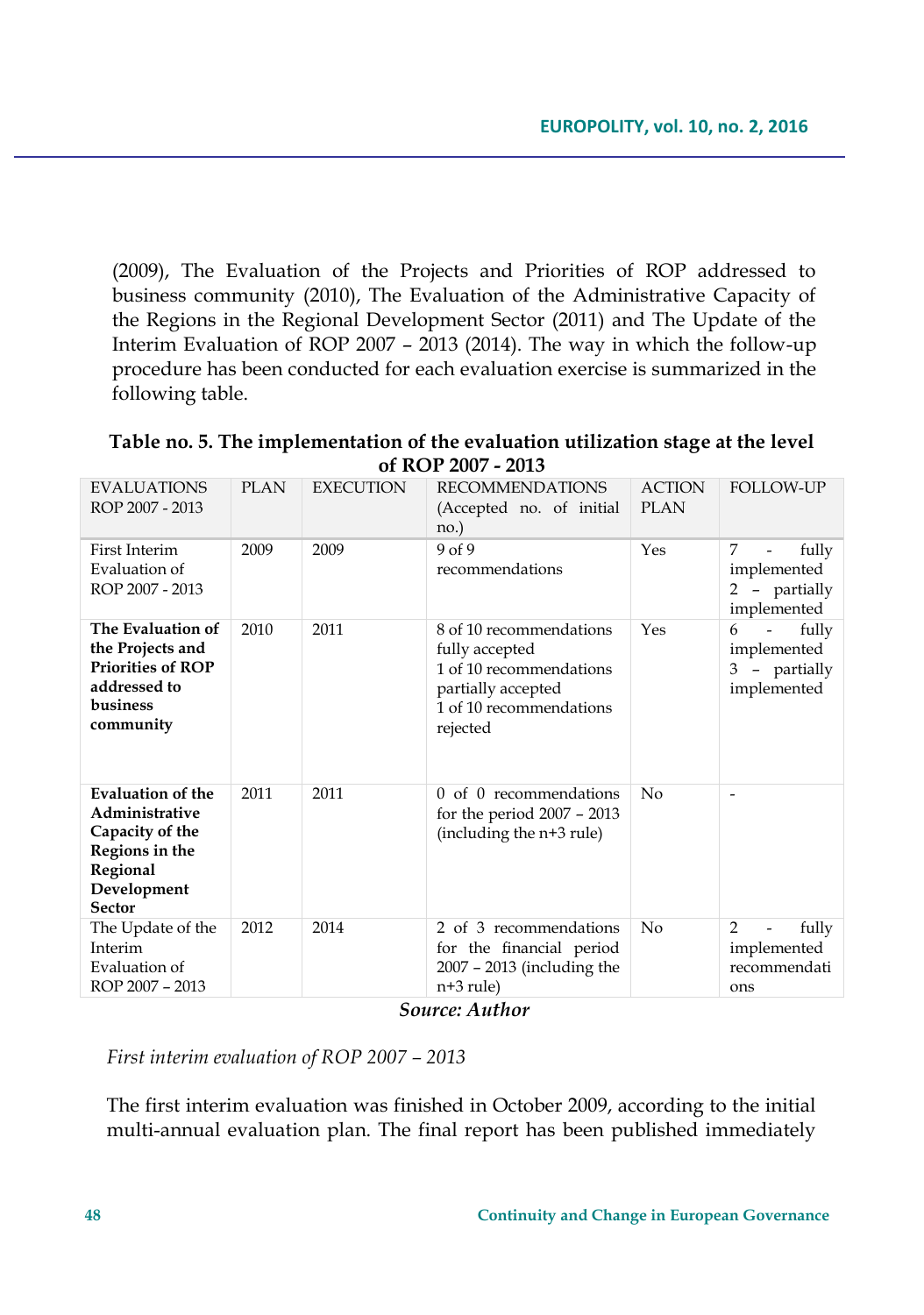and the dissemination process has started. The general objective of this study was to "contribute to the successful implementation of the Regional Operational Program through the evaluation of the progress and performances that have been achieved in the coordination and execution of the program" (Managing Authority of Regional Operational Program 2007 – 2013, 2009, 2). The evaluation report and the 9 related recommendations have been discussed and analysed during the meeting of the Monitoring Committee of ROP from October 2009. At this meeting the action plan for the implementation of the recommendations was approved. The plan is constituted by the recommendations, the actions proposed for the implementation, the time framework and the responsible actors. Form the analysis of the plan we can notice that Monitoring Committee has approved all nine recommendations. However, during the meeting there has been a discussion regarding the quality level of the report and the inconsistency between the analysis and the conclusions of the evaluation (Monitoring Committee of Regional Operational Program 2007 - 2013, 2009, 35). The main criticism was that the evaluation's results are biased and very similar to the perspective of the Managing Authority. But, at the end of the meeting the report has been appreciated because it was the first evaluation exercise regarding an operational programme implemented in Romania<sup>1</sup> . The Commission's representative emphasized the fact that the weaknesses of the report have been mentioned in order to avoid repeating the same mistakes in the following reports. At the following meeting of the Monitoring Committee the level of the AP's implementation has not been presented in detail, but the representatives of the evaluation department has specified that the follow-up procedure is in progress and the planned actions are being implemented according to the document. At the following meeting the Managing Authority didn't consider that is necessary to present the implementation status of the Action Plan. Yet, the Evaluation and Programing Compartment within the Managing Authority of ROP 2007 – 2013 has planned the initiation of a new evaluation study called "The update of the interim evaluation of ROP 2007 - 2013". In 2014, when the evaluation report was published, all the recommendations from the first interim evaluation were fully or partially implemented, according to the annex no. 51 of the report (Managing Authority of Regional Operational Program 2007 - 2013,

 $\overline{\phantom{a}}$ 

<sup>1</sup> Without taking into consideration the ex-ante evaluations, that are not analyzed in this paper.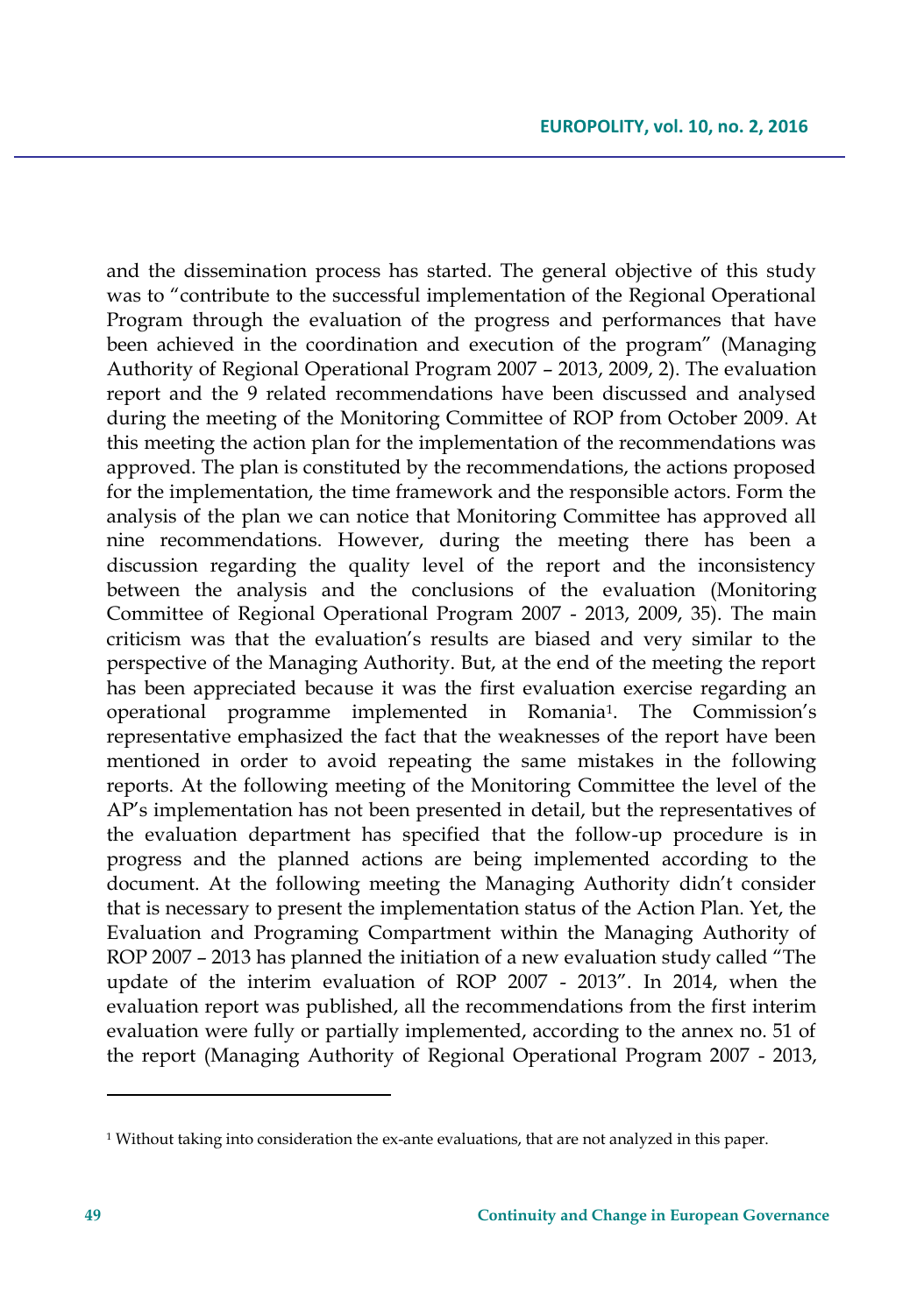2014, 366 - 370). Only two of them weren't implemented to their full extent because of administrative limits or technical limits.

*The Evaluation of the projects and priorities of ROP 2007 -2013 addressed to business community*

The second evaluation study at the level of ROP, The Evaluation of the projects and priorities of ROP addressed to business community, was finished and published in 2011. Its general objective was to "contribute to the absorption level of the allocated funds for the Regional Operation Program 2007 – 2013 for the development of the business community" (Managing Authority of Regional Operational Program 2007 - 2013, 2010, 10). This general objective was to be achieved through the following specific objectives: "analysis of the effectiveness of the implementation of regional business community priority", "the acceleration of the projects' implementation in order to facilitate job creation", "the identification and analysis of good practice examples" and "elaboration of recommendations in order to facilitate the absorption of the funds and the achievement of the specific objectives for the sector that is being evaluated and also for the improvement of the programing process addressed to the following financial period" (Managing Authority of Regional Operational Program 2007 - 2013, 2010, 10)

Because one of the specific objectives refers partly to the development for improvement solutions regarding the programing period 2014 – 2020**,** and the purpose of the analysis is to identify the factors that can enhance the use of evaluation exercised within the Romanian System of Structural Instruments based on the experience from the financial cycle 2007 – 2013, I will refer only to the recommendations that are focused on this timeframe. Therefore, the report includes 10 recommendations that address changes for ROP 2007 – 2013, from which the Monitoring Committee has fully approved 8, partially approved one, rejected one and developed the related Action Plan. The rejection of one recommendation has been justified during the meeting of the Monitoring Committee of ROP from November 2011 through the fact that the recommendation had been already implemented at the moment of the elaboration of the Action Plan. At the MC's meeting from May 2012, the Managing Authority reported that all the recommendations from the AP have been implemented. However, the 51 annex of the second interim evaluation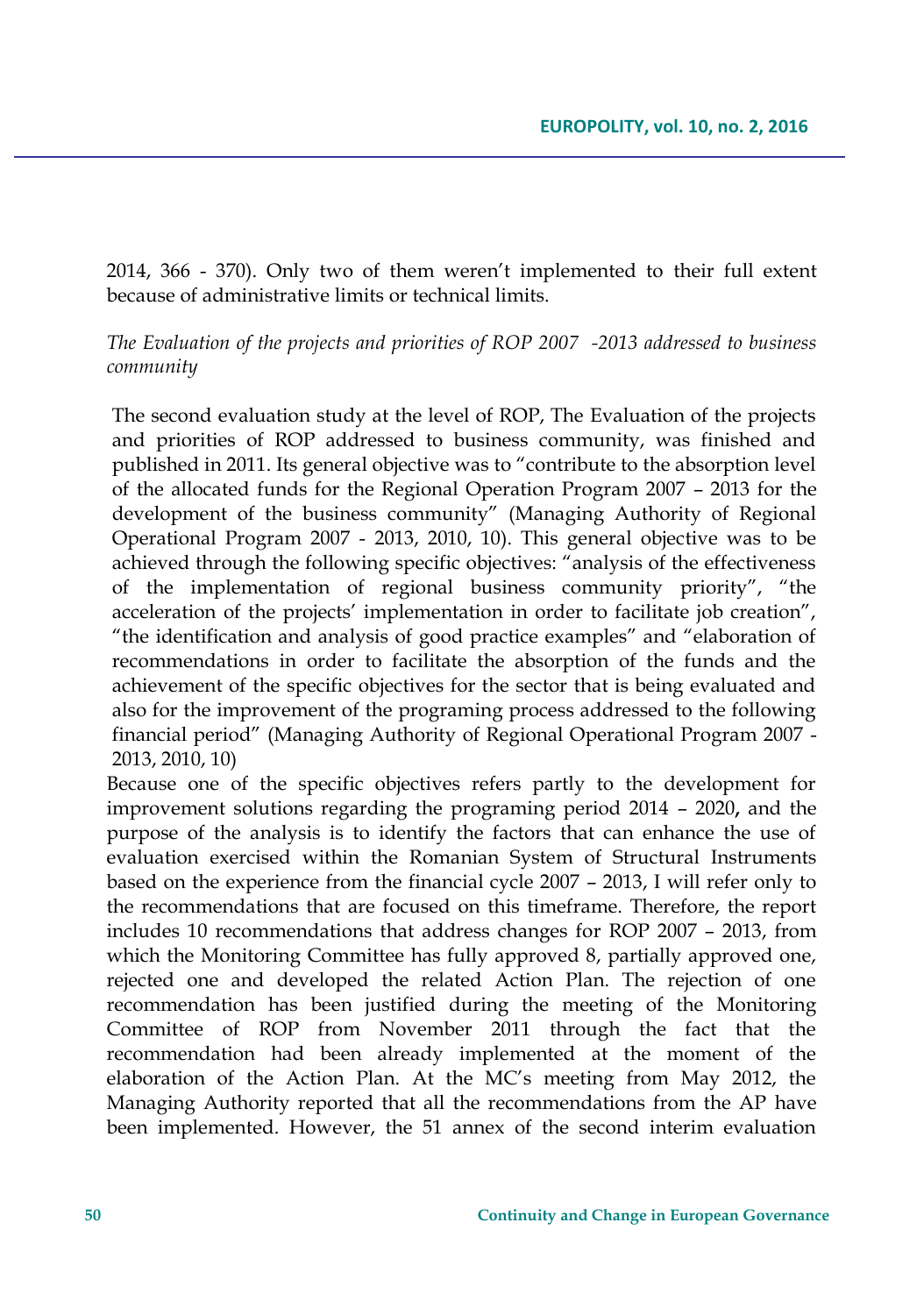mentions the fact that only 6 of 9 approved recommendations were fully implemented (Managing Authority of Regional Operational Program 2007 - 2013, 2014, 371 - 370). This inconsistency of the reporting process comes from the perspective in which each authority chose to present the follow-up activity. The first information has been given by the

*The evaluation of the administrative capacity of the regions in the regional development sector*

The third evaluation exercise was the Evaluation of the Administrative Capacity of the Regions in the Regional Development Sector and it had as a general objective "ensuring the efficient absorption of EU funds for regional development in the programming period post-2013" (Managing Authority of Regional Operational Program 2007 - 2013, 2011, 6). The evaluation report was finalized in November 2011 and its results were presented at the Monitoring Committee meeting from the same month. Because the evaluation aims to contribute to the better execution of the ROP in the financial period 2014 – 2020, the recommendations did not address the 2007 – 2013 program. The current guidelines regarding the follow-up phase of the evaluation process, as shown in the section 2.1.2, address only the on-going evaluation that propose changes at the level of the current version of the evaluation program. The responsible institutions do not apply this mechanism for the recommendations that refer to a future programing period, because they propose mainly operational changes, that cannot be established in the programing phase. Therefore, the Managing Authority did not elaborate an Action Plan for the implementation of the recommendations.

*The second interim evaluation of ROP 2007 - 2013*

The last evaluation that has been conducted during the implementation of the program**<sup>1</sup>** , The Update of the Interim Evaluation of ROP 2007 – 2013, was the second interim evaluation of ROP. The evaluation was finished in 2014, even if it

 $\overline{a}$ 

 $1$  We do not take into consideration here the ex-post evaluations that were initiated in 2015, when the program was still in the implementation phase.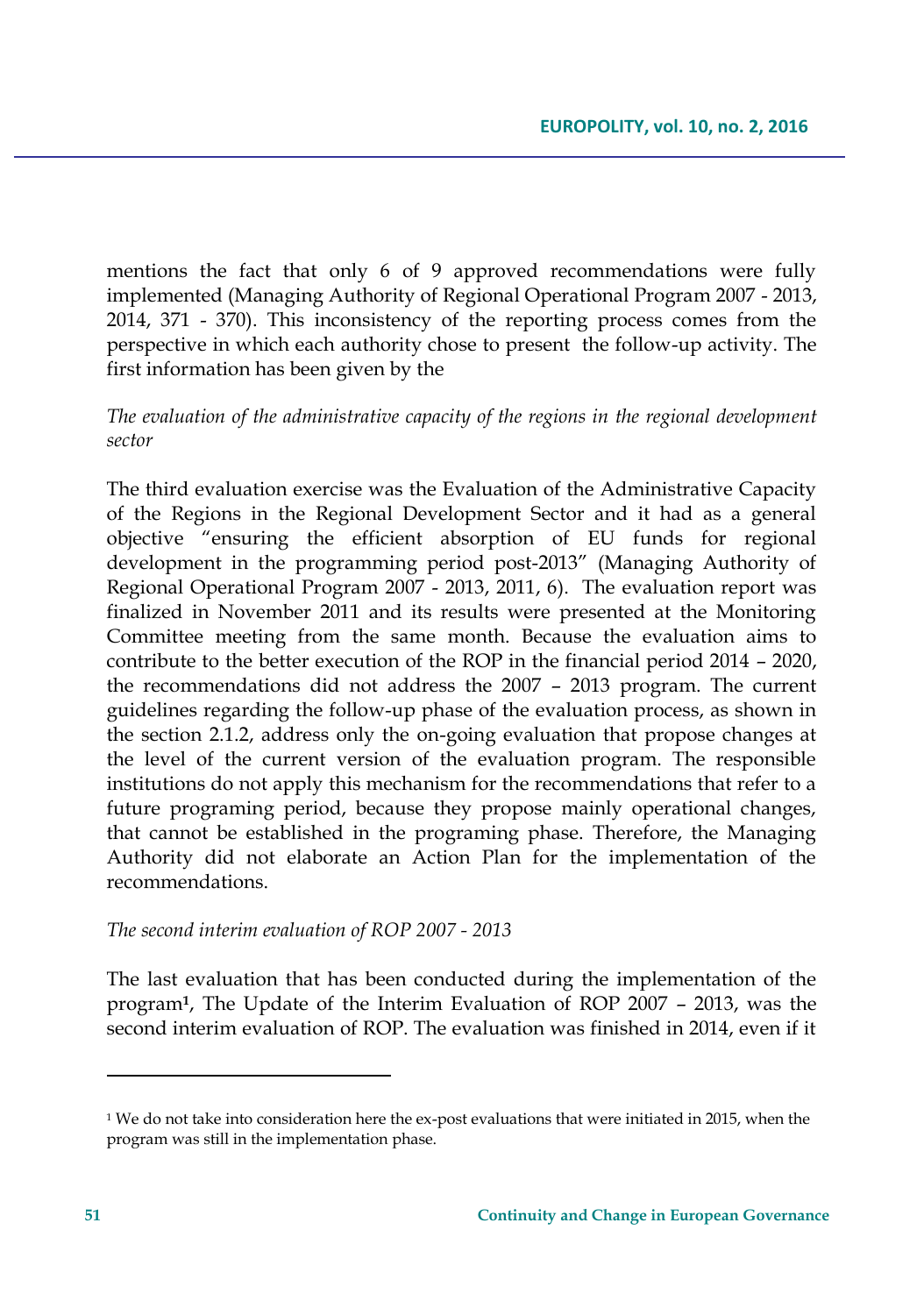was planned for the year 2012. The general objective of this study was to "contribute to the successful implementation and absorption of funds at the level of the Regional Operational Program 2007 – 2013" (Managing Authority of Regional Operational Program 2007 - 2013, 2014, 25). The final report includes 3 recommendations for the financial period 2007 – 2013, including the extent generated by the n+3 rule that permits the implementation of the program until the end of year 2016. At the following meeting of the Monitoring Committee of the ROP, which took place in June 2014 **(**Monitoring Committee of Regional Operational Program 2007 - 2013**,** 2014, 24), all the recommendations were discussed and only 2 were approved by the vote of the member of the committee.

# **7. THE EFFECTIVENESS OF THE FOLLOW-UP PROCESS**

This phase of the analysis aims to identify the extent to which the follow-up procedure had affected in a positive way the Regional Operational Program 2007 - 2013. The effectiveness of a process may be at risk when we can notice that there are no effects produced at the level of the intervention in comparison with the objectives of the analysed procedure. If the follow-up phase of the evaluation process aims to facilitate the direct utilization of the evaluation results in order to develop and implement solutions according to the recommendations of the evaluation, the effects should be seen in the areas that the recommendations were addressed to. Therefore, this section of the paper determines if the recommendations of the subsequent evaluation studies were similar and if the annual implementation reports of the Regional Operational Program 2007 – 2013 show progress in the concerned areas.

Below there are emphasized the recommendations that are found in more than one evaluation study and show that even if the information regarding the corrective measures that had to be taken was available to the decision makers they did not use it.

**Table no. 6.** Recurrent recommendation at the level of the evaluation exercises developed within the Managing Authority of ROP 2007 – 2013

| COMMENDATION<br><b>TION STUDY</b><br>A<br><b>INLUOININILIND</b><br>. |
|----------------------------------------------------------------------|
|----------------------------------------------------------------------|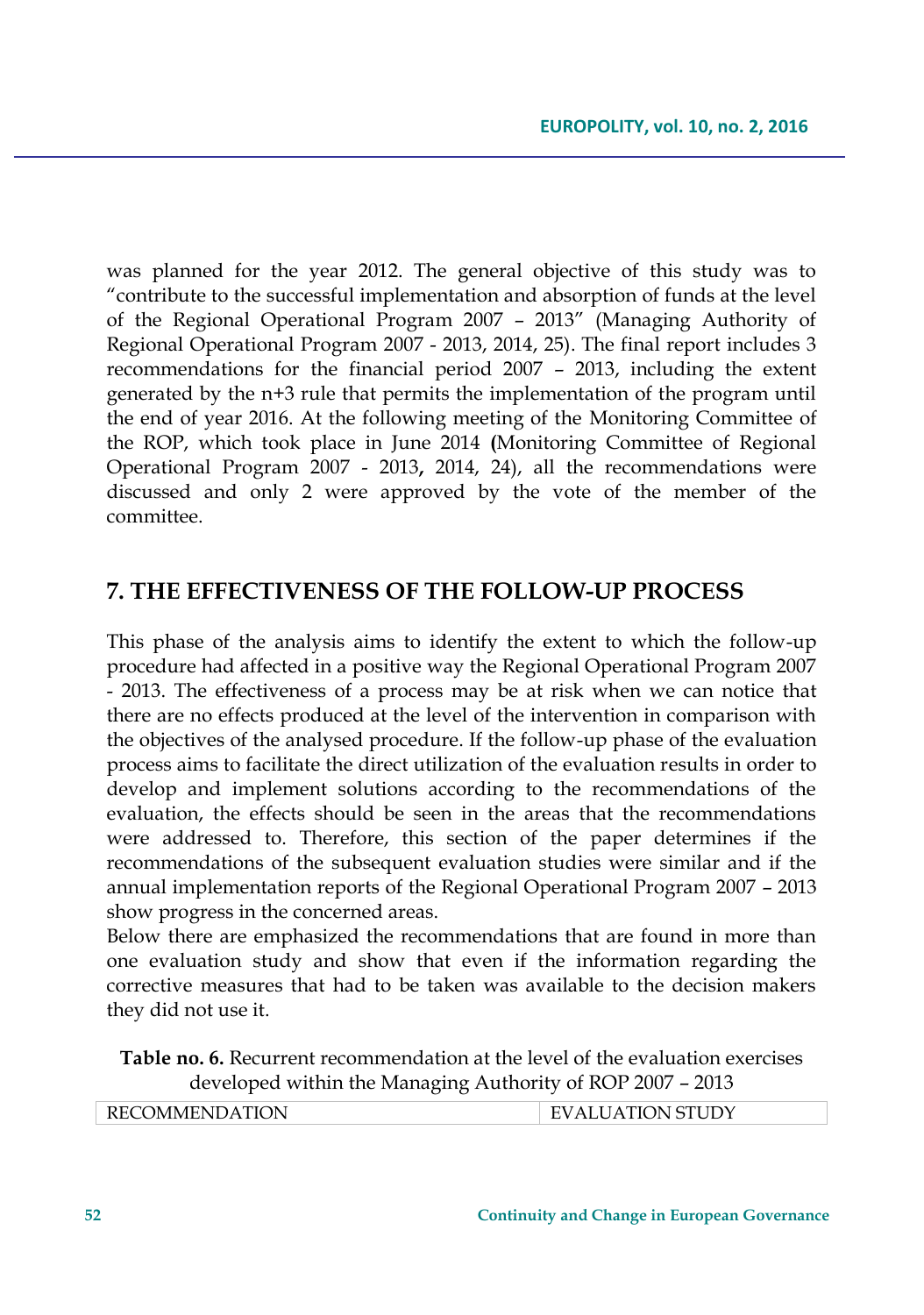| The Managing Authority of the Regional Operational<br>Program should establish together with the Regional<br>Development Agencies and local beneficiaries the<br>needs and priorities regarding the projects that<br>address local development in order to the ensure the<br>absorption of funds. | $\mathbb{R}$<br>$\blacktriangleright$          | First interim evaluation of<br>ROP 2007 - 2013 (2009)<br>The Evaluation of the Projects<br>$\sigma$ f<br><b>ROP</b><br>and<br>Priorities<br>addressed<br>business<br>to<br>community (2011)  |
|---------------------------------------------------------------------------------------------------------------------------------------------------------------------------------------------------------------------------------------------------------------------------------------------------|------------------------------------------------|----------------------------------------------------------------------------------------------------------------------------------------------------------------------------------------------|
| Change the evaluation system of the proposal<br>projects in order to avoid delays and ensure the<br>objectivity of the process.                                                                                                                                                                   | ь<br>▶                                         | First interim evaluation of<br>ROP 2007 - 2013 (2009)<br>The Evaluation of the Projects<br>Priorities<br>of<br><b>ROP</b><br>and<br>addressed<br>business<br>to<br>community (2011)          |
| monitoring system<br>the<br>Regional<br>of<br>Improve<br>Operational Program 2007 - 2013                                                                                                                                                                                                          | $\mathcal{D}$<br>$\blacktriangleright$         | First interim evaluation of<br>ROP 2007 - 2013 (2009)<br>The Evaluation of the Projects<br>Priorities<br>of<br><b>ROP</b><br>and<br>addressed<br>business<br>to<br>community (2011)          |
| Speeding up the payment system for the beneficiaries<br>of the projects in order to avoid blockages in the<br>implementation phase.                                                                                                                                                               | $\blacktriangleright$<br>$\blacktriangleright$ | First interim evaluation of<br>ROP 2007 - 2013 (2009)<br>Second interim evaluation of<br>ROP 2007 - 2013 (2014)                                                                              |
| Revision of the targets of the program indicators<br>taking into consideration the current socio-economic<br>context.                                                                                                                                                                             | $\blacktriangleright$<br>Þ                     | The Evaluation of the Projects<br>$\alpha$ f<br><b>ROP</b><br>Priorities<br>and<br>addressed<br>business<br>to<br>community (2011)<br>Second interim evaluation of<br>ROP 2007 - 2013 (2014) |

#### Sources: Author

The above table show that there are some recurrent themes or problems that have been raised through the evaluation process. Even if the recommendations through which these problems were addressed have been accepted by the Managing Authority and included in the action plans, the same difficulties regarding the implementation of the program have been registered after the corrective measures were conducted.

The information collected through the field work have shown that the proposed measures included in the action plans for the implementation of the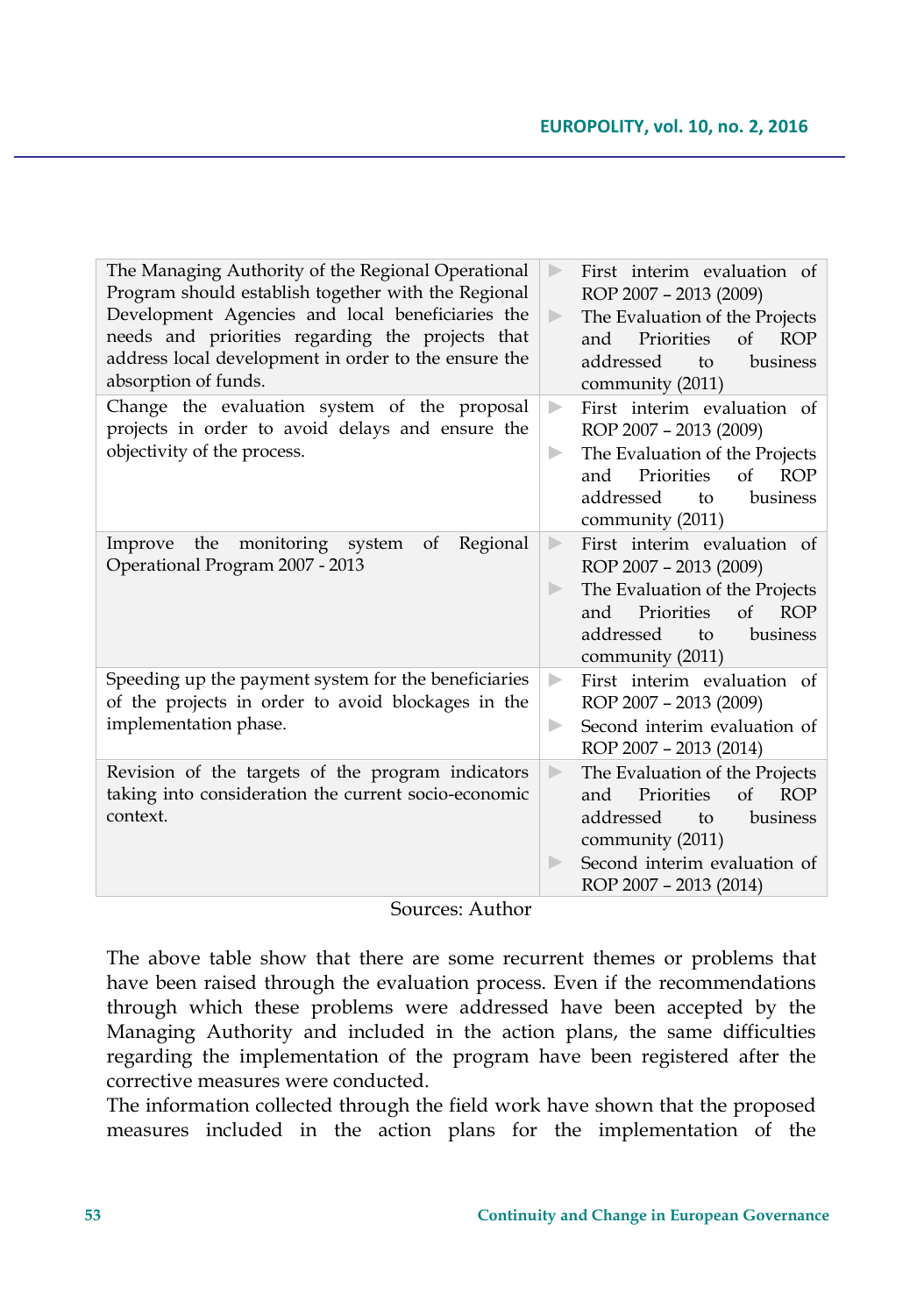recommendations were not fully developed in several cases like: the improvement of the monitoring system, the development of the payment system and speeding up the payment process. In these cases, even if the Managing Authority managed to improve the situation, the lack of administrative capacity at the program's level have affected the overall success potential of the actions that have been conducted.

Also, the interviewees have emphasized that even if the recommendations were generally accepted , the logic of the measures proposed though the evaluation studies were not internalized at the management level of the program. Therefore, their possible effects were mostly punctual. In this context, the role of the evaluation is to identify problems at the level of a program, a priority axis or regarding the way in which a principle applied (transversal or thematic evaluations) and generate solutions for improving program management. However it can be seen that within the System Structural Instruments, due to factors both internal and external, there is a tendency to decrease the number of conducted evaluations (as in the case of ROP 2007 - 2013) and the extent of their use when program encounters major difficulties at the management at implementation level. This is caused by a lack of awareness regarding the utility of the evaluation for improving the management and implementation of structural instruments. The ways in which the evaluation process can develop an intervention will be further addressed in the following section.

All in all, the situations presented in the above table represent approximately 25 % percent of the total recommendations that have been developed through the evaluation exercises. Taking into consideration that most of the problems were not identified any more within the evaluation studies after the action plans were implemented, we can say that the follow-up procedure was effective in a good proportion. This is also sustained by the annual implementation reports of ROP 2007 – 2013 which identify the situations that have been improved during the previous financial period.

## **8. CHARACTERISTICS OF THE EVALUATION SYSTEM**

The evaluation utilization stage during the programing period 2007 – 2013 did not have a set of procedures that had to be applied at the level of all operational programs in a unitary manner. The Central Unit of Evaluation establishes in 2006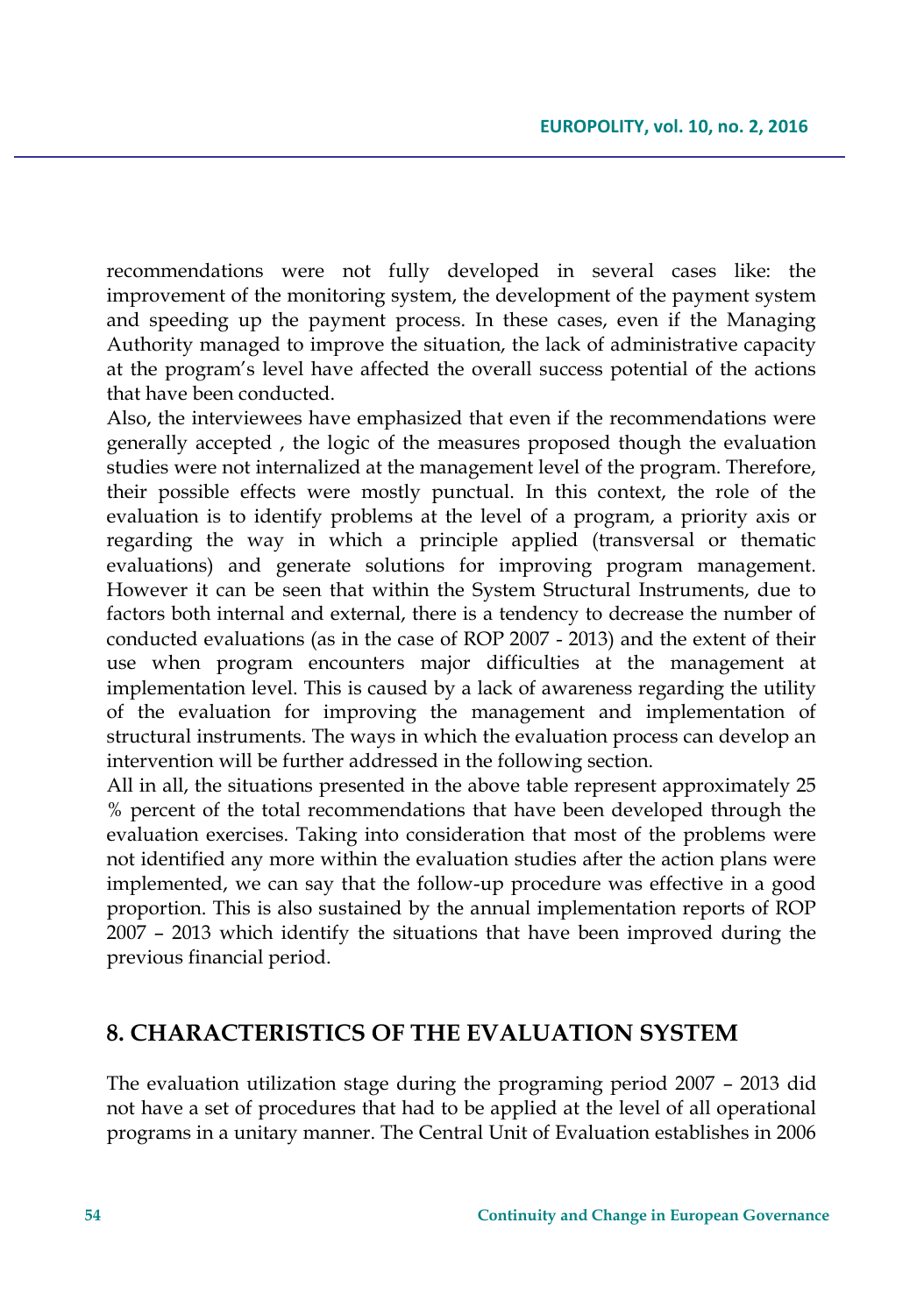a set of guidelines regarding this process. They include the elaboration of the action plans for the implementation of the recommendations of each study, the approval of the plan and the monitoring of its enforcement.

The available data show that these guidelines have not been applied in all of the evaluation units, even if the Regional Operation Program have respected in most of the cases the recommended procedures. The way in which this stage has been conducted will be discussed in the section dedicated to the evaluation process. Nevertheless, for the current programing period the Central Unit of Evaluation has developed a set of 6 operational procedures, in a legal sense, that are mandatory and imply penalties if they are not met during the evaluation process<sup>1</sup> . The procedures address only the ongoing evaluation. We have to mention here that, the new EU Regulation (1303/2013) regarding the implementation of the European Structural and Investment Funds, gives more importance to the evaluation process by changing several aspects from being optional to a mandatory practice (as the evaluation plans stipulated in article 56(1)). Therefore, the changes in the regulations of the national system of structural instruments has also been influenced by the new EU regulation. Nevertheless, the Romanian evaluation system established within the system of structural instruments had already decided, for the programming period 2007 – 2013, to develop multi-annual and annual evaluation plans for each program, to conduct two interim evaluation exercises for each program, to develop ad-hoc and theme based evaluation studies and to follow as much as possible the guidelines developed by the Central Evaluation Unit in 2006 regarding the follow-up stage of the evaluation process.

All the aspects regulated by the 6 aforementioned procedures have been established more or less in each managing authority for the period 2007 – 2013, through their organizing and functions regulations. However, they didn't have a unitary design. When it comes to the follow-up stage of the evaluation process, which is the main mechanism that can ensure instrumental utilisation of the evaluation exercises, some managing authorities chose a more lax formulation

 $\overline{\phantom{a}}$ 

<sup>1</sup> Operational procedure – Elaborating and Monitoring the Evaluation Plan, Operational procedure – The establishment and Functioning of the Evaluation Coordination Committee, Operational procedure – Ensuring Quality in the Evaluation Activity, Operational procedure – Dissemination of the Evaluation Results, Operational procedure – Analysis of the recommendations and Operational procedure – Monitoring the Recommendations.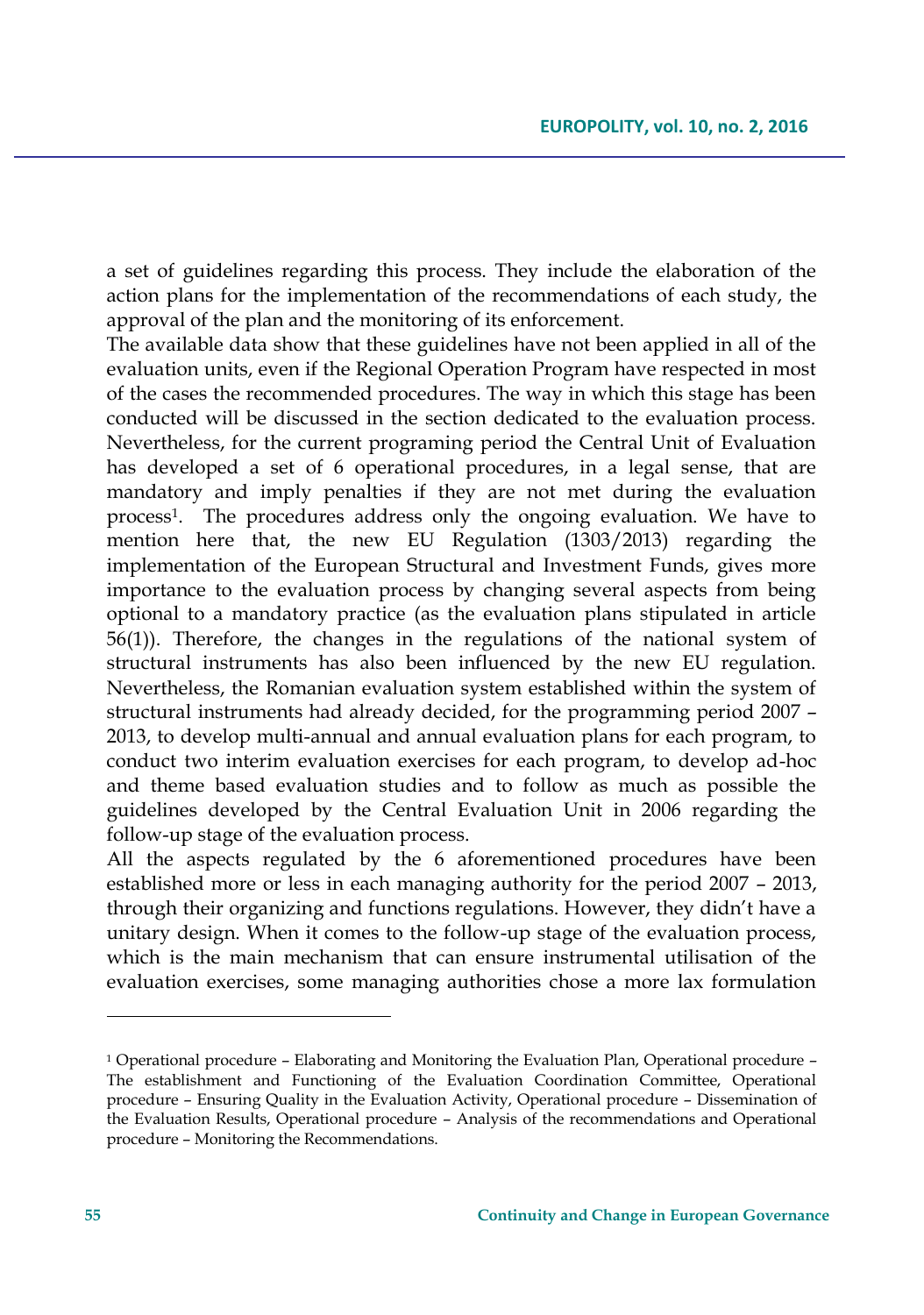that did not establish very clearly the responsibilities for the follow-up process. All the managing authorities have the responsibility to "inform the Monitoring Committee regarding the results of the evaluations and the proposed arrangements for the implementation of the recommendation"<sup>1</sup> . Further, when it comes to the responsibilities of the evaluation units, only 4 of the 7 operational programs<sup>2</sup> , among which is the Regional Operational Program 2007 – 2013, mention and detail the follow-up stage of the evaluation. The specific paragraphs that refer to this key issue stipulate the following:

- ► "the evaluation department disseminates the evaluation reports to the stakeholders, follow-up the implementation of recommendations and publish the results of the evaluations" (Managing Authority of OPTA, 2007, p.33);
- $\blacktriangleright$  "elaborate the action plan regarding the recommendations implementation, based on the proposals made by the specialized departments within the managing authority" and "monitor the implementation of the action plan elaborate the progress reports" Managing Authority of SOP HRD, 2007, 45);
- $\blacktriangleright$  "the evaluation unit uses monitoring instruments that measure the way in which the recommendations are implemented" (Managing Authority of ROP, 2007);
- $\blacktriangleright$  "the evaluation unit disseminates evaluation reports to all stakeholders and organizes debriefing sessions on the results of evaluations and a timetable for monitoring the implementation of recommendations, reports the progress of the implementation phase to the managing authority" (Managing Authority of SOP DAC, 2007).

The way in which the evaluation units are organized is an issue that has to be also discussed here. At the level of the Regional Operational Program, the evaluation unit is responsible only with this activity. But within the system of structural instruments from Romania this isn't a common practice. Usually these departments conduct also other activities, such as: monitoring (Competitiveness Program), programing (Human Resources Program and Environment Program)

 $\overline{\phantom{a}}$ 

<sup>&</sup>lt;sup>1</sup> This phase can be found in all the Organizing and Functioning Regulations.

<sup>2</sup> Regional Operational Program, Technical Assistance Operational Program, Human Resources Development Operational Program and Development Administrative Capacity Operational Program.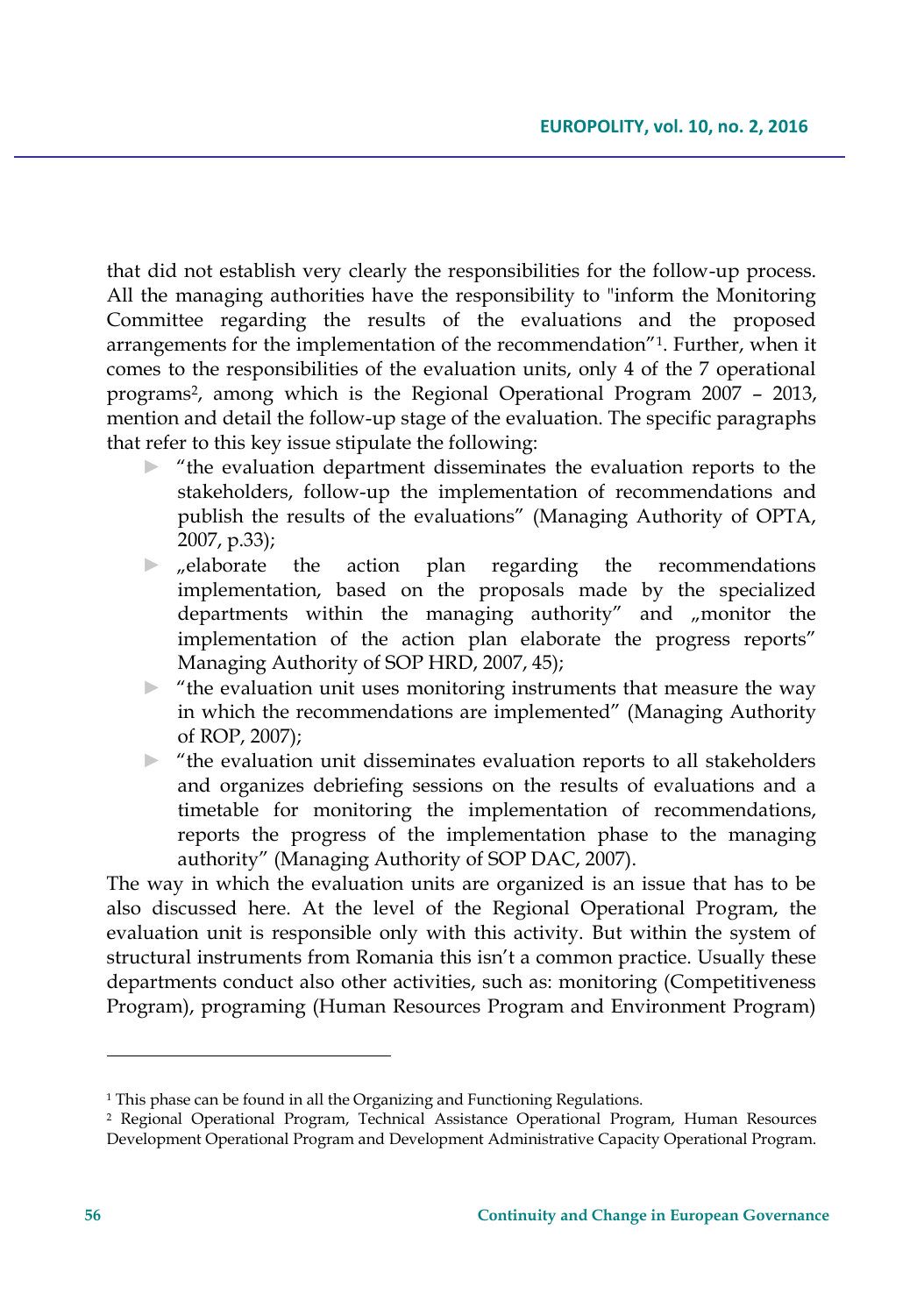or communication (Transport program). Taking this into consideration and the fact that at the level of UNDP, World Bank and also European Union we can notice a strong approach towards the monitoring and evaluation systems, that connect the two activities and advocate for the development of them within the same body as two interconnected phases of the cycle of an intervention<sup>1</sup>, I have considered justified to explore this issue through the interviews that I have done with the experts.

According to the collected data, the majoritarian view reflects the need of establishing distinct departments for the evaluation process. Only one interviewee (independent evaluation expert) brought up during the discussion the subject of evaluation as a periodic activity and not a continuous one. In this respect, the expert considered that the evaluation activity can be conducted within a department that has also other responsibilities, preferable monitoring. The other interviewees argued their different point of view based on the current status of the evaluation within the system of structural instruments, which often leads to prioritizing other activities to the expense of evaluation. Therefore, taking into consideration the incipient stage of the evaluation culture and the lack of interest and understanding towards its role and utility we can say that it is important to develop departments or units specialized in evaluation, without excluding the importance of a close collaboration with the other departments within a managing authority.

The new structure of the system in which are implemented the operational programs follows this approach. As I have mentioned before, five programs are managed under the Ministry of European Funds and their evaluation studies are conducted under a single unit, which is exterior to the managing authorities. The other two programs, Regional Operation Program and Administrative Capacity Program, which are located within the Ministry of Regional Development and Public Administration, have maintained their initial structure and have separate evaluation departments within each managing authority. The latest developments of the system show that there is a need for strengthening the evaluation system.

 $\overline{a}$ 

<sup>&</sup>lt;sup>1</sup> That is explored and recommended by documents like: The Handbook on Monitoring and Evaluation for Result, Evaluation Office of UNDP or Monitoring and Evaluation: Tools, Methods and Approaches, World Bank and Guidance Document on Monitoring and Evaluation for the programing period 2014 – 2020, European Commission.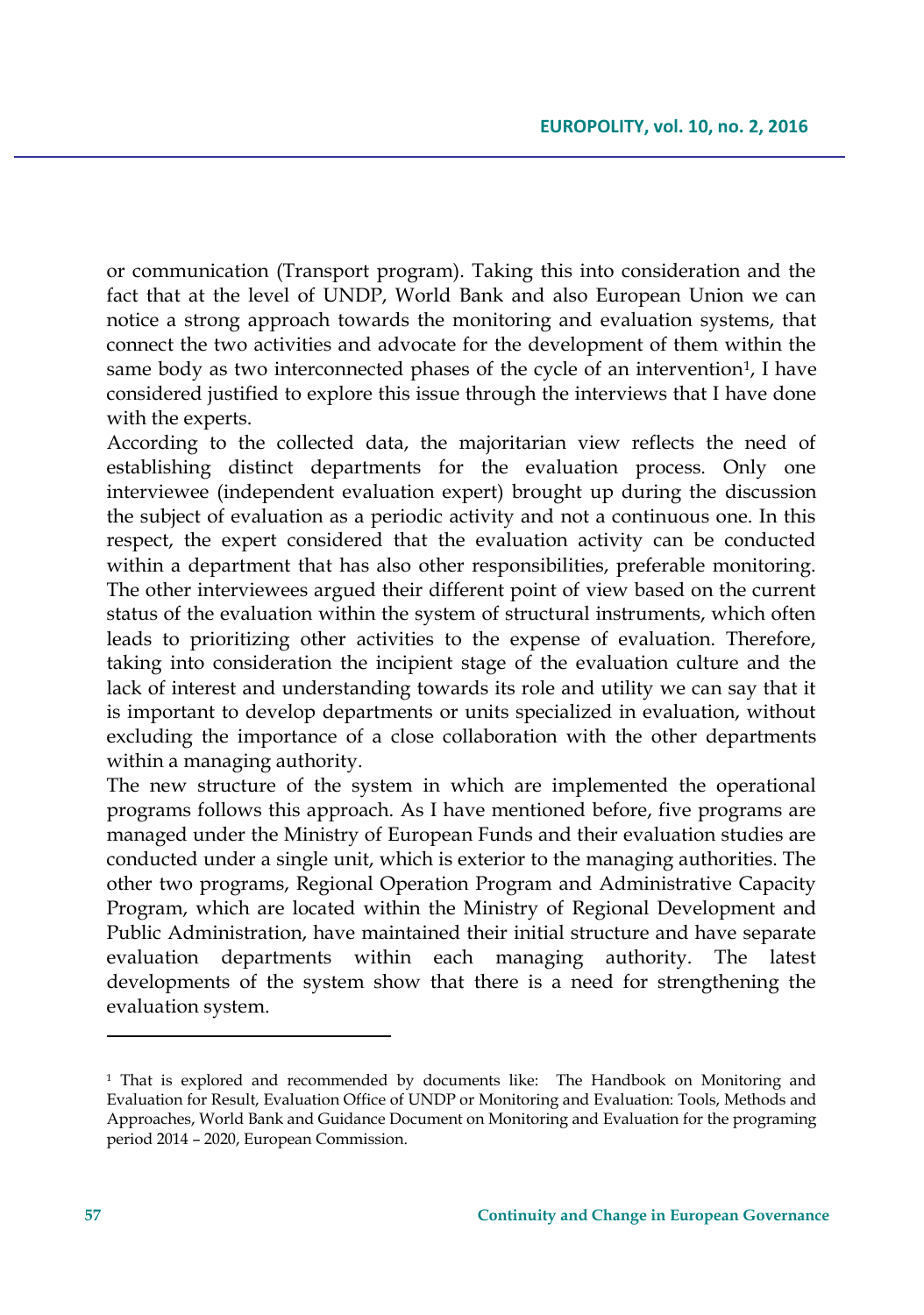Taking into consideration the above data the most suitable and efficient design of the evaluation units should follow the model of Regional Operational Program which consists in an evaluation department without any other responsibilities located within the Managing Authority. The new structure of the Ministry of European Fund may confer to this institutional body more strength in coordinating the evaluation process, but not on the influence that the evaluation exercises may have on the interventions that are addressed to. Taking into consideration that the interest of stakeholders is low regarding the evaluation results, taking out the evaluation units from the managing authorities may affect the potential of implicating them actively in the process and raising their interest towards it.

### **9. THE EVALUATION PROCESS**

#### 9.1 The planning process

The evaluation process starts with the planning phase. At a first glance, the available data show that the Regional Operational Program faces difficulties regarding the implementation of the multi-annual plan and not in the process of planning itself. But, the following paragraphs will show that a poor planning demarche caused several of the problems encountered during the evaluation process. In this respect, all the interviewees argued that the legislation regarding the public acquisition is one of the most important factors that generate delays and have a negative impact on the potential of an evaluation to generate useful information for the management of the program. Moreover, during the interviews, other elements linked to the planning process have been raised. The first issue refers to the fact that usually the stakeholders do not expect to find out new information about the program and better solutions for solving the encountered difficulties. The experts from the evaluation unit have mentioned situations where, during the implementation of evaluation exercises, at the meeting of the Project Coordination Committee for the presentation of the initial draft of the evaluation report, the experts from the implementation and monitoring departments didn't agree on the expected results of the study according to the terms of reference (ToR). Consequently, there is a need of involvement of the stakeholders in the planning process in order to raise their interest in the evaluation findings and conclusions. Second of all, the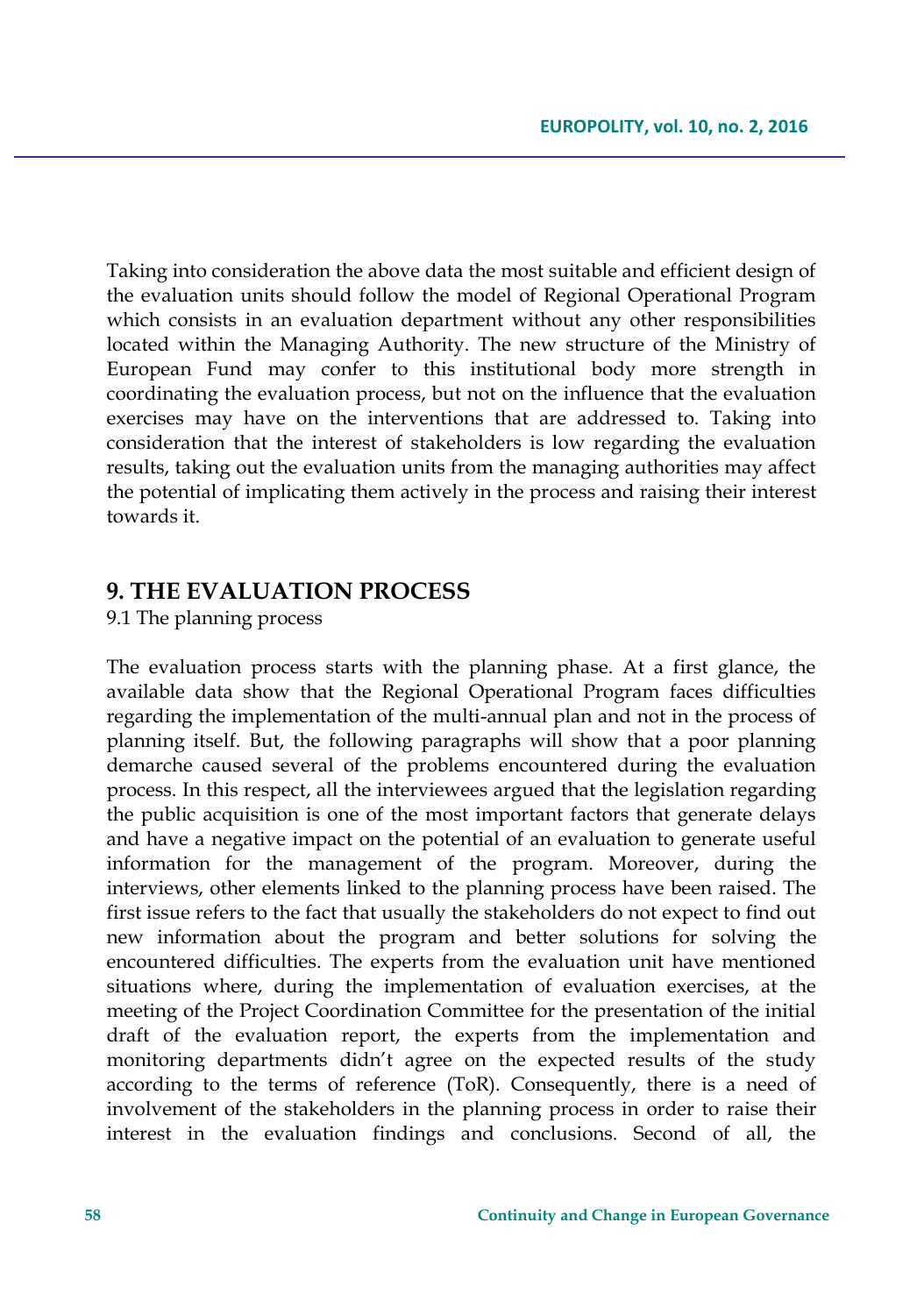independent evaluation experts have addressed the issue of data access, which has been a common problem during the execution of the evaluation exercises, and argued that the sources of information should be clearly established in the planning phase. Even though the evaluation plans include information regarding the data source, they are vague (for example: Ministry of National Education, National Authority of Employment or the National Institute of Statistics) and do not specify the exact indicators or variables that are available in the public databases. Even if the impact evaluation that have been carried out at the end of the financial cycle<sup>1</sup> are not the focus of this paper, it is important to mention here that in this case the access to information was also one of the main encountered problems. This becomes even a more difficult situation to be solved taking into consideration that the methodology of these studies has been based on the counterfactual approach and the needed data regarding the control group has not been collected previously.

According to the above information, in order to facilitate the further optimal development of the evaluation process and enhance the potential evaluation utilization, the planning phase have to take into account the following:

- ► The potential users of the evaluation results must be involved in the process in order to develop a common perspective regarding the information that will been needed and the possibility of providing it through the evaluation;
- ► The needed data should be clarified and the available sources should be identified or, if necessary, a process of data collecting should be initiated.

### 9.2. The elaboration of ToR

The next phase of the evaluation process is the elaboration of the terms of reference. According to the interviewees the lack of collaboration between the stakeholders in this process has generated situations like the aforementioned one where the representatives of the coordination and implementation of the program do not agree with the terms of reference and, in consequences, are not

 $\overline{a}$ 

<sup>&</sup>lt;sup>1</sup> 5 impact evaluation were conducted in 2015, at the level of the regional operational program, when the implementation of the program was still in progress.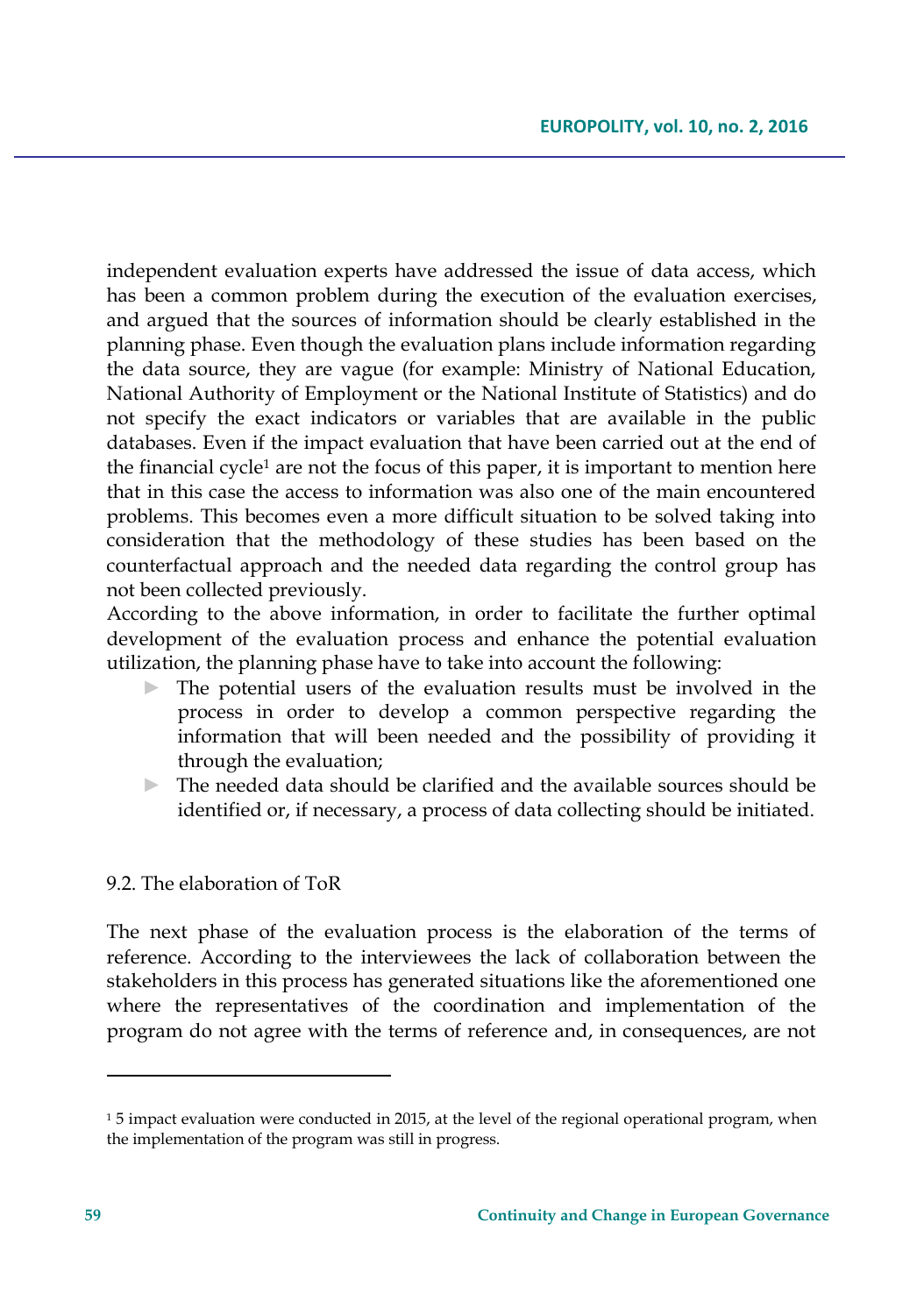pleased with results of the conducted evaluation studies. Further, experiences like these deepen the mistrust of the stakeholders in the evaluation process in general. Even if in the elaboration process of the ToR are phases where other departments of a managing authority should be involved, when this happens, the debriefing sessions that are organized, according to the interviewees, are considered only a formality. We have to mention here that the development of ToR does not require the participation of other departments and their implication depends only on the practice adopted by the project coordinator. Therefore, this leads us to the issue regarding the evaluation capacity of the staff within the evaluation units. There is an intrinsic link between these two aspects, because if the capacity of understanding the process of elaborating the terms of reference is low, the commissioners' capacity to actively involve stakeholders in the process and raise their interest towards the evaluation process is also reduced. This topic will be further developed in the section addressed to the quality of the evaluation studies.

### 9.3. Carrying out the evaluations studies

The implementation of the evaluation studies raised problems in two areas. As I have previously mentioned the access to data has been a challenge for the evaluators because of the lack of transparency within the public system or because there were no data collected in certain areas of interest. As the independent experts confirmed, the databases of the public institutions were often outdated or could not be aggregated with information from other databases. For example, during the execution of second interim evaluation of the Regional Operational Program, the evaluators notice that the information regarding the achievement of the indicators weren't accurate. Therefore, the identified errors have led to additional work and delays in delivering the agreed deliverables. According to the representatives of the evaluation units, this problem have influenced the quality of the evaluation and the trust in the presented findings and conclusions. The second issue refers to the way in which the evaluation teams usually present the findings of their studies. The members of the evaluation unit of the Regional Operational Program mentioned that very specific and technical language used within the evaluation reports made the results less accessible than it was expected. Therefore, there was a need of several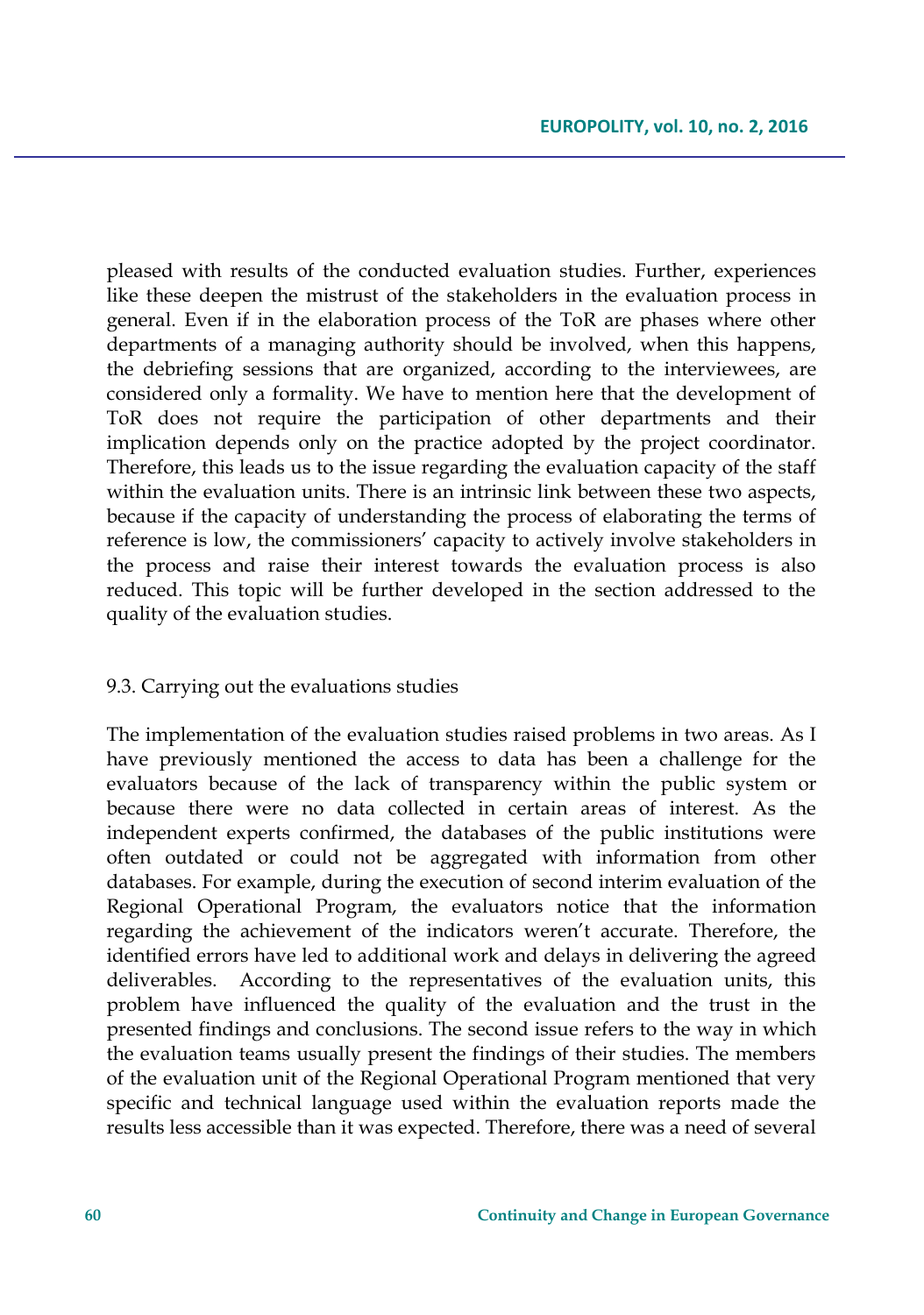meetings with the evaluation team in order to revise the texts and find a common ground. The way in which the results of an evaluation are presented have a great impact on the receptivity of the people that they are addressed to. This can affect the influence that an evaluation has, both instrumental and conceptual.

During the implementation of the evaluation exercise there are several meetings organised within the Project Coordination Committee. At these sessions participate representatives of the evaluation unit, representatives of other departments within the managing authorities, representatives of resort ministries that manage the sectors addressed by the program, representatives of the intermediary organisms, of public local administration, other national agencies and civil society. In order to facilitate the active participation of the members of the committee, the evaluation unit of the ROP have developed a system of comments and replies registered in the annexes of the final version of the report. Therefore, all the comments that are made during the sessions are noted and in the next version of the report the evaluation team has to present the changes in accordance with the comments or the justifications if the experts consider that the received comments are not well grounded. All this process is recorded and presented in the annexes. Also, all the participants receive previously the current version of the report and have to send a point of view regarding its contents. This isn't a common practice within the meetings of the Evaluation/Project Coordination Committees. The experts within the evaluation unit argued this approach on the basis of previous experiences. They have noticed that if the members of the committee are not implicated in a formal and mandatory way they do not engage the necessary time for reading and analysing the reports that they receive and they usually learn about the evaluation process in question during the meetings. This is another example which supports the argument that the current practice is characterized by an excessive focus on meeting the procedures to the expense of the obtained effects, which is specific to the national public administrative system. Nevertheless, we have to emphasize the fact that the system implemented by the evaluation unit still doesn't solve the problem of the types of actors that participate to this meeting. All of the interviewees considered that there are not enough decisional factors get involved in this process. Usually the members of the committees come from the implementation level and their capacity of influencing the decisions regarding the program is rather low.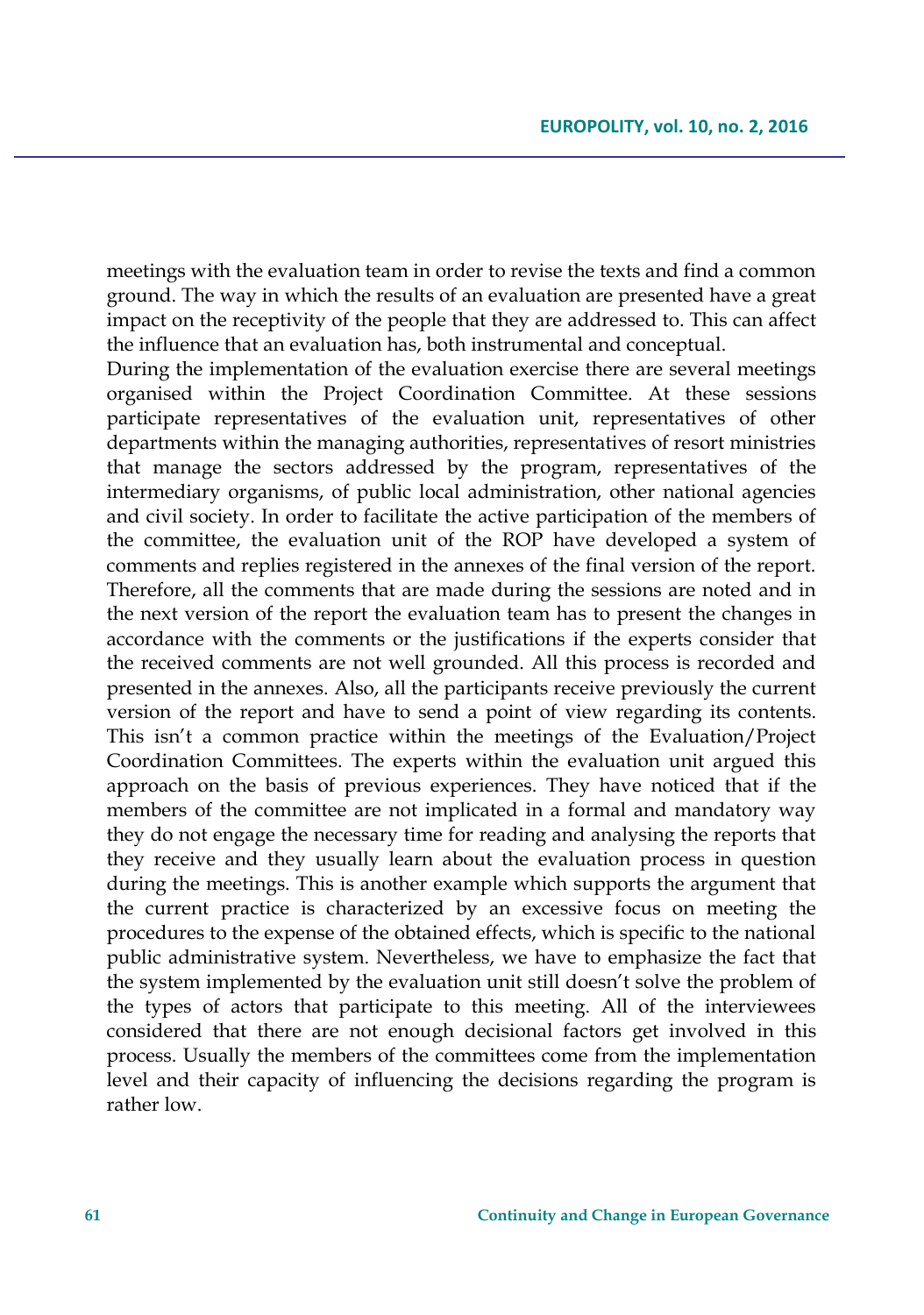#### 9.4. The elaboration of recommendations

Being part of the evaluation reports, the recommendation pass the same process of adjustment and validation. In this respect, one of the objectives of the conducted interview was to learn more about the ways in which the recommendations should be elaborated because there can be noticed important differences between the evaluation reports. The experts had a common understanding regarding the optimal number of the recommendations and said that the number may vary according to the specificities of the evaluation and the number of the evaluation questions. Thus, an average number may be 10 - 12 recommendations. The evaluation experts mentioned that they are often asked, not especially in the case of the Regional Operational Program, for very particular, operational recommendations even if the evaluation questions had a strategically nature. Therefore, the divergent perspectives within the evaluation system regarding the theory of evaluation and the evaluation process lead to misunderstandings regarding the outcome of the evaluation process and its role within the management of an intervention. Usually, the involved staff focuses more on the operational level and expect prefabricated solutions that can offer a rapid line of action. Even if the role of the recommendation is not this, through the revision process the final result is often composed of actions, and not of recommendations. This increases the implementation level, but decreases their importance to the strategic improvement of the program at stake.

In the case of the evaluations that have been conducted at the level of ROP 2007 – 2013, the recommendations are very specific and in accordance with the evaluation questions. As described previously, the four evaluations in question were operational evaluations that had as main objective the contribution to the successful implementation and absorption of European funds. The issues addressed by the recommendation cover the following main aspects: reestablishing the funded types of projects in order not to finance unnecessary activities, improving the system of data collection for the output indicators, speeding the process of contract attribution, offering support for the private beneficiaries to implement the projects, speeding the payment process, reallocation of funds. Further development of the subject can be found in the following section.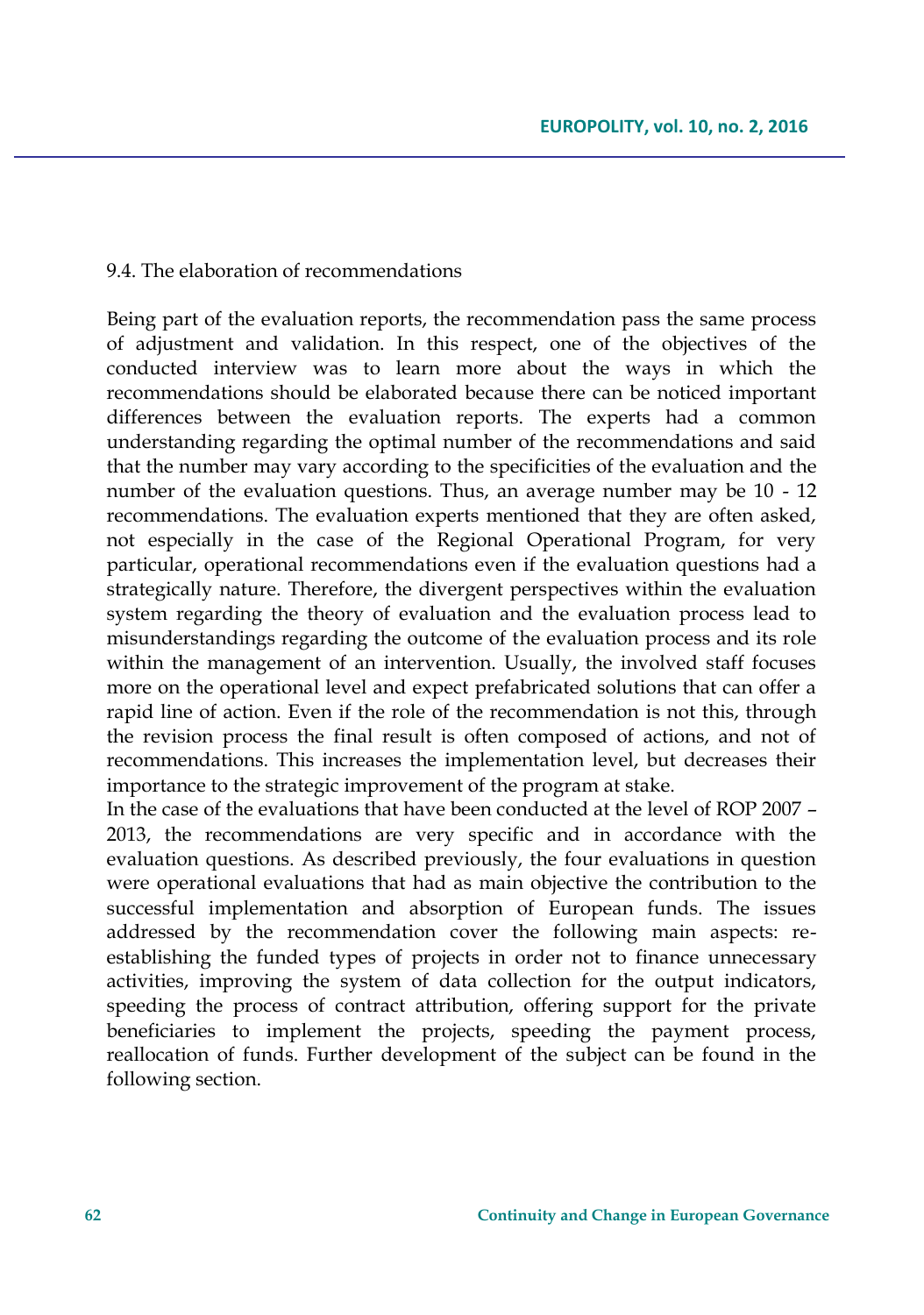9.5. Elaboration and implementation of the Action Plans

The action plans for the implementation of the recommendations were developed in the case of two evaluations of the four that have been conducted. One of the evaluations only had recommendations for the programing period 2014 – 2020 and the regulations do not require the implementation of the followup stage in this case. Nevertheless, the constitutive document of the current Regional Operational Program, refers to conclusions of the evaluations that have been conducted previously. The other evaluation had only three recommendations for the previous financial period and two of them were implemented after the report has been finalised.

The recommendations that have not been accepted by the Managing Authority were the following: to limit the project extensions in order to lower the pressure in 2014 and 2015 regarding the absorptions level (The Evaluation of the Projects and Priorities of ROP addressed to business community) and to monthly monitor the risk of decommitment (Second interim evaluation). For the first one the managing authority argued that if they do not permit the extension of the implementation period at the project level there will be the risk of not achieving the indicator targets. The second rejection was based on the work load registered in that period of time within the managing authority and the fact that this process may aggravate the situation. Further, according to the representatives of the evaluation unit there were no difficulties in the implementation of the action plans that have been developed. It is important to mention here that evaluations have been very important tools when it comes to budget reallocations. The experts within the evaluation unit of the program and those within the central evaluation unit have emphasized the fact that the reallocation couldn't have been approved without being based on an existing analysis regarding this necessity. Therefore, all the reallocation that have been made were based on the conclusions and recommendations of the evaluation studies that were conducted. This aspect is important here, even if it is generated by the European regulation and it is applied at the level of all countries that benefit from structural funds, because of the general perspective of those involved in the implementation of the Regional Operational Program that emphasized, during the interviews, this specific and explicit role of the evaluation within the development of the intervention.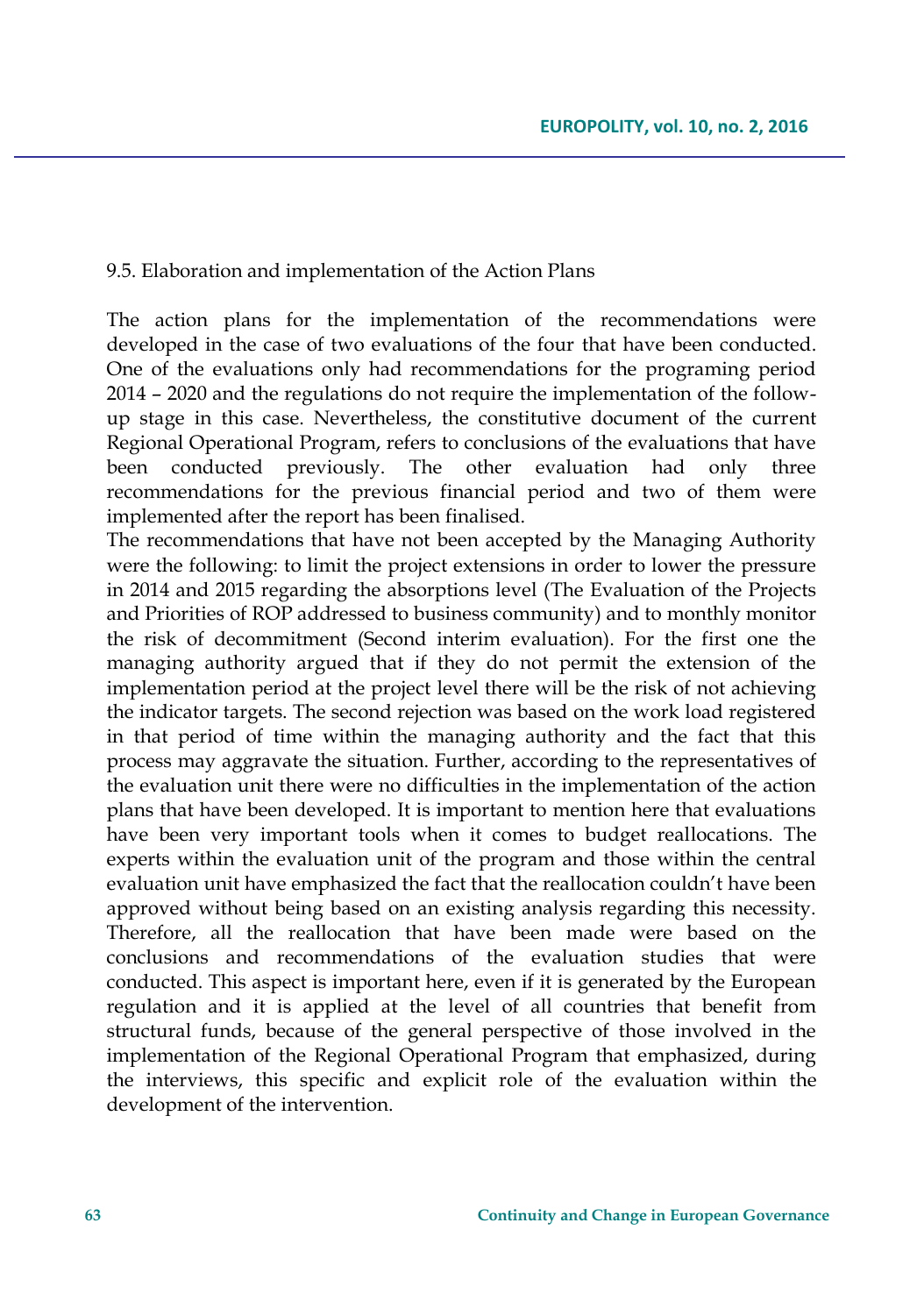It is likely that when a recommendation addresses a specific change, usually related to the procedures or institutional architecture of a program, authorities show a callous attitude towards it. But the influence of this factor does not manifest itself directly. In this respect, it is necessary to take into consideration other factors like interest of the decisional actors in the recommended change. If the proposed measure is consistent with the view of policy makers, regardless of the level of difficulty that it involves, it is likely to be implemented $^1$ .

It is important to mention that the practice regarding the elaboration of action plans for the implementation of recommendations have changed during the programing period 2007 – 2013 at the level of all operational programs. In the case of the first round of interim and ad-hoc evaluations the action plans were developed by the managing authorities of the program. Later, this activity became the responsibility of the external evaluators and it constituted a deliverable stipulated in the terms of reference for each evaluation study. Both the guideline developed by the Central Evaluation Unit (Central Evaluation Unit, 2006) regarding the specific procedures of the evaluation process and the new set of regulations that is enforced in the current financial period put the elaboration of the action plans in the responsibility of the managing authority. On one hand, the external evaluators who participated to the interviews agreed that it is more efficient to develop this document at the level of the program. On the other hand, the representatives of the evaluation unit of ROP said that this process is developed by the evaluators with the assistance of the managing authority and the results are agreed by them. Also, putting this responsibility in the hand of the evaluation team, has a positive effect on the administrative capacity of the authority, taking into consideration that its personnel is already overloaded.

The elaboration of an action plan may be considered a planning process that involves actions like: establishing the activities that can and cannot be put into practice, depending on the context, setting the responsible actors, setting the time framework and if necessary, allocating financial resources. Therefore, establishing the actions that can be conducted in order to implement the

 $\overline{\phantom{a}}$ 

<sup>1</sup> As mentioned previously, in the case POR First Interim Evaluation, where even if the recommendations of the study were inconsistent with its findings, all recommendations were approved and implemented. In this case, the representative of the European Commission argued that the way in which the evaluation was conducted is doubtful, because the evaluators' proposals are very alike to the already existing perspective to the Management Authority.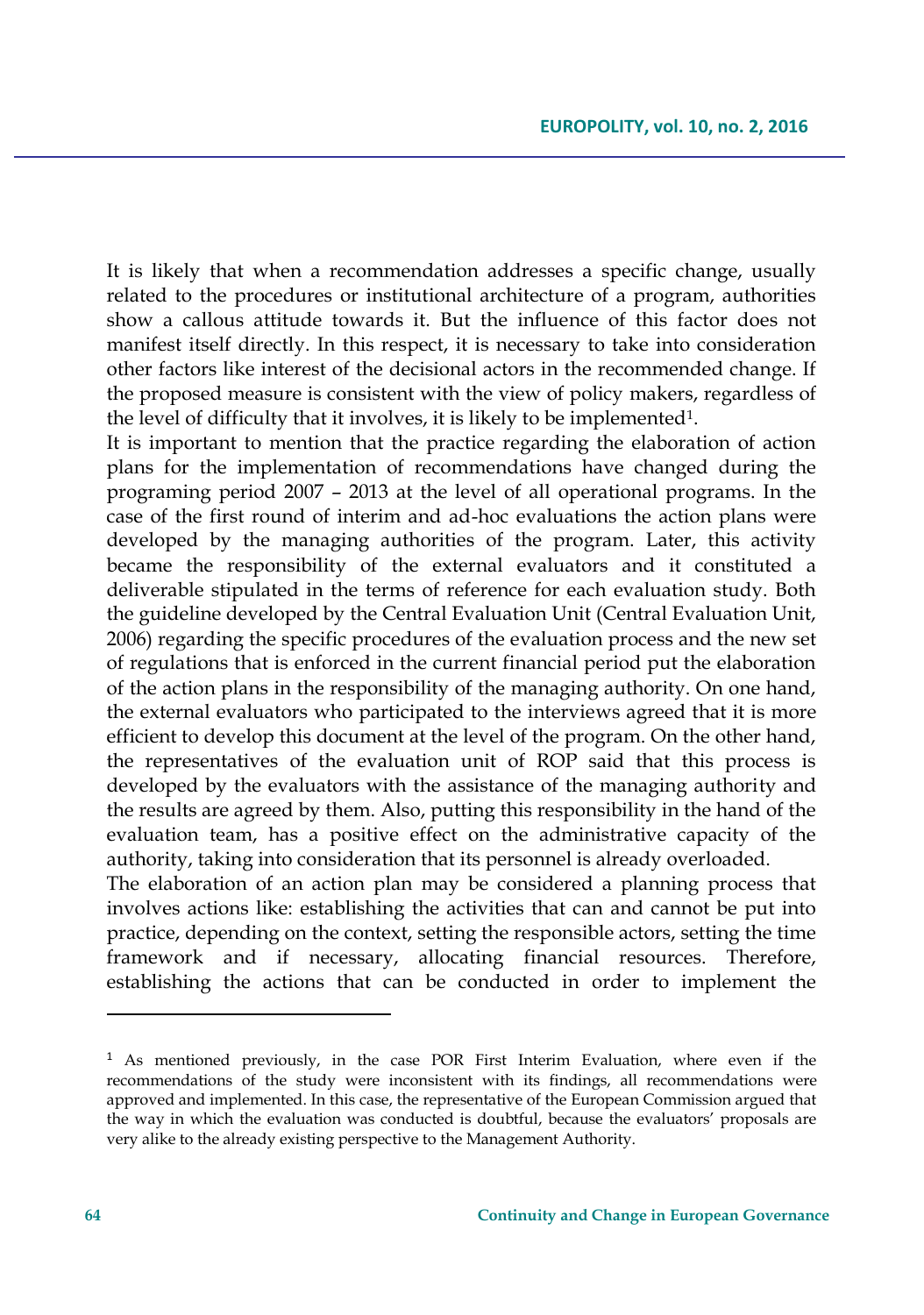recommendations is not an analytical process which derives directly from the examination of the evaluation results. Not only that this activity is a distinct process that requires other resources and implies a new phase of collecting data from the actors involved in the program's management, but also if the plan were to be developed by the external evaluation the Managing Authority might not fully assume responsibility of implementing it which leads to lower chances of effectively using the evaluation in order to improve the program. Thus, I consider that this activity should be developed by the Evaluation Unit in collaboration with other actors that have responsabilities in the coordination and implementation of the intervention. Therefore, I consider that the normative documents established by the Central Evaluation Unit for the financial period 2014 – 2020, which settle in a clearer and mandatory manner that the actions plans will be developed by the evaluation units, manage to regulate in an optimal manner this part of the evaluation system and offer unity to the practice.

## **10. THE QUALITY LEVEL OF THE EVALUATIONS**

In the literature there is no consensus regarding the link between the utilization of evaluations and their quality. In this respect, we should take into consideration another element, namely the credibility of the results, because the two of them are interdependent. But as I mentioned in the first chapter, analyses of authors such as Balthazar, Alkin or Cousins underline that the same level of quality could influence the utilization in two ways. On the one hand, an evaluation of questionable quality may lower the probability of the results being used and thus may become an inhibiting factor. On the other hand, however, if the results of an evaluation fail to achieve the official objectives of the evaluation, but they are in compliance with the overall perspective of the contracting authority, they can facilitate the use of the recommendations. In these circumstances, most often can be seen using symbolic, aiming to legitimize or justify certain decisions, without being able to contribute to the improvement of the program (like the case of the First Interim Evaluation of ROP from 2009).

Within the Structural Instruments System, each evaluation report has to be verified with a grid of quality validations. During the programing period 2007 – 2013, only one evaluation exercise did not pass officially the quality criteria and the report has not been approved (First Interim Evaluation of the Transport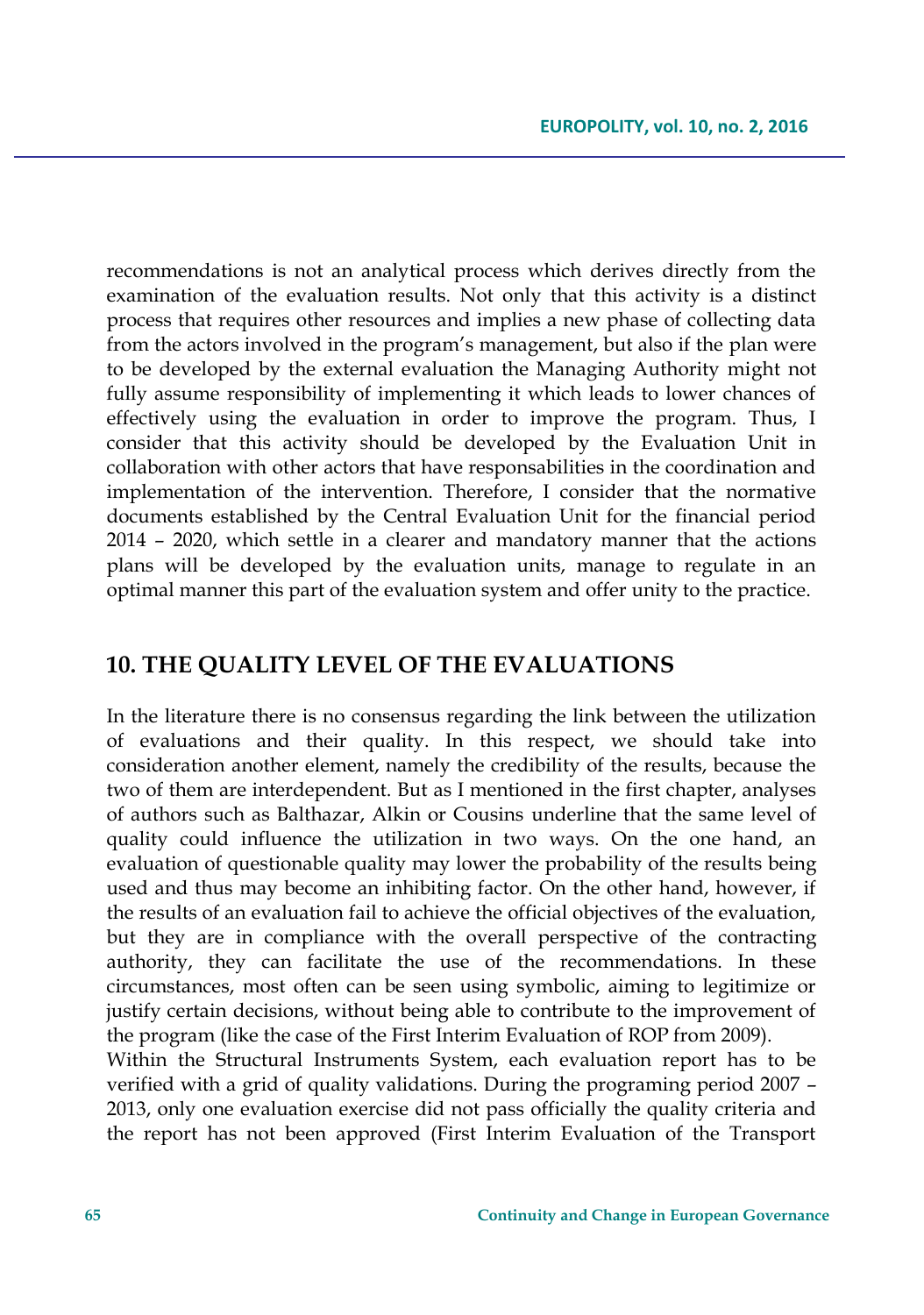Operational Program). The evaluation unit declared then that deliverable had met the quality criteria only to a 20% extent, after three extensions of the final deadline, therefore the contract had to be terminated (Managing Authority of the Transport Operational Program, 2010, 30). Thus, according to the expert from the two evaluation units that participated to the interviews there were other cases where the quality of the evaluation reports did not meet the threshold settled by the grid, but also did not have a very low level of quality. This had happened because the quality of the evaluation grid is poorly defined and do not have clarifications and standards of assessment for each item. Therefore, the evaluation process becomes a subjective one. Nevertheless, the reports were approved and submitted to the Commission. Thus, they are consider official evaluation studies, have been published and the results were disseminated to the stakeholders. The interviewees motivated this practice saying that the negative consequences were higher if the reports weren't approved because they couldn't use anymore the information provided by the study, they had to reinitiate the public procurements procedure and this could led to further delays and also the absorption level of the program will be affected.

Further, the experts from the evaluation units have emphasized that they have encountered problems regarding the way in which the evaluation reports are written. They have mentioned that the language sometimes is too technical and the ideas are difficult to be comprehended. They have also addressed the problem of translation, because the evaluation teams often have foreign experts and this can lead to misinterpretation of the content because of the language adaptation. Nevertheless, the conclusion of the discussion was that the evaluations focus more on the content then on the format of the reports and this happens due to the fact that there is indeed a lack of correlation between the amount of work needed for the evaluation exercise, the remuneration and the allocated timeframe. We can mention again, as one of the causes of this phenomenon the awarding criteria that leads to the intention of the evaluation to bid more on the technical offer than the real possibilities (on an optimal level of quality) in the limits of the price and the time framework. Moreover, regarding the issue of the formulation of conclusions, the experts have said that often they face demands from the commissioners of the evaluation to change language stile because it seems to "harsh" or it makes them seem "the guilty actors for the identified problems". As one of the interviewees emphasized "besides all the technical work, the evaluation process is a continuous negotiation process".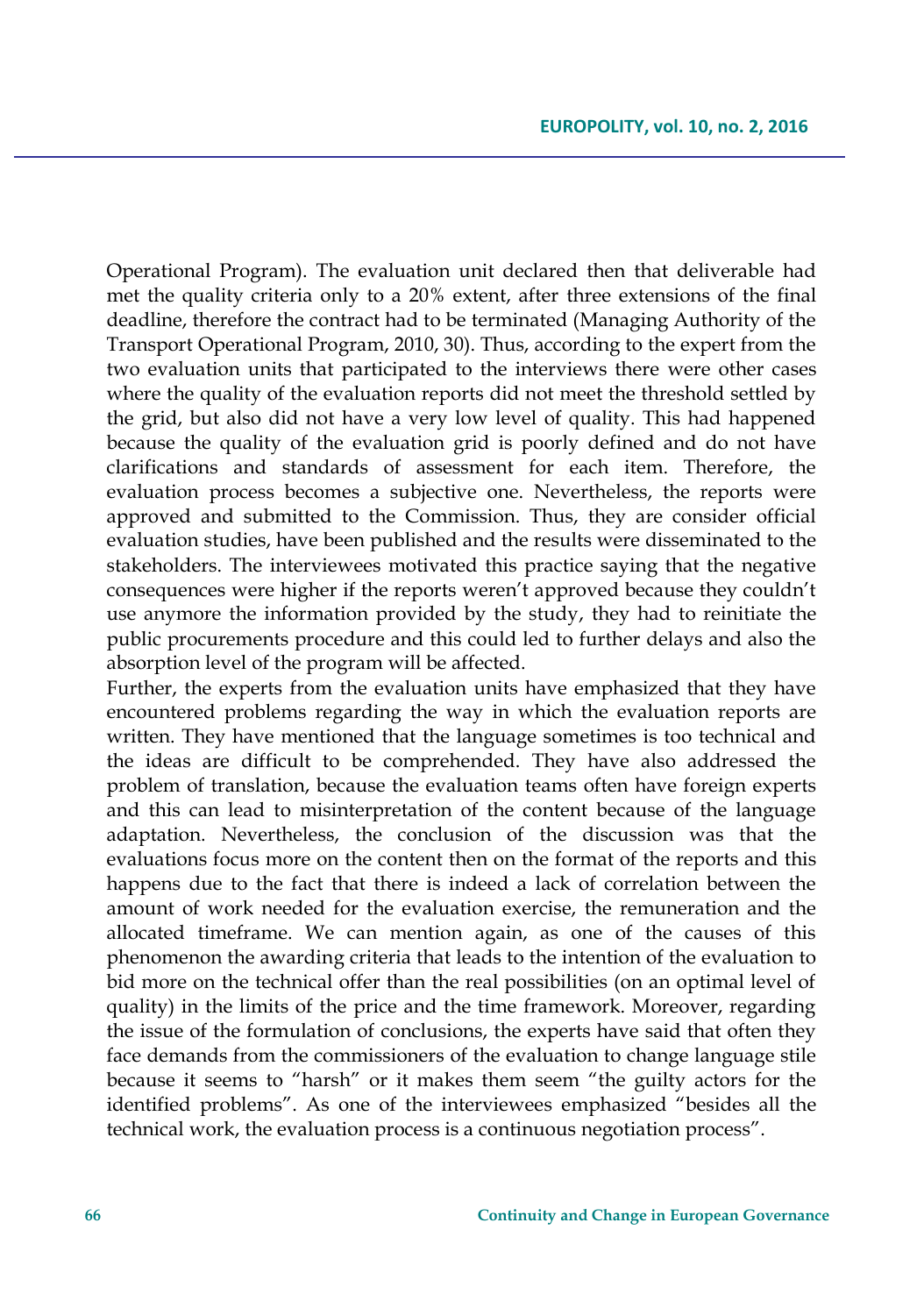We can conclude that there is a general perspective among the experts within the Central Evaluation Unit and the Evaluation Unit of the Regional Operational Program 2007 - 2013 (at both, management and executive levels) that the quality of the evaluation studies should be improved, but also that there can be noticed visible progress since the first round of interim and ad-hoc evaluations. Because the quality of evaluations issue has been emphasized more times along this chapter, I consider important to summarize the elements that have been identified as influencing negative factors or causes, as shown in the below table. These factors that affect the quality of the evaluation exercises conducted within the system of structural instruments and especially at the level of the Regional Operational Program, can be ameliorated with measures addressed particularly to each of them, as follows:

| Table no. 7. Factors that affects the quality of the evaluation studies and |
|-----------------------------------------------------------------------------|
| proposed solutions                                                          |

| <b>FACTORS THAT AFFECT</b><br>THE QUALITY OF THE<br><b>EVALUATION STUDIES</b> | <b>POPOSED MEASURES</b>                                                                                                                           | <b>KEY</b><br><b>ISSUES</b><br><b>AND</b><br><b>EXPLANATIONS</b>                                                                                                                                                                                                                                                                                                                                                                                                                                                                     |
|-------------------------------------------------------------------------------|---------------------------------------------------------------------------------------------------------------------------------------------------|--------------------------------------------------------------------------------------------------------------------------------------------------------------------------------------------------------------------------------------------------------------------------------------------------------------------------------------------------------------------------------------------------------------------------------------------------------------------------------------------------------------------------------------|
| Vague terms of reference                                                      | Develop<br>evaluation<br>capacity at the level of<br>dedicated<br>departments<br>through training sessions<br>and experience exchange<br>programs | This issue may also generate<br>some other problems, like the<br>one below.<br>In order to be able to develop a<br>useful evaluation process it is<br>important to have the capacity<br>of identifying the needed<br>information and knowing how<br>to define the terms of reference<br>in order to receive it from the<br>evaluators. Trainings have the<br>role of developing<br>this<br>capacity, but the positive<br>effects will be maintained only<br>in combination with other<br>factors, like<br>stability of<br>personnel. |
| Different understandings<br>of what it is expected from                       | communication<br>Enhance<br>between<br>the<br>evaluation                                                                                          | This issue can be overcome<br>only by organising several                                                                                                                                                                                                                                                                                                                                                                                                                                                                             |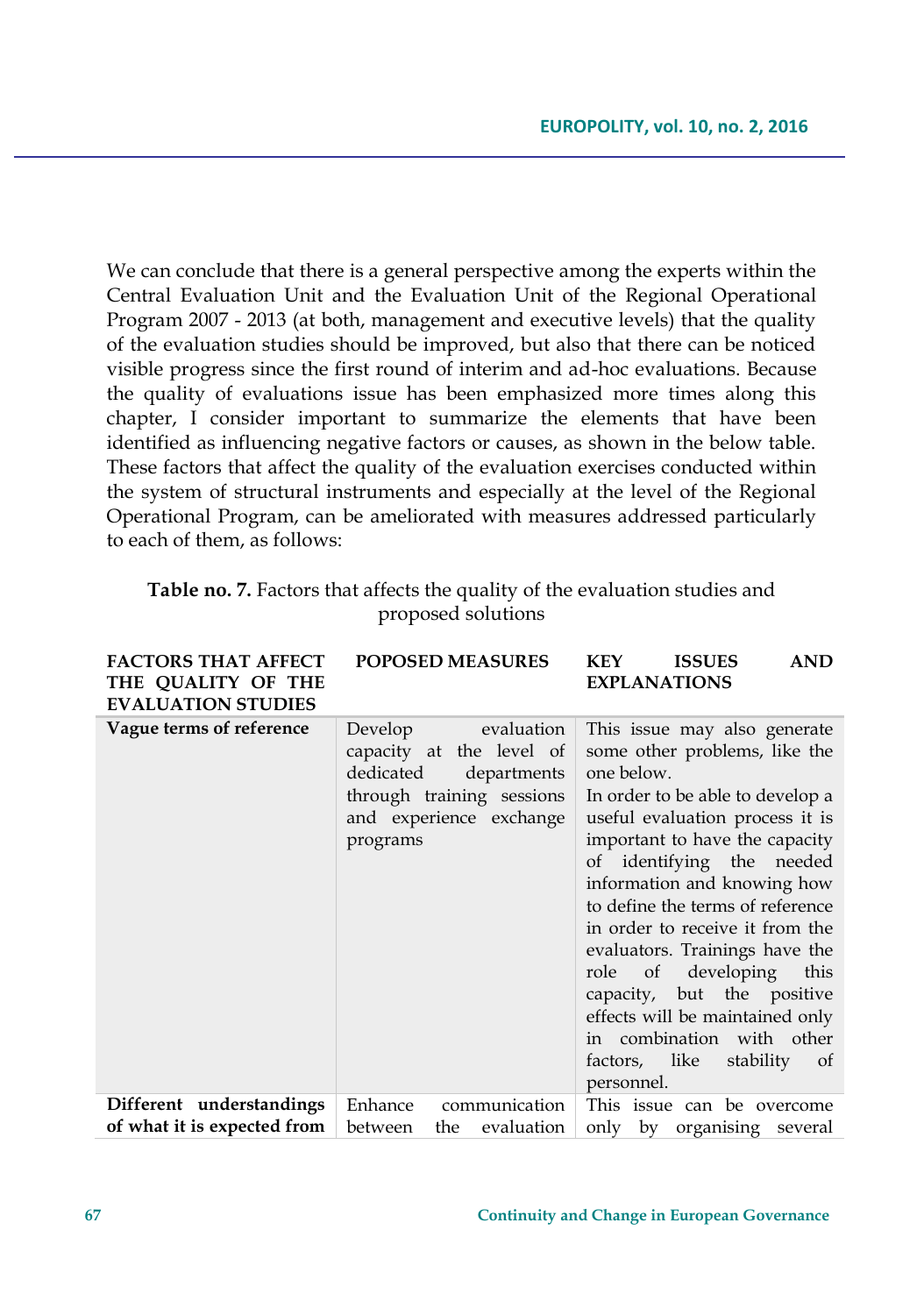| evaluation<br>between<br>the<br>the contractors and the<br>external experts and other                   | unit and other departments<br>the<br>within<br>Managing<br>Authority, as: programing,<br>monitoring,<br>implementation | debriefing sessions, informal if<br>needed, with the evaluation<br>team. The regular practice that<br>includes the presentation of<br>the initial report draft and the<br>final draft are not enough if the<br>there is a case where the two<br>parties cannot find a common<br>ground.                                                                                                                                                 |
|---------------------------------------------------------------------------------------------------------|------------------------------------------------------------------------------------------------------------------------|-----------------------------------------------------------------------------------------------------------------------------------------------------------------------------------------------------------------------------------------------------------------------------------------------------------------------------------------------------------------------------------------------------------------------------------------|
| Rigidity of the evaluators<br>regarding the formulation<br>of the conclusions<br>and<br>recommendations | Enhance<br>the<br>communication<br>between<br>the commissioners of the<br>evaluation<br>and<br>the<br>evaluation team  | Constructive<br>communication<br>among the actors that are<br>implicated in the process may<br>lead to finding a common<br>ground. A very important<br>element here can be also the<br>experience of the evaluators<br>regarding the communication<br>of the results.                                                                                                                                                                   |
| Language errors generated<br>by the translation process                                                 | Enhance<br>the<br>communication<br>between<br>the commissioners of the<br>evaluation<br>and<br>the<br>evaluation team  | This problem can be overcome<br>only if the commissioners of<br>evaluation<br>the<br>organize<br>sessions<br>debriefing<br>several<br>with the evaluation experts<br>regarding the content of the<br>reports.<br>This process doesn't have to be<br>regulated per se, moreover it<br>may be more efficient in an<br>informal context, if both actors<br>availability<br>the<br>and<br>have<br>interest to improve the final<br>product. |
| Lower price criteria which<br>applied when<br>is<br>the<br>projects are awarded                         | Increase the weight of the<br>quality criterion within the<br>selection process                                        | This issue may be consider in<br>the context of the current study<br>a constant, because this sort of<br>changes cannot be influenced<br>by the actors within the System<br>of Structural Instruments, even<br>less by the representatives of<br>the<br>Regional<br>Operational                                                                                                                                                         |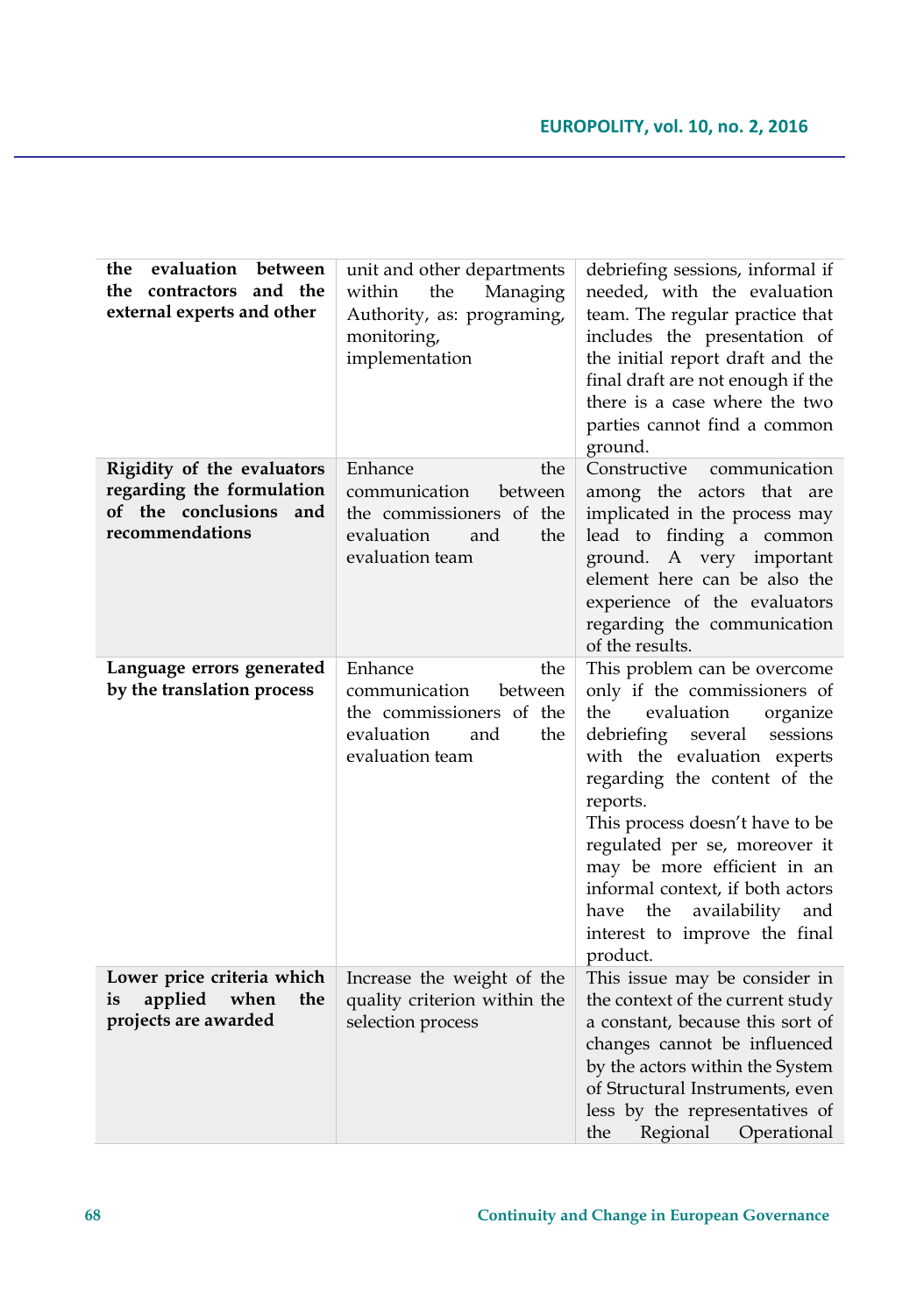|                                                       |                                                                                                                                                                                                                                                                       | Program. This is a structural<br>problem<br>of the<br>public<br>administration<br>system from<br>Romania and its settlement<br>will only be a results of<br>consistent political debates,<br>political will and pragmatic<br>administrative reform.                                                                                                                                                                     |
|-------------------------------------------------------|-----------------------------------------------------------------------------------------------------------------------------------------------------------------------------------------------------------------------------------------------------------------------|-------------------------------------------------------------------------------------------------------------------------------------------------------------------------------------------------------------------------------------------------------------------------------------------------------------------------------------------------------------------------------------------------------------------------|
| Time limitations imposed<br>by the contracts          | Increase the weight of the<br>quality criterion within the<br>selection process                                                                                                                                                                                       | This is not a negative factor in<br>itself, but it represents the<br>perception that those involved<br>in the process have regarding<br>available<br>time<br>the<br>in<br>comparison with the amount<br>of work and the available<br>financial<br>resources.<br>Nevertheless, changes at the<br>level of the public procurement<br>legislation would solve the<br>problem by breaking<br>this<br>multiple causal chain. |
| Limitations generated by<br>the access to information | interinstitutional<br>Increase<br>communication<br>Update and corroborate the<br>existing data bases at the<br>public administration level<br>Clarify<br>the<br>needed<br>information and identify<br>when<br>data<br>sources<br>planning the evaluation<br>exercises | This is a problem signalled in<br>also in other areas, not only in<br>the evaluation sector <sup>1</sup> .<br>The most important action that<br>can been taken and does not<br>depend on actors exterior to<br>the<br>system<br>of<br>structural<br>of<br>the<br>instruments<br><b>or</b><br>Managing Authority of the<br>Regional Operational Program<br>explore<br>is<br>the<br>to<br>more                            |

<sup>1</sup> Currently, the Ministry of Reginal Development and Public Administration, is developing a strategic project which is financed through the Operational Program Administrative Capacity, also funded through structural instrument, which aims to enhance the capacity of the public sector to collect and aggregate multidisciplinary data. More information regarding this project can be found at: http://www.snspa.ro/cercetare/proiecte/item/832-starea-natiunii-construirea-instrument-inovatorpolitici-publice-sipoca-11.

 $\overline{a}$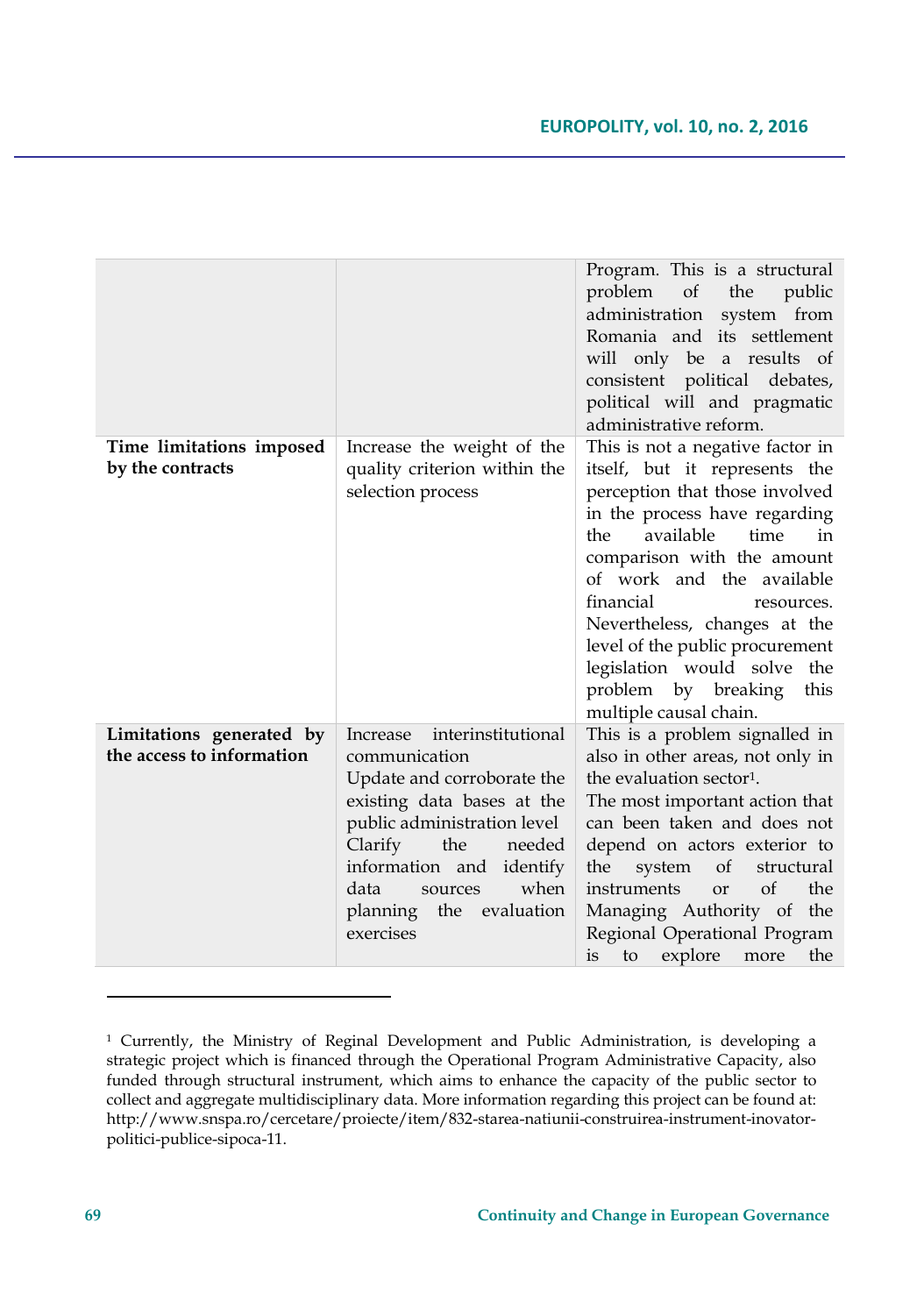| availability of data in the phase |
|-----------------------------------|
| evaluation planning. In this      |
| way the approach towards the      |
| evaluation exercises may be       |
| revised and also the collecting   |
| of new sets of data can be        |
| initiated.                        |

#### *Source: Author*

It is important to mention that the importance of this section is legitimated by the fact that the quality of the evaluation studies and also the general perspective regarding their level of quality, which is a different aspect, influence in a direct manner the interest of stakeholders, including decision-making actors, on the evaluation process, its results and their utilization. Therefore, we can consider that the above mentioned factors have an indirect influence on the utilization process.

As an example of a measure that has been taken by the representatives of the evaluation unit within the Regional Operational Program in order to ensure an optimal quality level of the evaluation exercises, we can mention here that project directors have settled weekly meetings with the coordinators of the studies, or a member team that is implicated in the evaluation stage conducted at that moment, even if they were not stipulated in the contracts. Through this they aimed to identify any misunderstanding, difficulty encountered by the evaluation team or delay according to the contract in order to find and implement optimal solutions as soon as possible. Nevertheless, the other evaluation units were not able to apply the same practice because while in the case of the ROP the evaluation unit has 5 employees, in the other cases the number of staff members vary between 1 and 3, and some of them have also other functions as: monitoring, programing or communication.

Regarding this approach towards the communication with the evaluation team during the process, we can consider that weekly meetings can constitute a burden for the evaluators, taking into consideration that contracts are usually very short compared with the amount of work and also the experts are implicated in more than one project. Even if the representatives of the Evaluation Unit of the program propose this approach as an example of good practice, this might not work in any context.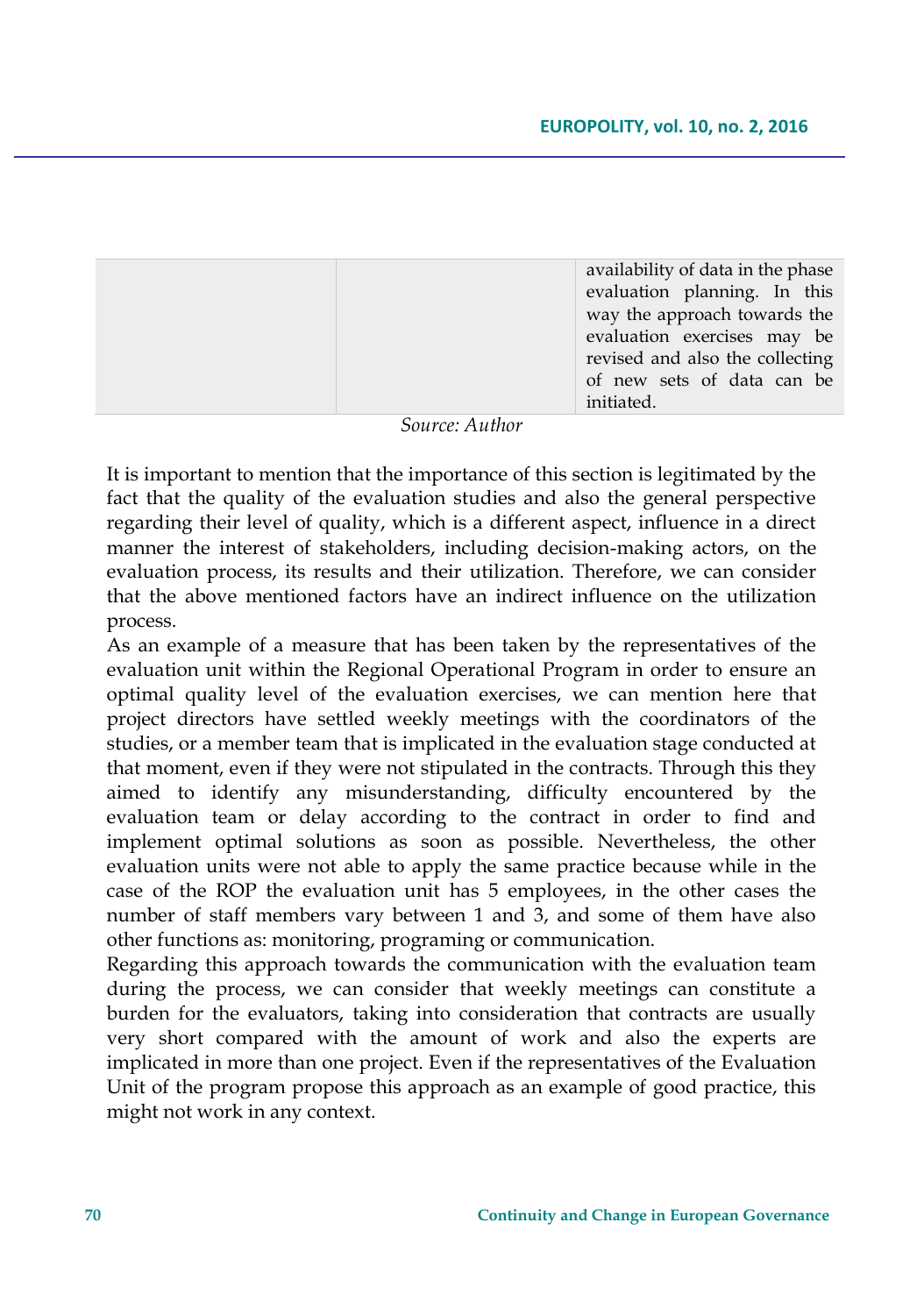## **11. CONCLUSIONS**

The experience of the Regional Operational Program 2007 – 2013, from Romania, portrayed on the bases of official reporting documents, other analytical reports and the perspective of the actors that have been involved in the evaluation process, has highlighted a set of main elements that have the potential of influencing the evaluation process and the extent to which it can generate change at the program level. The presented data has emphasized the following aspects:

- ► We can identify a category of **key influence factors** that can contribute in a direct manner to the capacity of the evaluation practice to enhance the efficacy and effectiveness of the concerned interventions;
- ► We can also identify a set of secondary influence factors, which have an indirect contribution towards the effects of the evaluation process, by contributing to the development of the key factors.

The key factors that have been brought into discussion several times are the quality of the evaluation studies and the interest of the stakeholders regarding the evaluative process. This two elements are interconnected, because they enhance mutually their effects regarding the capacity of the evaluation to generate effects within the Managing Authority of the Regional Operational Program. A high level of quality registered in the evaluation process does not ensure its utilization, but in the current context, that of an incipient culture of evaluation in Romania, the general perspective regarding the low quality of the evaluation has affected in a negative manner the perspective of the stakeholders towards the capacity of the evaluation exercises to produce useful information. The third factor that has a direct influence on this phenomenon is the design of the evaluation system, which includes the institutional framework and regulation of the evaluation process, mainly the aspects regarding the follow-up stage. The latest demarches conducted by the Central Evaluation Unit for the improvement of the evaluation practice by developing a general set of procedures, that include the follow-up stage of the process, show that the experience of the period 2007 – 2013 has proven the positive effect of this type of regulation.

As an indirect factor, there has been highlighted that an enhanced, constructive communication between the commissioners of the evaluation, the stakeholders and the evaluation team in this process has significant role in the quality of the evaluation results, the recommendations and can enhance the level of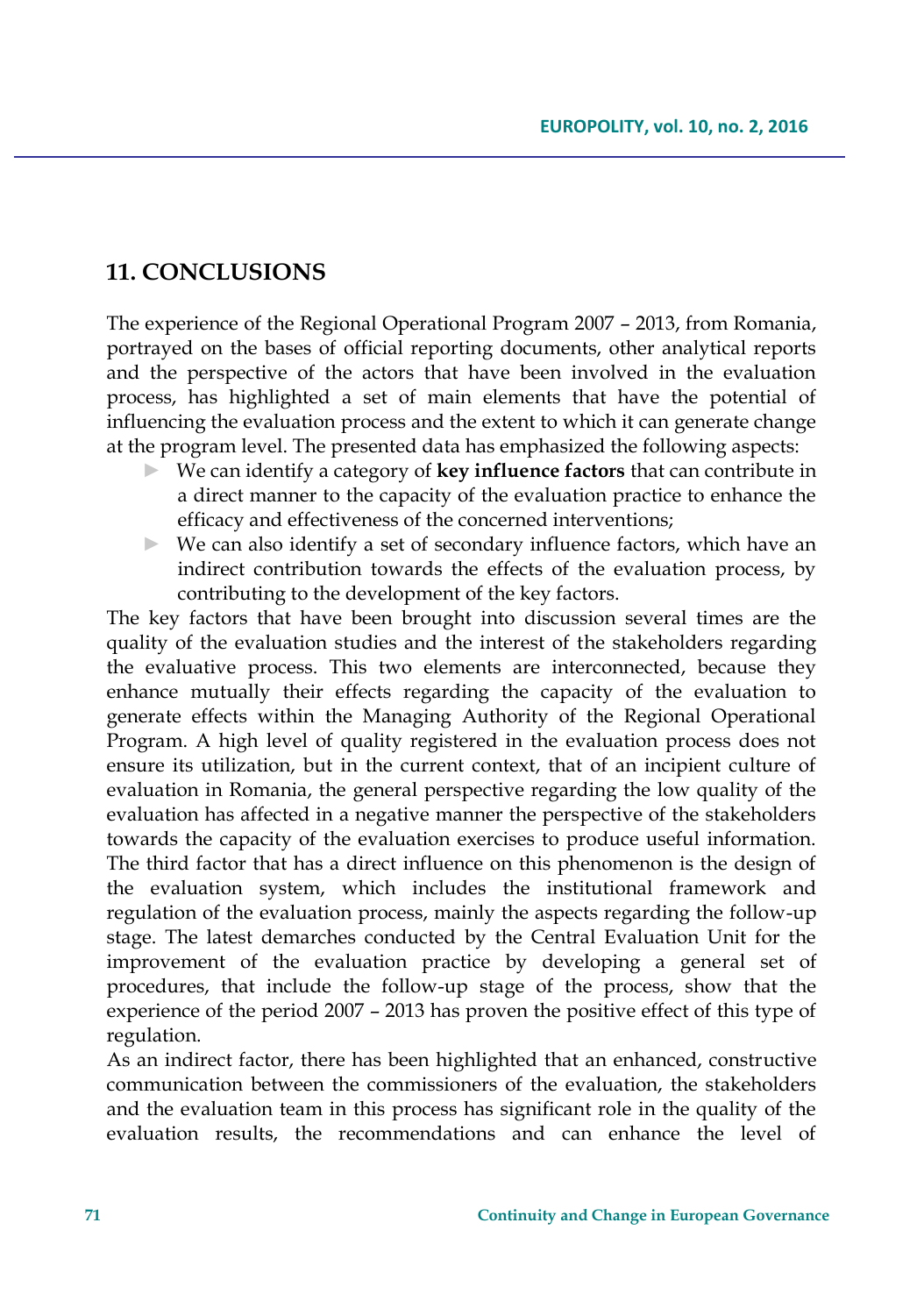understanding towards the evaluation process and generate increased interest in its findings. Further, the active participation of the stakeholders in all the stages of an evaluative process, beginning with the planning phase and ending with the elaboration of the action plans, facilitates the conceptual utilization and in this way increases the potential of instrumental utilization. In this communication process, it is most important the availability of the implicated parties to actively participate and learn, otherwise this remains a practice with no results.

# **REFERENCES**

- Aioanei Mihaela. 2015. The need for change within the national approach on evaluating policies and programs, in Iordan Gheorghe Bărbulescu (Coord.), Conference proceedings. 25 years since the fall of communism, București: Tritonic.
- Alkin, Marvin and Rehat Daillak. 1979. A Study of Evaluation Utilization. Educational Evaluatioan and Policy Analysis. Vol. 1(4): 41-49.
- Balthazar, Andreas. 2006. The Influence of Institutional Design on Evaluation Utilization, London: SAGE Publication. Vol.12(3): 353-371.
- Bustelo, M. 2001. La evaluacion de las Politicas Publicas de igualidad de Genero de los Gobiernos Central y Autonomicos en Espana: 1995 – 1999, Madrid.
- Chelcea, Septimiu. 2001. Techniques of Sociological Research (Tehnici de cercetare sociologică). București: SNSPA.
- Cousins, Bradley and Kenneth A. Leithwood. 1986. Current Empirical Research on Evaluation Utilization. Review of Educational Research. Vol.56(3): 331-364.
- Cummings, Rick. 2002. "Rethinking Evaluation Use", paper presented at the 2002 Australasian Evaluation Society International Conference.
- Mark, Melvin and Gary Henry. 2004. The Mechanisms and Outcomes of Evaluation Influence, Evaluation, London: SAGE Publishers. Vol.10(1): 35-57.
- Mark, Melvin. 2009. Evaluation, Method Choices, and Pathways for Consequences, în The Sage International Handbook of Educational Evaluation, ed. Katherine Ryan and Bradley Cousins. Londra: Sage Publication.
- Patton, M. Quinn. 2008. Utilization-Focused Evaluation: The New Century Text. SUA: Sage Publications.
- Pelz, Donald C. 'Some expanded perspectives on use of social science in public policy,' in Y. M. Yinger and S. J. Cutler, eds.*Major Social Issues: A Multidisciplinary View*. New York: Free Press, pp. 346–57, 1978.
- Profiroiu, M and Elena Iorga. 2009. Manual de politici publice (Public Policy Manual), București: Insitutul de Politici Publice.
- Shulha, M. Lyn și J. Bradely Cousins, Evaluation Use: Theory, Research and Practice since 1986. Evaluation Practice, 1997. Vol. 18(3): 195 – 208.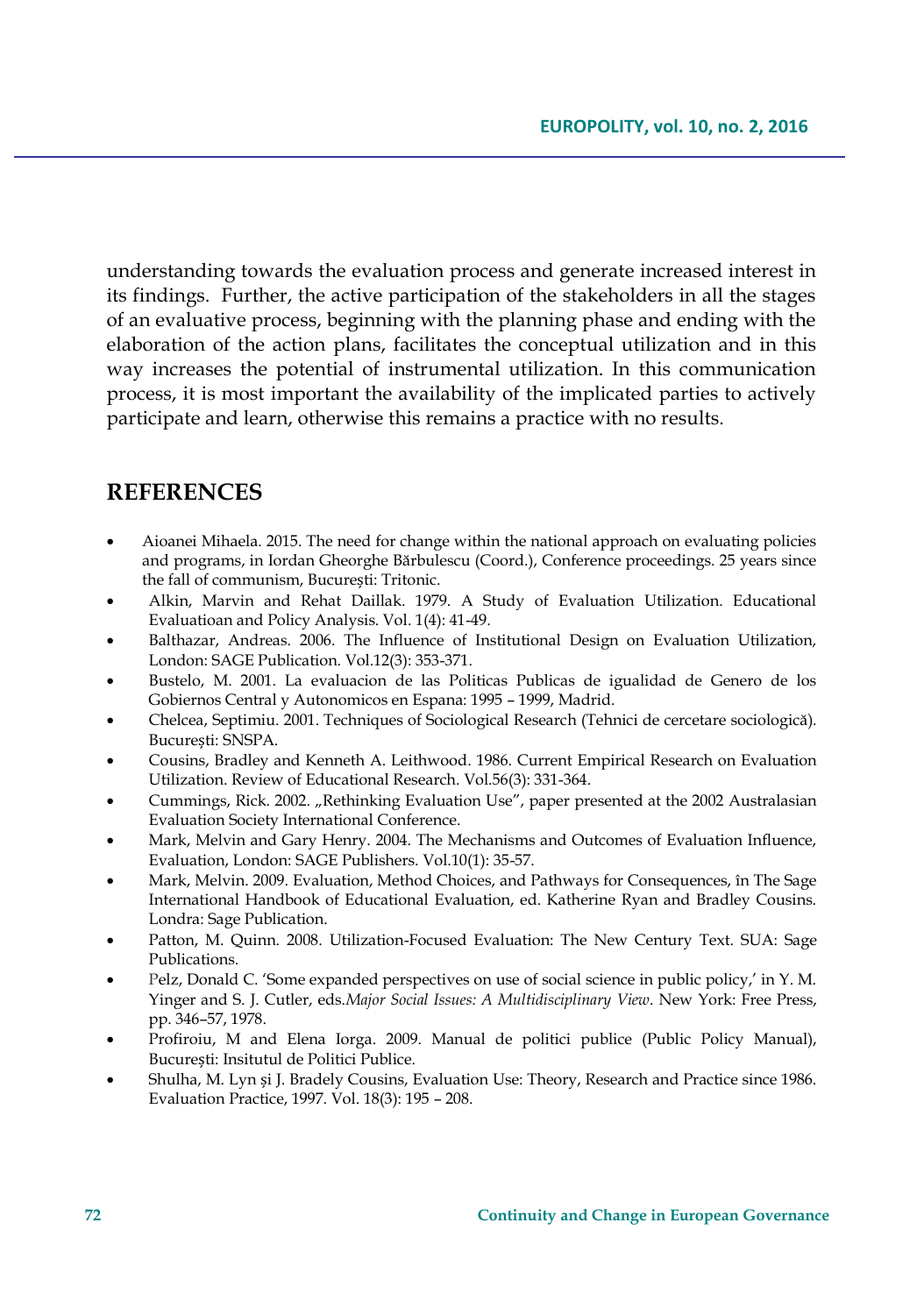- Stufflebeam, D. și Shinkfield, A. Evaluation Therory Models and Applications, San Francisco: Jossey-Bass, 2007
- Vedung, Evert. 2008. Public Policy and Program Evaluation, Transaction Publishersers.
- Weiss, Carol. 1997. Evaluation: Methods for Studying Programs and Policy , 2nd Edition. Prentice Hall.
- European Commission. 2013. EVALSED: The Source for the Evaluation of Socio-Economic Development
- Central Evaluation Unit. 2006a. "Procedural Guidance Manual for Evaluation of NSRF Operational Programs in Romania, 2007-2013". http://www.evaluare-structurale Operational Programs in Romania, 2007-2013". http://www.evaluare-structurale .ro/pub/doc/Proceduri\_generale\_en.pdf (accessed 22.06.2016)
- Central Evaluation Unit. 2006b. "Proposed Model for Evaluation of the Romanian National Strategic Reference Framework 2007-2013 and Operational Programs during their implementation". http://www.evaluare-structurale.ro/pub/doc/Model \_de\_evaluare\_en.pdf (accessed 24.06.2016)
- Central Evaluation Unit. 2006c. "Standarde de evaluare". (Evaluation Standards) http://www.evaluarestructurale.ro/images/stories/Documente/standarde\_functie\_evaluare\_ro. pdf (accessed 27.06.2016)
- European Union. 2013. REGULATION No. 1303/2013 OF THE EUROPEAN PARLIAMENT AND THE COUNCIL of 17 December 2013 laying down common provisions on the European Regional Development Fund, the European Social Fund, the Cohesion Fund, the European Agricultural Fund for Rural Development and the European Maritime and Fisheries Fund and laying down general provisions on the European Regional Development Fund, the European Social Fund, the Cohesion Fund and the European Maritime and Fisheries Fund and repealing Council Regulation (EC) No 1083/2006. http://eur-lex.europa.eu/legalcontent/EN/TXT/PDF/?uri=CELEX:32013R1303&from=RO (accessed 03.07.2016)
- Managing Authority of SOP HRD. 2007. Operational Sectoral Program Human Resources Development 2007 – 2013. [http://www.fonduri](http://www.fonduri-ue.ro/files/programe/CU/POSDRU/pos_dru11.pdf)[ue.ro/files/programe/CU/POSDRU/pos\\_dru11.pdf](http://www.fonduri-ue.ro/files/programe/CU/POSDRU/pos_dru11.pdf) (accessed 03.07.2016)
- Managing Authority of ROP. 2009. Studiu de evaluare intermediară a Programului Operațional Regional. (First interim evaluation of ROP) http://www.evaluarestructurale.ro/images/Y\_upload\_rapoarte/02\_POR/03\_POR\_ Eval\_Interim/ Raport\_Integral/M02\_R03\_RO.pdf (accessed 03.07.2016)
- Managing Authority of ROP. 2011. Raportul Anual de Implementare a POR 2007 2013 2012. (Annual implementation report of ROP 2007 - 2013) http://www.fonduriue.ro/res/filepicker\_users/cd25a597fd62/Documente\_Suport/Rapoarte/1\_Rapoarte\_POR/30. 07 .2012/RAI\_POR\_26\_06\_2012\_FINAL.pdf (accessed 28.06.2016)
- Managing Authority of ROP. 2009. Raportul Anual de Implementare a POR 2007 2013 2010 (Annual implementation report of ROP 2007 - 2013) http://www.fonduri-ue.ro/por-2007#rezultate (accessed 28.06.2016)
- Managing Authority of ROP. 2016. Raportul Anual de Implementare a POR 2007 2013 2015. (Annual implementation report of ROP 2007 - 2013) http://www.fonduri-ue.ro/por-2007#rezultate (accessed 28.06.2016)